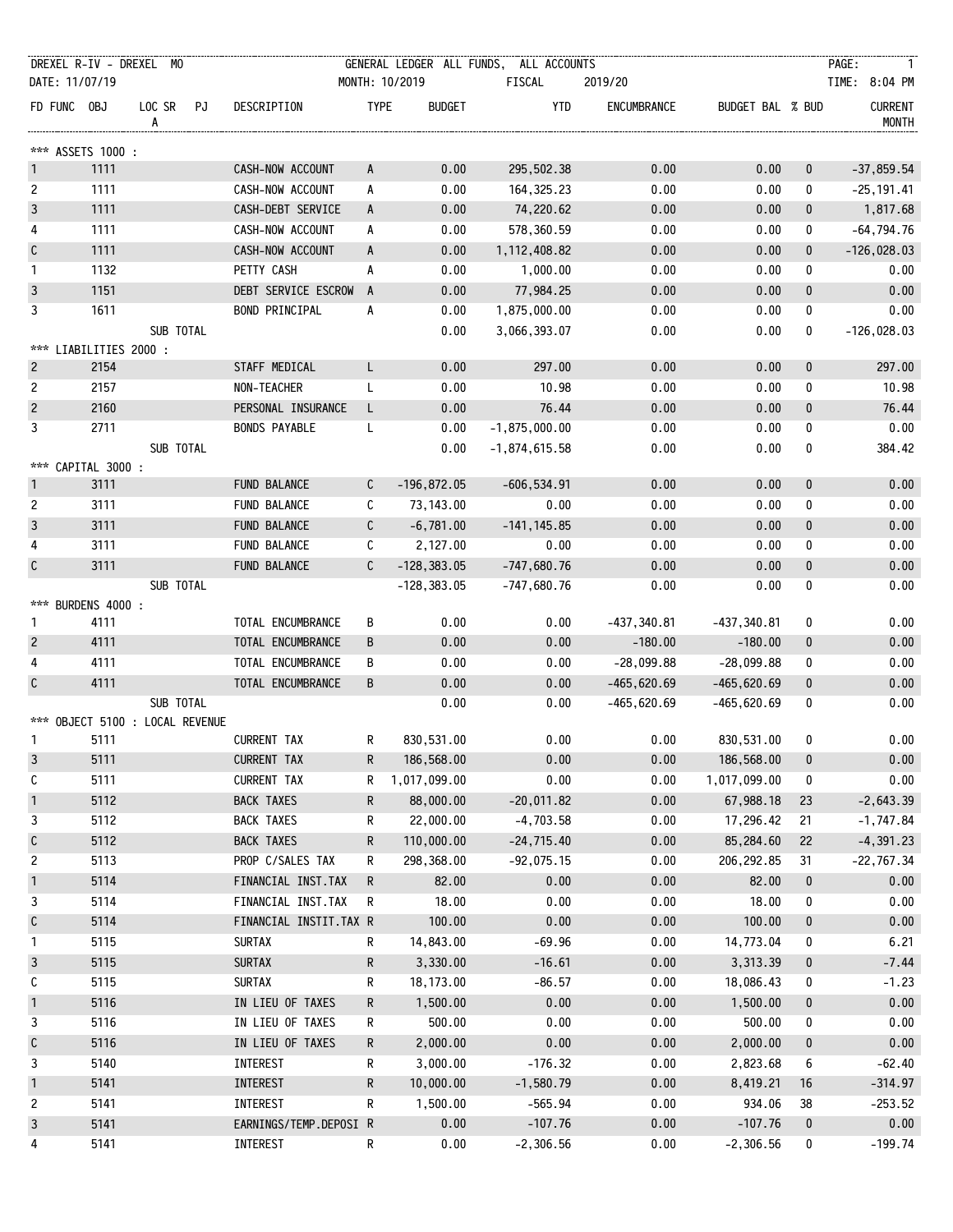| DREXEL R-IV - DREXEL MO        |                                |                              |                |                                 |              |                        | GENERAL LEDGER ALL FUNDS, ALL ACCOUNTS |              |                      |                        | PAGE:                      |
|--------------------------------|--------------------------------|------------------------------|----------------|---------------------------------|--------------|------------------------|----------------------------------------|--------------|----------------------|------------------------|----------------------------|
| DATE: 11/07/19                 |                                |                              |                |                                 |              | MONTH: 10/2019         | FISCAL                                 | 2019/20      |                      |                        | TIME: 8:04 PM              |
| FD FUNC OBJ                    |                                | LOC SR PJ<br>A               |                | DESCRIPTION                     | <b>TYPE</b>  | <b>BUDGET</b>          | YTD                                    | ENCUMBRANCE  | BUDGET BAL % BUD     |                        | <b>CURRENT</b><br>MONTH    |
| $\mathsf{C}$                   | 5141                           |                              |                | <b>INTEREST</b>                 | $\mathsf{R}$ | 11,500.00              | $-4,561.05$                            | 0.00         | 6,938.95             | 40                     | $-768.23$                  |
| 4                              | 5143                           |                              |                | PREMIUM ON BONDS                | R            | 0.00                   | $-156,418.00$                          | 0.00         | $-156,418.00$        | 0                      | 0.00                       |
| $\mathbf{1}$                   | 5151                           |                              |                | F00D                            | R.           | 60,000.00              | $-18,824.48$                           | 0.00         | 41, 175.52           | 31                     | $-6, 231.99$               |
| $\mathbf{1}$                   | 5165                           |                              |                | FOOD SERVICE-NON                | R.           | 1,000.00               | 0.00                                   | 0.00         | 1,000.00             | 0                      | 0.00                       |
| $\mathbf{1}$                   | 5171                           | 1050                         |                | STUDENT ACTIVITES               | R.           | 250.00                 | 0.00                                   | 0.00         | 250.00               | $\mathbf{0}$           | 0.00                       |
| $\mathbf{1}$                   | 5171.002 1050                  |                              |                | JUNIOR CLASS                    | R.           | 25,000.00              | $-7,074.37$                            | 0.00         | 17,925.63            | 28                     | $-2,956.81$                |
| $\mathbf{1}$                   | 5171.006 1050                  |                              |                | ATHLETICS                       | $\mathsf{R}$ | 25,000.00              | $-7,208.00$                            | 0.00         | 17,792.00            | 29                     | $-3,252.00$                |
| $\mathbf{1}$                   | 5171.006 1050                  |                              | 5              | BASEBALL/SOFTBALL               | R            | 1,000.00               | 0.00                                   | 0.00         | 1,000.00             | 0                      | 0.00                       |
| $\mathbf{1}$                   | 5171.006 1050                  |                              | 03             | BASKETBALL                      | R.           | 2,000.00               | $-972.00$                              | 0.00         | 1,028.00             | 49                     | 0.00                       |
| $\mathbf{1}$                   | 5171.006 1050                  |                              | $\mathcal{I}$  | CROSS COUNTRY ACTVTY R          |              | 2,500.00               | $-2,473.00$                            | 0.00         | 27.00                | 99                     | 0.00                       |
| $\mathbf{1}$                   | 5171.006 1050                  |                              | 02             | <b>FOOTBALL</b>                 | R.           | 3,000.00               | $-1,875.13$                            | 0.00         | 1,124.87             | 63                     | $-205.13$                  |
| $\mathbf{1}$                   | 5171.006 1050                  |                              | 031            | GIRLS BB ACTIVITY               | R            | 1,500.00               | $-903.75$                              | 0.00         | 596.25               | 60                     | 0.00                       |
| $\mathbf{1}$                   | 5171.006 1050                  |                              | 042            | JR HIGH VOLLEYBALL              | R            | 500.00                 | $-251.00$                              | 0.00         | 249.00               | 50                     | 0.00                       |
| $\mathbf{1}$                   | 5171.006 1050                  |                              | 08             | TRACK                           | R.           | 500.00                 | 0.00                                   | 0.00         | 500.00               | 0                      | 0.00                       |
| $\mathbf{1}$                   | 5171.006 1050                  |                              | $\overline{4}$ | VOLLEY BALL ACTIVITY R          |              | 3,000.00               | $-1,070.27$                            | 0.00         | 1,929.73             | 36                     | $-633.27$                  |
| $\mathbf{1}$                   | 5171.008 1050                  |                              |                | YEARBOOK                        | R            | 7,000.00               | $-3,140.00$                            | 0.00         | 3,860.00             | 45                     | $-310.00$                  |
| $\mathbf{1}$                   | 5171.009 1050                  |                              | 01             | DANCE TEAM                      | R.           | 1,000.00               | 0.00                                   | 0.00         | 1,000.00             | $\bf{0}$               | 0.00                       |
| $\mathbf{1}$                   | 5171.009 1050                  |                              |                | H.S. CHEERLEADERS               | R.           | 1,500.00               | $-1, 174.99$                           | 0.00         | 325.01               | 78                     | $-199.99$                  |
| $\mathbf{1}$                   | 5171.01 4020                   |                              |                | ELEM STUDENT BENEFIT R          |              | 5,000.00               | 0.00                                   | 0.00         | 5,000.00             | $\mathbf{0}$           | 0.00                       |
| $\mathbf{1}$                   | 5171.010 1050                  |                              |                | MUSIC                           | R.           | 500.00                 | $-3.00$                                | 0.00         | 497.00               | $\mathbf{1}$           | $-3.00$                    |
| $\mathbf{1}$                   | 5171.011 1050                  |                              |                | <b>NHS</b>                      | R.           | 3,500.00               | $-420.00$                              | 0.00         | 3,080.00             | 12                     | $-20.00$                   |
| $\mathbf{1}$                   | 5171.012 1050                  |                              |                | STUDENT COUNCIL                 | R            | 2,000.00               | $-3,625.38$                            | 0.00         | $-1,625.38$          | 181                    | $-266.00$                  |
| $\mathbf{1}$                   |                                | 5171.014 1050                |                | MISCELLANEOUS                   | R.           | 4,000.00               | $-1,552.50$                            | 0.00         | 2,447.50             | 39                     | $-48.00$                   |
| $\mathbf{1}$                   | 5171.016 4020                  |                              |                | LIBRARY ACTIVITY                | R            | 5,000.00               | $-1,919.60$                            | 0.00         | 3,080.40             | 38                     | $-20.00$                   |
| $\mathbf{1}$                   | 5171.017 1050                  |                              |                | <b>FFA</b>                      | $\mathsf{R}$ |                        |                                        | 0.00         |                      |                        |                            |
| $\mathbf{1}$                   | 5171.018 1050                  |                              |                | <b>BUSINESS ACTIVITY</b>        | R            | 25,000.00<br>12,000.00 | $-17,864.48$<br>$-2,105.00$            | 0.00         | 7,135.52<br>9,895.00 | 71<br>18               | $-7,279.48$<br>$-1,245.00$ |
| $\mathbf{1}$                   | 5171.019 1050                  |                              | 01             | JR HIGH SKI                     | R.           | 3,000.00               | 0.00                                   | 0.00         | 3,000.00             | $\mathbf 0$            | 0.00                       |
| $\mathbf{1}$                   | 5171.019 1050                  |                              |                | JR. HIGH                        |              | 250.00                 | 0.00                                   | 0.00         | 250.00               | 0                      | 0.00                       |
| $\mathbf{1}$                   | 5171.020 1050                  |                              |                | <b>FCCLA</b>                    | R.<br>R.     | 7,000.00               | $-3,460.53$                            | 0.00         | 3,539.47             | 49                     | $-878.95$                  |
| $\mathbf{1}$                   | 5171.021 1050                  |                              |                | <b>NJHS</b>                     | R.           | 500.00                 | $-20.00$                               | 0.00         | 480.00               | 4                      | 0.00                       |
|                                |                                |                              |                |                                 |              | 250.00                 | 0.00                                   | 0.00         | 250.00               | $\pmb{0}$              | 0.00                       |
| $\mathbf{1}$<br>$\mathbf{1}$   | 5171.025 1050<br>5171.026 1050 |                              |                | ART ACTIVITIES<br><b>FCA</b>    | R<br>R       | 1,500.00               | $-100.00$                              | 0.00         | 1,400.00             | 7                      | 0.00                       |
| $\mathbf 1$                    |                                | 5171.027 1050                |                | BATTLE OF THE BRAINS R          |              | 250.00                 | 0.00                                   | 0.00         | 250.00               |                        | 0.00                       |
|                                |                                |                              |                |                                 |              |                        | $-2,620.00$                            |              | $-120.00$            | 0                      | $-40.00$                   |
| $\mathbf{1}$                   | 5171.099 1050                  |                              |                | TECH SECURITY<br>PRESCHOOL FEES | R<br>R       | 2,500.00<br>30,000.00  | $-7, 397.20$                           | 0.00<br>0.00 | 22,602.80            | 105<br>25              | $-2, 202.20$               |
| $\overline{c}$<br>$\mathbf{1}$ | 5181<br>5192                   |                              |                | LOCAL SOURCES/GIFTS             | R            | 4,000.00               | $-4,000.00$                            | 0.00         | 0.00                 | 100                    | 0.00                       |
| $\overline{4}$                 | 5192                           |                              |                | LOCAL SOURCES &                 | R            |                        | 0.00                                   | 0.00         | 1,000.00             |                        | 0.00                       |
| С                              | 5192                           |                              |                | LOCAL SOURCES &                 | R            | 1,000.00<br>5,000.00   | $-4,000.00$                            | 0.00         | 1,000.00             | $\boldsymbol{0}$<br>80 | 0.00                       |
|                                | 5195                           |                              |                | PRIOR PERIOD                    | $\mathsf{R}$ |                        | $-788.16$                              | 0.00         |                      |                        | 0.00                       |
| $\mathbf{1}$                   |                                | SUB TOTAL                    |                |                                 |              | 0.00<br>1,702,240.00   | $-368,875.33$                          | 0.00         | $-788.16$            | $\boldsymbol{0}$<br>22 | $-53,782.25$               |
| ***                            |                                | OBJECT 5200 : COUNTY REVENUE |                |                                 |              |                        |                                        |              | 1,333,364.67         |                        |                            |
| $\overline{c}$                 | 5211                           |                              |                | <b>FINES</b>                    | R            | 14,000.00              | 0.00                                   | 0.00         | 14,000.00            | 0                      | 0.00                       |
| $\mathbf{1}$                   | 5221                           |                              |                | RAILROAD/UTILITIES              | R.           | 110,000.00             | 0.00                                   | 0.00         | 110,000.00           | 0                      | 0.00                       |
| 3                              | 5221                           |                              |                | RAILROAD/UTILITIES              | R            | 16,000.00              | 0.00                                   | 0.00         | 16,000.00            | 0                      | 0.00                       |
| $\mathsf C$                    | 5221                           |                              |                | RAILROAD/UTILITIES              | R            | 126,000.00             | 0.00                                   | 0.00         | 126,000.00           | 0                      | 0.00                       |
|                                |                                | SUB TOTAL                    |                |                                 |              | 140,000.00             | 0.00                                   | 0.00         | 140,000.00           | 0                      | 0.00                       |
| ***                            |                                | OBJECT 5300 : STATE REVENUE  |                |                                 |              |                        |                                        |              |                      |                        |                            |
| $\overline{c}$                 | 5311                           |                              |                | BASIC FORMULA/STATE             | R            | 1,474,750.00           | $-455, 410.00$                         | 0.00         | 1,019,340.00         | 31                     | $-123,048.00$              |
| $\mathbf{1}$                   | 5312                           |                              |                | TRANSPORTATION                  | R            | 18,000.00              | $-5,399.00$                            | 0.00         | 12,601.00            | 30                     | $-757.00$                  |
| $\mathbf{1}$                   | 5314                           |                              |                | ECSE-STATE                      | R            | 5,000.00               | 0.00                                   | 0.00         | 5,000.00             | 0                      | 0.00                       |
| $\overline{1}$                 | 5319                           |                              |                | CLASSROOM TRUST FUND R          |              | 120,464.00             | $-38,890.28$                           | 0.00         | 81,573.72            | 32                     | $-13,223.42$               |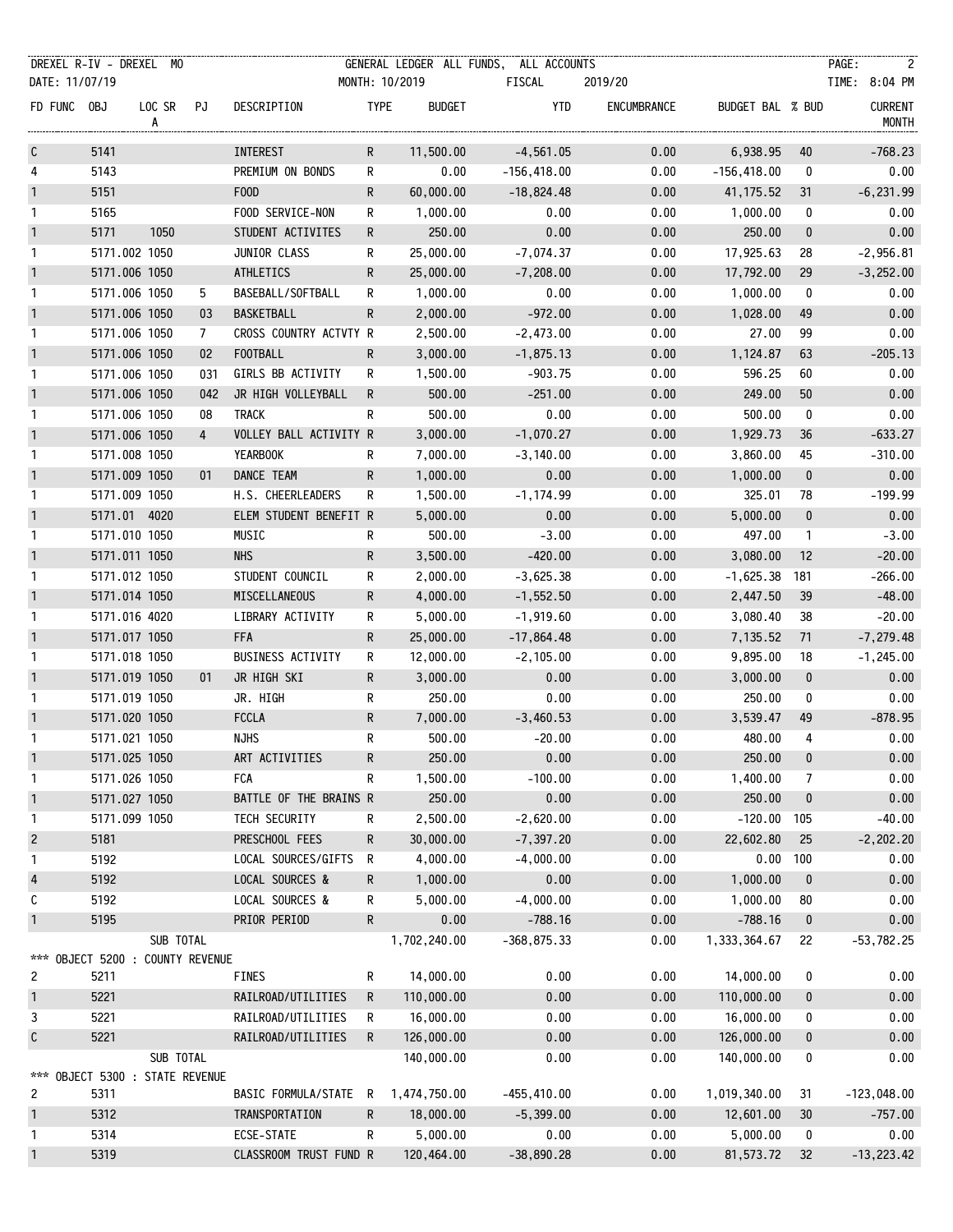|                | DREXEL R-IV - DREXEL MO |                                                    |                              |              |                | GENERAL LEDGER ALL FUNDS, ALL ACCOUNTS |             |                  |                  | PAGE:                   |
|----------------|-------------------------|----------------------------------------------------|------------------------------|--------------|----------------|----------------------------------------|-------------|------------------|------------------|-------------------------|
| DATE: 11/07/19 |                         |                                                    |                              |              | MONTH: 10/2019 | FISCAL                                 | 2019/20     |                  |                  | TIME: 8:04 PM           |
| FD FUNC OBJ    |                         | LOC SR PJ<br>A                                     | DESCRIPTION                  | <b>TYPE</b>  | <b>BUDGET</b>  | YTD                                    | ENCUMBRANCE | BUDGET BAL % BUD |                  | <b>CURRENT</b><br>MONTH |
| $\mathbf{1}$   | 5324                    |                                                    | PARENTS AS TEACHERS R        |              | 4,000.00       | 0.00                                   | 0.00        | 4,000.00         | 0                | 0.00                    |
| $\mathbf{1}$   | 5325                    |                                                    | SMALL SCHOOLS GRANT R        |              | 126,932.00     | $-42,407.00$                           | 0.00        | 84,525.00        | 33               | $-42,407.00$            |
| $\mathbf{1}$   | 5332                    |                                                    | 50/50 EQUIPMENT              | R            | 5,000.00       | 0.00                                   | 0.00        | 5,000.00         | 0                | 0.00                    |
| $\mathbf{1}$   | 5333                    |                                                    | FOOD SERVICE                 | $\mathsf{R}$ | 1,400.00       | 0.00                                   | 0.00        | 1,400.00         | $\mathbf 0$      | 0.00                    |
| $\mathbf{1}$   | 5381                    |                                                    | HIGH NEED FUND               | $\mathsf{R}$ | 5,000.00       | 0.00                                   | 0.00        | 5,000.00         | 0                | 0.00                    |
| $\overline{c}$ | 5381                    |                                                    | SE HIGH NEEDS-STATE R        |              | 10,000.00      | 0.00                                   | 0.00        | 10,000.00        | $\mathbf 0$      | 0.00                    |
| C              | 5381                    |                                                    | SE HIGH NEEDS-STATE R        |              | 15,000.00      | 0.00                                   | 0.00        | 15,000.00        | 0                | 0.00                    |
|                |                         | SUB TOTAL                                          |                              |              | 1,770,546.00   | $-542, 106.28$                         | 0.00        | 1,228,439.72     | 31               | $-179,435.42$           |
|                |                         | *** OBJECT 5400 : FEDERAL REVENUE                  |                              |              |                |                                        |             |                  |                  |                         |
| $\overline{2}$ | 5412                    |                                                    | MEDICAID                     | $\mathsf{R}$ | 10,000.00      | 0.00                                   | 0.00        | 10,000.00        | $\mathbf 0$      | 0.00                    |
| $\overline{c}$ | 5437                    |                                                    | SE HIGH                      | R.           | 1,500.00       | 0.00                                   | 0.00        | 1,500.00         | 0                | 0.00                    |
| $\overline{2}$ | 5441                    |                                                    | SPECIAL ED PART B            | $\mathsf{R}$ | 67,726.00      | 0.00                                   | 0.00        | 67,726.00        | $\boldsymbol{0}$ | 0.00                    |
| $\mathbf{1}$   | 5442                    |                                                    | EARLY CHILDHOOD SP           | R            | 3,763.00       | 0.00                                   | 0.00        | 3,763.00         | 0                | 0.00                    |
| $\mathbf{1}$   | 5445                    |                                                    | FOOD SERVICE/LUNCH           | $\mathsf{R}$ | 56,000.00      | $-9,172.50$                            | 0.00        | 46,827.50        | 16               | $-9,172.50$             |
| $\mathbf{1}$   | 5446                    |                                                    | F00D                         | R            | 25,000.00      | $-4, 133.80$                           | 0.00        | 20,866.20        | 17               | $-4, 133.80$            |
| $\overline{c}$ | 5451                    |                                                    | TITLE I                      | $\mathsf{R}$ | 40,792.00      | 0.00                                   | 0.00        | 40,792.00        | $\bf{0}$         | 0.00                    |
| $\mathbf{1}$   | 5461                    |                                                    | TITLE IV/DRUG ED             | R            | 10,000.00      | 0.00                                   | 0.00        | 10,000.00        | 0                | 0.00                    |
| $\overline{1}$ | 5465                    |                                                    | TITLE II/A                   | $\mathsf{R}$ | 8,240.00       | 0.00                                   | 0.00        | 8,240.00         | $\bf{0}$         | 0.00                    |
| 4              | 5492                    |                                                    | TITLE VI/REAP                | R.           | 28,623.00      | 0.00                                   | 0.00        | 28,623.00        | 0                | 0.00                    |
|                |                         | SUB TOTAL<br>*** OBJECT 5600 : NON-CURRENT REVENUE |                              |              | 251,644.00     | $-13,306.30$                           | 0.00        | 238,337.70       | 5                | $-13,306.30$            |
| $\overline{4}$ | 5611                    |                                                    | SALE OF BONDS                |              | R 1,350,000.00 | $-1, 350, 000.00$                      | 0.00        | $0.00$ 100       |                  | 0.00                    |
| 3              | 5691                    |                                                    | TEMPORARY DIRECT             | R            | 0.00           | $-35,966.00$                           | 0.00        | $-35,966.00$     | $\mathbf 0$      | 0.00                    |
|                |                         | SUB TOTAL                                          |                              |              | 1,350,000.00   | $-1, 385, 966.00$                      | 0.00        | $-35,966.00$ 103 |                  | 0.00                    |
| ***            | *** FUNCTION 1111 :     | OBJECT 5800 : OTHER DISTRICT REVENUE               |                              |              |                |                                        |             |                  |                  |                         |
| $\overline{c}$ | 1111 6111               | 4020 3                                             | EL SALARIES                  | E.           | $-413,730.00$  | 69, 163.86                             | 0.00        | $-344,566.14$    | 17               | 34,641.02               |
| $\mathbf{1}$   | 1111 6121               | 4020 3                                             | EL SUB SALARIES-NC           | E.           | $-1,000.00$    | 0.00                                   | 0.00        | $-1,000.00$      | 0                | 0.00                    |
| $\overline{c}$ | 1111 6121               | 4020 3                                             | EL SUB SALARIES              | E.           | $-9,000.00$    | 664.00                                 | 0.00        | $-8,336.00$      | $\overline{7}$   | 664.00                  |
| C              | 1111 6121               | 4020 3                                             | EL SUB SALARIES              | E.           | $-10,000.00$   | 664.00                                 | 0.00        | $-9,336.00$      | $\overline{7}$   | 664.00                  |
| $\overline{2}$ | 1111 6141               | 4020 3                                             | EL UNUSED LEAVE              | E            | $-500.00$      | 0.00                                   | 0.00        | $-500.00$        | $\mathbf{0}$     | 0.00                    |
| 2              | 1111 6211               | 4020 3                                             | EL RETIREMENT                | E            | $-70,627.61$   | 11,629.59                              | 0.00        | $-58,998.02$     | 16               | 5,823.36                |
| $\overline{c}$ | 1111 6231               | 4020 3                                             | EL FICA                      | E            | $-600.00$      | 41.17                                  | 0.00        | $-558.83$        | $\overline{7}$   | 41.17                   |
| 2              | 1111 6232               | 4020 3                                             | EL MEDICARE                  | E            | $-5,999.09$    | 982.13                                 | 0.00        | $-5,016.96$      | 16               | 496.69                  |
| $\overline{c}$ | 1111 6241               | 4020 1                                             | 00583 EL LTD INSURANCE       | E.           | $-1,820.41$    | 297.21                                 | 0.00        | $-1,523.20$      | 16               | 145.32                  |
| $\overline{c}$ | 1111 6241               | 4020 1                                             | EL MEDICAL INSURANCE E       |              | $-73,710.72$   | 11,099.08                              | 0.00        | $-62,611.64$     | 15               | 5,549.54                |
| $\mathbf{1}$   | 1111 6261               | 4020 1                                             | EL WORKMANS COMP             | E            | $-2,600.00$    | 0.00                                   | 0.00        | $-2,600.00$      | $\boldsymbol{0}$ | 0.00                    |
| $\mathbf{1}$   | 1111 6411               | 4020 1                                             | 05100 EL SUPPLIES-1ST        | E.           | $-150.00$      | 415.17                                 | 0.00        | 265.17 277       |                  | 0.00                    |
| $\mathbf{1}$   | 1111 6411               | 4020 1                                             | 05200 EL SUPPLIES-2ND        | E            | $-150.00$      | 134.51                                 | 0.00        | $-15.49$         | 90               | 0.00                    |
| $\mathbf{1}$   | 1111 6411               | 4020 1                                             | 05300 EL SUPPLIES-3RD        | E            | $-300.00$      | 645.23                                 | 0.00        | 345.23           | 215              | 149.85                  |
| $\mathbf{1}$   | 1111 6411               | 4020 1                                             | 05400 EL SUPPLIES-4TH        | E            | $-150.00$      | 151.71                                 | 0.00        | 1.71 101         |                  | 0.00                    |
| $\mathbf{1}$   | 1111 6411               | 4020 1                                             | 05500 EL SUPPLIES-5TH        | E            | $-150.00$      | 149.63                                 | 0.00        | $-0.37$ 100      |                  | 0.00                    |
| $\mathbf{1}$   | 1111 6411               | 4020 1                                             | 05600 EL SUPPLIES-6TH        | E.           | $-300.00$      | 299.68                                 | 0.00        | $-0.32$ 100      |                  | 0.00                    |
| $\mathbf{1}$   | 1111 6411               | 4020 1                                             | 05900 EL SUPPLIES-ALL        | E            | $-2,000.00$    | 2,343.08                               | 0.00        | 343.08 117       |                  | $-183.43$               |
| $\mathbf{1}$   | 1111 6411               | 4020 1                                             | 05800 EL SUPPLIES-K          | E.           | $-150.00$      | 148.40                                 | 200.00      | 198.40 232       |                  | 0.00                    |
| $\mathbf{1}$   | 1111 6431               | 4020 1                                             | 05099 EL TEXTS/REGULAR-ALL E |              | $-40,000.00$   | 46,672.02                              | 1,376.92    | 8,048.94 120     |                  | 499.76                  |
| $\overline{4}$ | 1111 6541               | 4020 1                                             | EL GENERAL EQUIPMENT E       |              | $-5,000.00$    | 0.00                                   | 0.00        | $-5,000.00$      | $\boldsymbol{0}$ | 0.00                    |
| 4              | 1111 6542               | 4020 1                                             | EL INSTRUCTION EQUIP E       |              | $-5,000.00$    | 0.00                                   | 0.00        | $-5,000.00$      | 0                | 0.00                    |
|                |                         | SUB TOTAL                                          |                              |              | $-632, 937.83$ | 144,836.47                             | 1,576.92    | $-486,524.44$    | 23               | 47,827.28               |
| ***            | FUNCTION 1151 :         |                                                    |                              |              |                |                                        |             |                  |                  |                         |
| $\overline{c}$ | 1151 6111               | 1050 3                                             | HS SALARIES                  | E.           | $-470, 370.00$ | 81,446.02                              | 0.00        | $-388,923.98$    | 17               | 40,723.01               |
| 2              | 1151 6121               | 1050 3                                             | HS SUB SALARIES              | E.           | $-10,000.00$   | 1,616.00                               | 0.00        | $-8,384.00$      | 16               | 1,176.00                |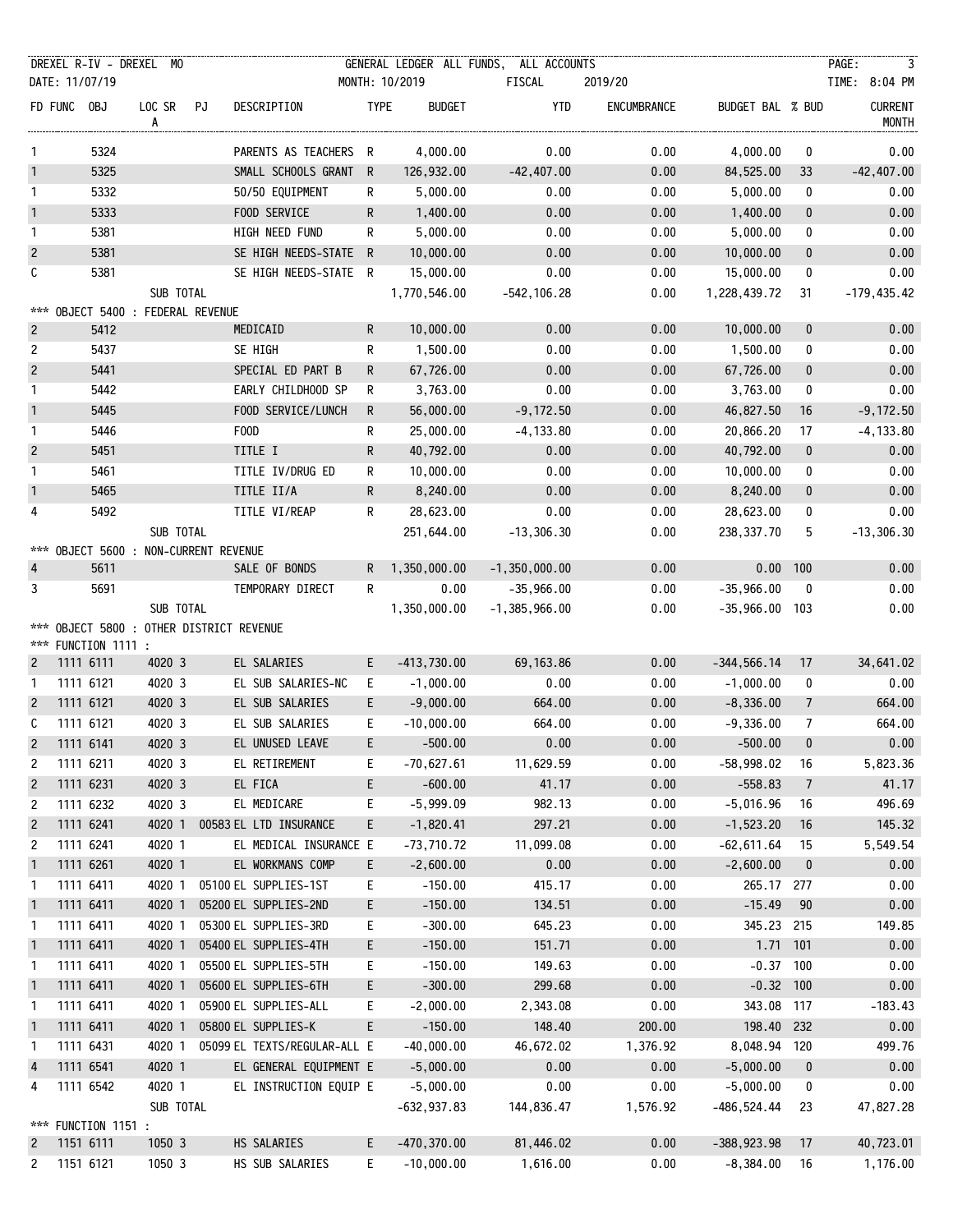|                      |             |                                            | DREXEL R-IV - DREXEL MO               |                                |                |               | GENERAL LEDGER ALL FUNDS, ALL ACCOUNTS |             |                  |              | PAGE:<br>$\overline{4}$        |
|----------------------|-------------|--------------------------------------------|---------------------------------------|--------------------------------|----------------|---------------|----------------------------------------|-------------|------------------|--------------|--------------------------------|
|                      |             | DATE: 11/07/19                             |                                       |                                | MONTH: 10/2019 |               | FISCAL                                 | 2019/20     |                  |              | TIME: 8:04 PM                  |
|                      | FD FUNC OBJ |                                            | LOC SR PJ<br>A                        | DESCRIPTION                    | <b>TYPE</b>    | <b>BUDGET</b> | YTD                                    | ENCUMBRANCE | BUDGET BAL % BUD |              | <b>CURRENT</b><br><b>MONTH</b> |
| $\overline{2}$       |             | 1151 6141                                  | 1050 3                                | HS UNUSED LEAVE                | E.             | $-500.00$     | 0.00                                   | 0.00        | $-500.00$        | $\mathbf 0$  | 0.00                           |
| 2                    |             | 1151 6211                                  | 1050 3                                | HS RETIREMENT                  | E.             | $-79,892.18$  | 13,845.44                              | 0.00        | $-66,046.74$     | 17           | 6,922.72                       |
| $\overline{c}$       |             | 1151 6231                                  | 1050 3                                | HS FICA                        | E              | $-465.00$     | 100.19                                 | 0.00        | $-364.81$        | 22           | 72.91                          |
| 2                    |             | 1151 6232                                  | 1050 3                                | HS MEDICARE                    | E.             | $-6,820.37$   | 1,111.16                               | 0.00        | $-5,709.21$      | 16           | 560.87                         |
| $\overline{c}$       |             | 1151 6241                                  |                                       | 1050 1 00583 HS LTD INSURANCE  | E              | $-2,069.63$   | 351.33                                 | 0.00        | $-1,718.30$      | 17           | 172.15                         |
| 2                    |             | 1151 6241                                  | 1050 1                                | HS MEDICAL INSURANCE E         |                | $-80,999.28$  | 14,107.42                              | 0.00        | -66,891.86       | 17           | 7,053.71                       |
| $\mathbf{1}$         |             | 1151 6261                                  | 1050 1                                | HS WORKMANS COMP               | E.             | $-3,500.00$   | 0.00                                   | 0.00        | $-3,500.00$      | $\mathbf 0$  | 0.00                           |
| $\mathbf{1}$         |             | 1151 6332                                  | 1050 1                                | HS EQUIPMENT REPAIRS E         |                | $-100.00$     | 0.00                                   | 0.00        | $-100.00$        | 0            | 0.00                           |
| $\mathbf{1}$         |             | 1151 6411                                  |                                       | 1050 1 04900 HS SUPPLIES-ALL   | E.             | $-1,000.00$   | 227.42                                 | 3,600.00    | 2,827.42 383     |              | 0.00                           |
| $\mathbf{1}$         |             | 1151 6411                                  | 1050 1                                | 04962 HS SUPPLIES-ART          | E.             | $-300.00$     | 402.96                                 | 0.00        | 102.96 134       |              | 0.00                           |
| $\overline{1}$       |             | 1151 6411                                  | 1050 1                                | 04971 HS SUPPLIES-BUSINESS E   |                | $-300.00$     | 268.87                                 | 210.00      | 178.87 160       |              | 0.00                           |
| $\mathbf{1}$         |             | 1151 6411                                  | 1050 1                                | 04910 HS SUPPLIES-ELA          | E.             | $-300.00$     | 448.27                                 | 0.00        | 148.27 149       |              | 0.00                           |
| $\mathbf{1}$         |             | 1151 6411                                  | 1050 1                                | 04972 HS SUPPLIES-FACS         | E              | $-1,500.00$   | 774.56                                 | 1,217.47    | 492.03 133       |              | 289.22                         |
| 1                    |             | 1151 6411                                  | 1050 1                                | 04920 HS SUPPLIES-MATH         | E.             | $-300.00$     | 1,198.76                               | 0.00        | 898.76           | 400          | 0.00                           |
| $\mathbf{1}$         |             | 1151 6411                                  |                                       | 1050 1 04961 HS SUPPLIES-MUSIC | E.             | $-150.00$     | 206.93                                 | 12.88       | 69.81 147        |              | 0.00                           |
| $\mathbf{1}$         |             | 1151 6411                                  | 1050 1                                | 04950 HS SUPPLIES-PE           | E.             | $-250.00$     | 160.71                                 | 0.00        | $-89.29$         | 64           | 0.00                           |
| $\overline{1}$       |             | 1151 6411                                  | 1050 1                                | 04930 HS SUPPLIES-SCIENCE E    |                | $-300.00$     | 180.81                                 | 185.67      | 66.48            | 122          | 32.80                          |
| $\mathbf{1}$         |             | 1151 6411                                  | 1050 1                                | 04940 HS SUPPLIES-SOC          | E.             | $-300.00$     | 67.50                                  | 0.00        | $-232.50$        | 23           | 0.00                           |
| $\mathbf{1}$         |             | 1151 6411                                  | 1050 1                                | 04973 HS SUPPLIES-STEM         | E.             | $-150.00$     | 105.00                                 | 0.00        | $-45.00$         | 70           | 0.00                           |
| $\mathbf{1}$         |             | 1151 6431                                  | 1050 1                                | 04900 HS TEXTS/REGULAR-ALL E   |                | $-28,000.00$  | 29,370.20                              | 284.94      | 1,655.14 106     |              | 7,230.71                       |
| $\overline{4}$       |             | 1151 6541                                  | 1050 1                                | HS GENERAL EQUIPMENT E         |                | $-5,000.00$   | 0.00                                   | 0.00        | $-5,000.00$      | $\mathbf{0}$ | 0.00                           |
| 4                    |             | 1151 6542                                  | 1050 1                                | HS INSTRUCTION EQUIP E         |                | $-5,000.00$   | 0.00                                   | 0.00        | $-5,000.00$      | 0            | 0.00                           |
|                      |             |                                            | SUB TOTAL                             |                                |                | $-697,566.46$ | 145,989.55                             | 5,510.96    | -546,065.95      | 22           | 64, 234.10                     |
|                      |             | *** FUNCTION 1191 :<br>*** FUNCTION 1211 : |                                       |                                |                |               |                                        |             |                  |              |                                |
|                      |             |                                            | *** FUNCTION 1220 : SPECIAL EDUCATION |                                |                |               |                                        |             |                  |              |                                |
|                      |             | *** FUNCTION 1221 :                        |                                       |                                |                |               |                                        |             |                  |              |                                |
| $\overline{2}$       |             | 1221 6111                                  | 1050 3                                | SE SALARIES-HS STATE E         |                | 0.00          | 108.34                                 | 0.00        | 108.34           | $\mathbf 0$  | 54.17                          |
| 2                    |             | 1221 6111                                  | 1050 4                                | SE SALARIES-HS FED E           |                | $-32,500.00$  | 5,416.66                               | 0.00        | $-27,083.34$     | 17           | 2,708.33                       |
| $\overline{c}$       |             | 1221 6111                                  | 4020 3                                | SE SALARIES-EL STATE E         |                | 0.00          | 1,200.00                               | 0.00        | 1,200.00         | $\mathbf{0}$ | 0.00                           |
| $\mathbf{2}^{\circ}$ |             | 1221 6111                                  | 4020 4                                | SE SALARIES-EL FED E           |                | $-33,700.00$  | 5,700.00                               | 0.00        | $-28.000.00$     | 17           | 2,850.00                       |
| $\overline{c}$       |             | 1221 6112                                  | 10503                                 | 00001 SE SALARIES-HS ADMIN E   |                | 0.00          | 560.00                                 | 0.00        | 560.00           | $\bf{0}$     | 0.00                           |
| 2                    |             | 1221 6112                                  | 4020 3                                | 00001 SE SALARIES-EL ADMIN E   |                | $-6,825.00$   | 668.34                                 | 0.00        | $-6, 156.66$     | 10           | 54.17                          |
| $\overline{c}$       |             | 1221 6121                                  | 1050 3                                | SE SUB SALARIES-HS E           |                | $-250.00$     | 1,366.25                               | 0.00        | 1,116.25         | 547          | 1,366.25                       |
| $\overline{c}$       |             | 1221 6121                                  | 4020 21                               | SE EL SUBS SALARIES E          |                | $-250.00$     | 0.00                                   | 0.00        | $-250.00$        | 0            | 0.00                           |
| $\overline{c}$       |             | 1221 6121                                  | 4020 3                                | SE SUB SALARIES-EL             | - E            | 0.00          | 640.00                                 | 0.00        | 640.00           | 0            | 480.00                         |
| 2                    |             | 1221 6141                                  | 1050 3                                | SE UNUSED LEAVE-HS             | E              | $-100.00$     | 0.00                                   | 0.00        | $-100.00$        | 0            | 0.00                           |
| $\overline{c}$       |             | 1221 6141                                  | 4020 3                                | SE UNUSED LEAVE-EL E           |                | $-100.00$     | 0.00                                   | 0.00        | $-100.00$        | 0            | 0.00                           |
| 1                    |             | 1221 6152                                  | 1050 3                                | SE HS NC AIDE SALARY E         |                | $-30,678.44$  | 919.10                                 | 0.00        | $-29,759.34$     | 3            | 766.57                         |
| $\mathbf{1}$         |             | 1221 6152                                  | 4020 3                                | SE EL NC AIDE SALARY E         |                | $-64, 374.20$ | 13,382.90                              | 0.00        | $-50,991.30$     | 21           | 5,254.22                       |
| 2                    |             | 1221 6211                                  |                                       | SP ED T/R                      | E.             | 0.00          | 15.70                                  | 0.00        | 15.70            | 0            | 7.85                           |
| $\overline{c}$       |             | 1221 6211                                  | 1050 3                                | SE HS RETIREMENT-ST E          |                | $-6,000.00$   | 951.58                                 | 0.00        | $-5,048.42$      | 16           | 475.79                         |
| 2                    |             | 1221 6211                                  | 4020 3                                | SE EL RETIREMENT-ST E          |                | $-6,000.00$   | 174.00                                 | 0.00        | $-5,826.00$      | 3            | 0.00                           |
| $\overline{c}$       |             | 1221 6211                                  | 4020 4                                | SE EL RETIREMENT-FED E         |                | 0.00          | 1,008.38                               | 0.00        | 1,008.38         | 0            | 504.19                         |
| 1                    |             | 1221 6221                                  | 1050 3                                | SE HS NC AIDE                  | E.             | $-3,000.00$   | 141.66                                 | 0.00        | $-2,858.34$      | 5            | 91.89                          |
| $\mathbf{1}$         |             | 1221 6221                                  | 4020 3                                | SE EL NC AIDE                  | E              | $-7,000.00$   | 923.19                                 | 0.00        | $-6,076.81$      | 13           | 353.63                         |
| 2                    |             | 1221 6231                                  | 3                                     | SP ED FICA                     | E              | 0.00          | 9.92                                   | 0.00        | 9.92             | 0            | 0.00                           |
| $\mathbf{1}$         |             | 1221 6231                                  | 1050 3                                | SE HS NC FICA                  | E.             | $-1,902.06$   | 20.85                                  | 0.00        | $-1,881.21$      | $\mathbf{1}$ | 11.04                          |
| 2                    |             | 1221 6231                                  | 1050 3                                | SE HS FICA                     | E              | 0.00          | 84.71                                  | 0.00        | 84.71            | 0            | 84.71                          |
| $\mathsf c$          |             | 1221 6231                                  | 1050 3                                | SE HS FICA                     | E.             | $-1,902.06$   | 105.56                                 | 0.00        | $-1,796.50$      | 6            | 95.75                          |
| 1                    |             | 1221 6231                                  | 4020 3                                | SE EL NC FICA                  | E.             | $-3,500.00$   | 1,073.50                               | 0.00        | $-2,426.50$      | 31           | 440.69                         |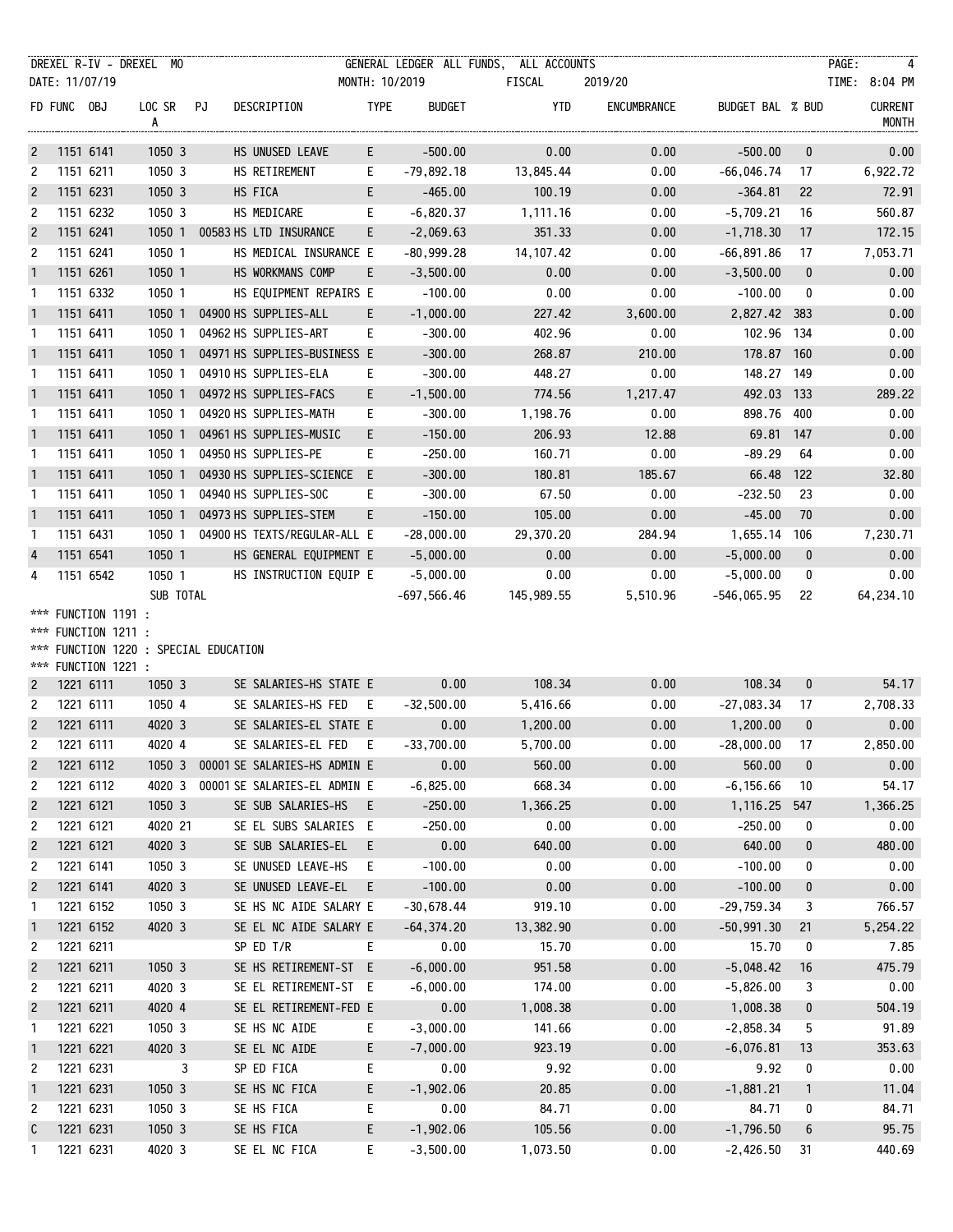|                |             |                                                                   | DREXEL R-IV - DREXEL MO                 |                           |                 |                        |                |               | GENERAL LEDGER ALL FUNDS, ALL ACCOUNTS |             |                  |                  | PAGE:<br>- 5            |
|----------------|-------------|-------------------------------------------------------------------|-----------------------------------------|---------------------------|-----------------|------------------------|----------------|---------------|----------------------------------------|-------------|------------------|------------------|-------------------------|
|                |             | DATE: 11/07/19                                                    |                                         |                           |                 |                        | MONTH: 10/2019 |               | FISCAL                                 | 2019/20     |                  |                  | TIME: 8:04 PM           |
|                | FD FUNC OBJ |                                                                   | LOC SR PJ<br>A                          |                           |                 | DESCRIPTION            | <b>TYPE</b>    | <b>BUDGET</b> | YTD                                    | ENCUMBRANCE | BUDGET BAL % BUD |                  | <b>CURRENT</b><br>MONTH |
| $\overline{c}$ |             | 1221 6231                                                         | 4020 3                                  |                           |                 | SE EL FICA             | E.             | 0.00          | 29.76                                  | 0.00        | 29.76            | $\mathbf 0$      | 29.76                   |
| C              |             | 1221 6231                                                         | 4020 3                                  |                           |                 | SE EL FICA             | E.             | $-3,500.00$   | 1,103.26                               | 0.00        | $-2,396.74$      | 32               | 470.45                  |
| $\mathbf{1}$   |             | 1221 6232                                                         | 1050 3                                  |                           |                 | SE HS NC MEDICARE      | E.             | -444.84       | 4.87                                   | 0.00        | $-439.97$        | $\overline{1}$   | 2.58                    |
| 2              |             | 1221 6232                                                         | 1050 3                                  |                           |                 | SE HS MEDICARE         | E.             | $-500.00$     | 94.13                                  | 0.00        | $-405.87$        | 19               | 56.97                   |
| C              |             | 1221 6232                                                         | 1050 3                                  |                           |                 | SE HS MEDICARE         | E.             | $-944.84$     | 99.00                                  | 0.00        | $-845.84$        | 10               | 59.55                   |
| $\mathbf{1}$   |             | 1221 6232                                                         | 4020 3                                  |                           |                 | SE EL NC MEDICARE      | E.             | $-900.00$     | 186.84                                 | 0.00        | $-713.16$        | 21               | 73.36                   |
| $\overline{c}$ |             | 1221 6232                                                         | 4020 3                                  |                           |                 | SE EL MEDICARE         | E.             | $-500.00$     | 106.69                                 | 0.00        | $-393.31$        | 21               | 48.12                   |
| C              |             | 1221 6232                                                         | 4020 3                                  |                           |                 | SE EL MEDICARE         | E              | $-1,400.00$   | 293.53                                 | 0.00        | $-1, 106.47$     | 21               | 121.48                  |
| $\overline{2}$ |             | 1221 6232                                                         | 4020 3 01                               |                           |                 | SP ED CERT MEDICARE E  |                | 0.00          | 2.32                                   | 0.00        | 2.32             | $\mathbf 0$      | 0.00                    |
| $\mathbf{1}$   |             | 1221 6241                                                         | 1050 3                                  |                           |                 | SE HS NC INSURANCE     | E.             | $-6,876.00$   | 1,151.50                               | 0.00        | $-5,724.50$      | 17               | 575.75                  |
| $\mathbf{1}$   |             | 1221 6241                                                         |                                         | 1050 3 00583 SE HS NC LTD |                 |                        | E.             | $-200.00$     | 11.12                                  | 0.00        | $-188.88$        | 6                | 5.50                    |
| 2              |             | 1221 6241                                                         | 1050 3                                  |                           |                 | SE HS INSURANCE-ST E   |                | $-6,876.00$   | 1,151.50                               | 0.00        | $-5,724.50$      | 17               | 575.75                  |
| $\overline{c}$ |             | 1221 6241                                                         |                                         | 1050 3 00583 SE HS LTD    |                 |                        | E.             | $-150.00$     | 23.84                                  | 0.00        | $-126.16$        | 16               | 11.92                   |
| $\mathbf{1}$   |             | 1221 6241                                                         | 4020 3                                  |                           |                 | SE EL NC INSURANCE E   |                | $-34,380.00$  | 4,101.75                               | 0.00        | $-30,278.25$     | 12               | 1,763.00                |
| $\mathbf{1}$   |             | 1221 6241                                                         |                                         | 4020 3 00583 SE EL NC LTD |                 |                        | E.             | $-200.00$     | 50.49                                  | 0.00        | $-149.51$        | 25               | 22.61                   |
| 2              |             | 1221 6241                                                         | 4020 3                                  |                           |                 | SE EL INSURANCE-ST     | E.             | $-6,876.00$   | 1,151.50                               | 0.00        | $-5,724.50$      | 17               | 575.75                  |
| $\overline{2}$ |             | 1221 6241                                                         |                                         | 4020 3 00583 SE EL LTD    |                 |                        | E.             | $-150.00$     | 24.42                                  | 0.00        | $-125.58$        | 16               | 11.88                   |
| $\mathbf{1}$   |             | 1221 6261                                                         | 1050 3                                  |                           |                 | SE HS NC WORK COMP     | E.             | $-500.00$     | 0.00                                   | 0.00        | $-500.00$        | 0                | 0.00                    |
| $\overline{c}$ |             | 1221 6261                                                         | 1050 3                                  |                           |                 | SE HS WORK COMP        | E.             | $-250.00$     | 0.00                                   | 0.00        | $-250.00$        | $\mathbf 0$      | 0.00                    |
| C              |             | 1221 6261                                                         | 1050 3                                  |                           |                 | SE HS WORK COMP        | E.             | $-750.00$     | 0.00                                   | 0.00        | $-750.00$        | 0                | 0.00                    |
| $\mathbf{1}$   |             | 1221 6261                                                         | 4020 3                                  |                           |                 | SE EL NC WORK COMP E   |                | $-750.00$     | 0.00                                   | 0.00        | $-750.00$        | 0                | 0.00                    |
| 2              |             | 1221 6261                                                         | 4020 3                                  |                           |                 | SE EL WORK COMP        | E.             | $-200.00$     | 0.00                                   | 0.00        | $-200.00$        | 0                | 0.00                    |
| C              |             | 1221 6261                                                         | 4020 3                                  |                           |                 | SE EL WORK COMP        | E.             | $-950.00$     | 0.00                                   | 0.00        | $-950.00$        | 0                | 0.00                    |
| $\mathbf{1}$   |             | 1221 6312                                                         | 1050 1                                  |                           |                 | SE HS INSTRUCT SERV E  |                | $-400.00$     | 529.12                                 | 688.00      | 817.12 304       |                  | 6.76                    |
| $\mathbf{1}$   |             | 1221 6312                                                         | 4020 1                                  |                           |                 | SE EL INSTRUCT SERV E  |                | $-400.00$     | 823.37                                 | 623.00      | 1,046.37 362     |                  | 275.00                  |
| $\mathbf{1}$   |             | 1221 6313                                                         | 1050 1                                  |                           |                 | SE HS PUPIL SERVICES E |                | $-2,000.00$   | 0.00                                   | 0.00        | $-2,000.00$      | $\mathbf 0$      | 0.00                    |
| $\mathbf{1}$   |             | 1221 6313                                                         | 4020 1                                  |                           |                 | SE EL PUPIL SERVICES E |                | $-40,400.00$  | 5,777.54                               | 0.00        | -34,622.46       | 14               | 812.50                  |
| $\mathbf{1}$   |             | 1221 6343                                                         | 4020 1                                  |                           |                 | SE EL TRAVEL           | E.             | 0.00          | 26.76                                  | 212.00      | 238.76           | 0                | 26.76                   |
| $\overline{1}$ |             | 1221 6411                                                         | 1050 1                                  |                           |                 | SE HS SUPPLIES         | E.             | $-150.00$     | 1,273.37                               | 1,200.00    | 2,323.37 ###     |                  | 41.52                   |
| 1              |             | 1221 6411                                                         | 4020 1                                  |                           |                 | SE EL SUPPLIES         | E.             | $-500.00$     | 739.68                                 | 3,666.67    | 3,906.35 881     |                  | 91.62                   |
|                |             | *** FUNCTION 1234 :<br>*** FUNCTION 1240 :<br>*** FUNCTION 1251 : | SUB TOTAL<br>*** FUNCTION 1230 : SPEECH |                           |                 |                        |                | $-299,782.54$ | 51,625.65                              | 6,389.67    | $-241,767.22$    | - 19             | 20,510.61               |
| $\overline{c}$ |             | 1251 6111                                                         | 4020 3                                  | 45100 SI SALARIES         |                 |                        | E.             | $-34, 100.00$ | 5,683.34                               | 0.00        | $-28,416.66$     | 17               | 2,841.67                |
| $\mathbf{1}$   |             | 1251 6151                                                         | 4020 3                                  |                           |                 | SI SALARIES-NC         | E.             | $-14,800.00$  | 0.00                                   | 0.00        | $-14,800.00$     | 0                | 0.00                    |
| $\overline{c}$ |             | 1251 6152                                                         | 4020 3                                  |                           |                 | TI AIDE SALARY         | E.             | 0.00          | 3,300.00                               | 0.00        | 3,300.00         | 0                | 2,000.00                |
| $\overline{c}$ |             | 1251 6211                                                         | 4020 3                                  |                           |                 | TITLE I T/R            | E.             | $-5,936.74$   | 1,106.88                               | 0.00        | $-4,829.86$      | 19               | 563.73                  |
| $\mathbf{1}$   |             | 1251 6221                                                         | 4020 4                                  |                           |                 | TITLE I N/T RET        | E              | $-1,015.28$   | 0.00                                   | 0.00        | $-1,015.28$      | 0                | 0.00                    |
| $\mathbf{1}$   |             | 1251 6231                                                         | 4020 4                                  |                           |                 | TITLE I FICA           | E.             | $-917.60$     | 0.00                                   | 0.00        | $-917.60$        | 0                | 0.00                    |
| $\overline{c}$ |             | 1251 6231                                                         | 4020 4                                  |                           |                 | TITLE I CERT FICA      | E.             | 0.00          | 204.60                                 | 0.00        | 204.60           | 0                | 124.00                  |
| C              |             | 1251 6231                                                         | 4020 4                                  |                           |                 | TITLE I CERT FICA      | E.             | $-917.60$     | 204.60                                 | 0.00        | $-713.00$        | 22               | 124.00                  |
| $\mathbf{1}$   |             | 1251 6232                                                         | 4020 4                                  |                           | MEDICARE        |                        | E.             | $-214.60$     | 0.00                                   | 0.00        | $-214.60$        | $\boldsymbol{0}$ | 0.00                    |
| $\overline{c}$ |             | 1251 6232                                                         | 4020 4                                  |                           |                 | TITLE I CERT           | E              | $-494.45$     | 121.96                                 | 0.00        | $-372.49$        | 25               | 66.05                   |
| C              |             | 1251 6232                                                         | 4020 4                                  |                           |                 | TITLE I CERT           | E              | $-709.05$     | 121.96                                 | 0.00        | $-587.09$        | 17               | 66.05                   |
| $\overline{c}$ |             | 1251 6241                                                         | 4020                                    |                           |                 | MEDICAL INSURANCE      | E.             | $-6,876.00$   | 1,151.50                               | 0.00        | $-5,724.50$      | 17               | 575.75                  |
| $\overline{c}$ |             | 1251 6241.01                                                      | 4020 4                                  |                           |                 | TITLE I LTD            | E.             | $-150.04$     | 24.72                                  | 0.00        | $-125.32$        | 16               | 12.22                   |
| $\mathbf{1}$   |             | 1251 6261                                                         | 4020 4                                  |                           |                 | <b>WORKMANS COMP</b>   | E.             | $-500.00$     | 0.00                                   | 0.00        | $-500.00$        | 0                | 0.00                    |
| $\mathbf{1}$   |             | 1251 6411                                                         | 4020 4                                  |                           | <b>SUPPLIES</b> |                        | E.             | 0.00          | 145.33                                 | 0.00        | 145.33           | 0                | 0.00                    |
|                |             |                                                                   | SUB TOTAL                               |                           |                 |                        |                | $-65,004.71$  | 11,738.33                              | 0.00        | $-53, 266.38$    | 18               | 6,183.42                |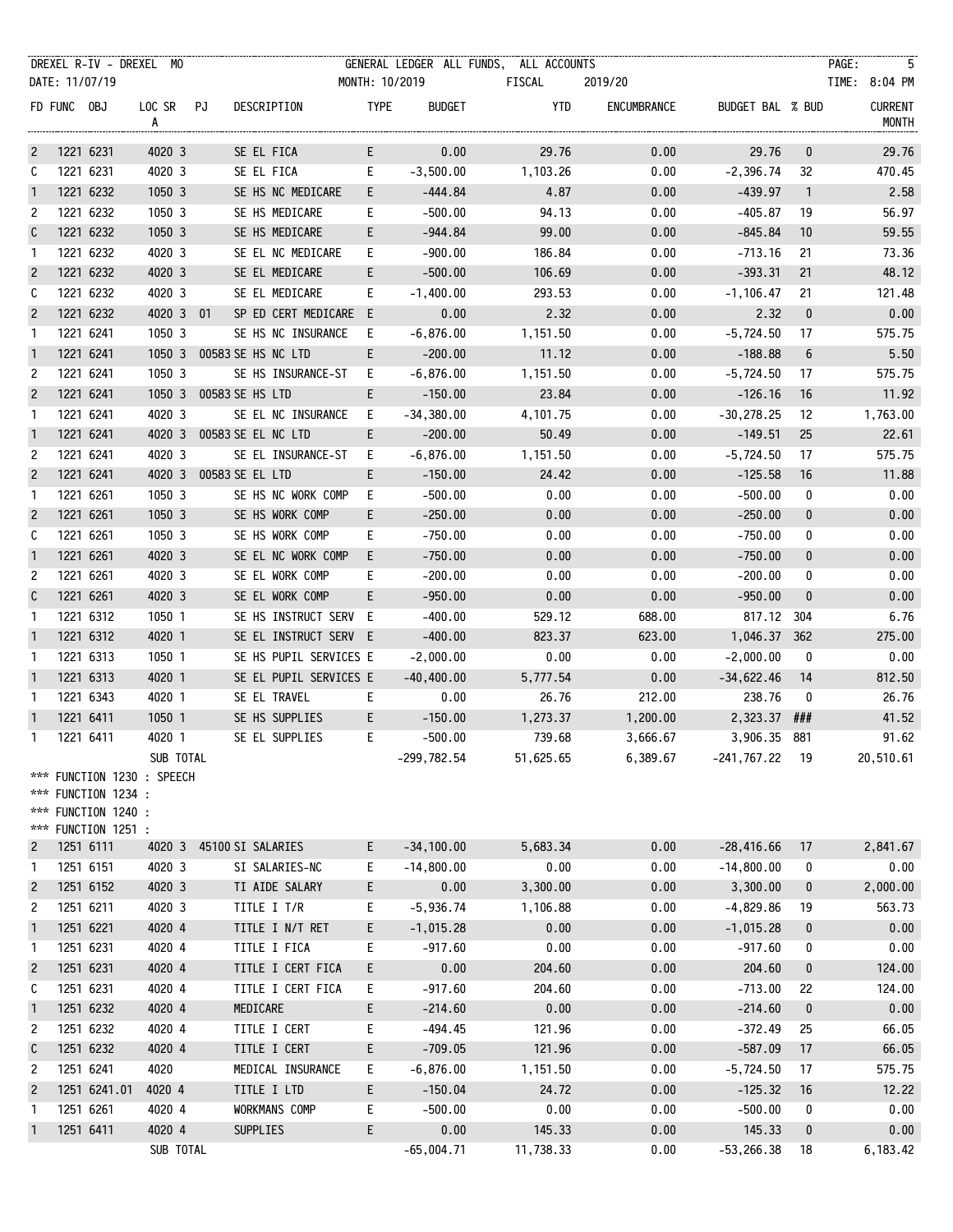|                              |             | DREXEL R-IV - DREXEL MO                                       |                          |              |                                        |                |                      | GENERAL LEDGER ALL FUNDS, ALL ACCOUNTS |                    |                         |                   | PAGE:<br>-6                    |
|------------------------------|-------------|---------------------------------------------------------------|--------------------------|--------------|----------------------------------------|----------------|----------------------|----------------------------------------|--------------------|-------------------------|-------------------|--------------------------------|
|                              |             | DATE: 11/07/19                                                |                          |              |                                        | MONTH: 10/2019 |                      | FISCAL                                 | 2019/20            |                         |                   | TIME: 8:04 PM                  |
|                              | FD FUNC OBJ |                                                               | LOC SR PJ<br>A           |              | DESCRIPTION                            | <b>TYPE</b>    | <b>BUDGET</b>        | YTD                                    | ENCUMBRANCE        | BUDGET BAL % BUD        |                   | <b>CURRENT</b><br><b>MONTH</b> |
|                              |             | *** FUNCTION 1281 :                                           |                          |              |                                        |                |                      |                                        |                    |                         |                   |                                |
| 1                            |             | 1281 6261                                                     | 4020 3                   |              | ECSE WORKMANS COMP                     | E.             | $-500.00$            | 0.00                                   | 0.00               | $-500.00$               | 0                 | 0.00                           |
| $\mathbf{1}$                 |             | 1281 6312                                                     |                          |              | ECSE INSERVICE                         | E.             | 0.00                 | 30.50                                  | 0.00               | 30.50                   | $\bf{0}$          | 0.00                           |
| 1                            |             | 1281 6313                                                     | 4020 3                   |              | ECSE PUPIL SERVICES E                  |                | $-14,500.00$         | 5,801.25                               | 11,891.96          | 3, 193. 21 122          |                   | 2,390.00                       |
| $\mathbf{1}$                 |             | 1281 6411                                                     |                          |              | EARLY CHILDHOOD                        | E.             | 0.00                 | 10.00                                  | 0.00               | 10.00                   | $\mathbf{0}$      | 0.00                           |
| $\mathbf{1}$                 |             | 1281 6411                                                     |                          | $\mathbf{3}$ | ECSE SUPPLIES                          | E.             | 0.00                 | 268.99                                 | 149.95             | 418.94                  | $\mathbf 0$       | 0.00                           |
|                              |             |                                                               | SUB TOTAL                |              |                                        |                | $-15,000.00$         | 6,110.74                               | 12,041.91          | 3, 152.65 121           |                   | 2,390.00                       |
| $\overline{c}$               |             | *** FUNCTION 1311 :<br>1311 6111                              | 1050 3                   |              | AG SALARIES                            | E.             | $-40,600.00$         | 13,533.36                              | 0.00               | $-27,066.64$            | 33                | 3,383.34                       |
| 2                            |             | 1311 6121                                                     | 1050 3                   |              | AG SUB SALARIES                        | E.             | $-500.00$            | 160.00                                 | 0.00               | $-340.00$               | 32                | 80.00                          |
| $\overline{c}$               |             | 1311 6211                                                     | 1050 3                   |              | AG TEACHER RET                         | E.             | $-5,936.74$          | 2,294.68                               | 0.00               | $-3,642.06$             | 39                | 573.67                         |
| $\overline{c}$               |             | 1311 6231                                                     | 1050 3                   |              | AG SUB FICA                            | E.             | $-10.00$             | 9.92                                   | 0.00               | $-0.08$                 | 99                | 4.96                           |
| $\overline{c}$               |             | 1311 6232                                                     | 1050 3                   |              | AG CERT MEDICARE                       | E.             | -494.45              | 195.96                                 | 0.00               | $-298.49$               | 40                | 49.57                          |
| 2                            |             | 1311 6241                                                     | 1050 3                   |              | AG MEDICAL INS                         | E.             | $-6,876.00$          | 2,303.00                               | 0.00               | $-4,573.00$             | 33                | 575.75                         |
| $\overline{c}$               |             | 1311 6241.01                                                  | 1050 3                   |              | AG LTD                                 | E.             | $-150.04$            | 59.56                                  | 0.00               | $-90.48$                | 40                | 14.89                          |
| 1                            |             | 1311 6261                                                     | 1050 3                   |              | AG WORKMANS COMP                       | E.             | $-250.00$            | 0.00                                   | 0.00               | $-250.00$               | 0                 | 0.00                           |
| $\mathbf{1}$                 |             | 1311 6312                                                     | 1050 1                   |              | AG INSERVICE                           | E              | $-500.00$            | 856.23                                 | 1,899.02           | 2,255.25                | 551               | 384.00                         |
| 1                            |             | 1311 6371                                                     | 1050 1                   |              | AG FEES                                | E              | $-500.00$            | 0.00                                   | 0.00               | $-500.00$               | 0                 | 0.00                           |
| $\mathbf{1}$                 |             | 1311 6411                                                     | 1050 1                   |              | AG SUPPLIES                            | E.             | $-2,500.00$          | 893.16                                 | 3,844.79           | 2,237.95 190            |                   | 108.84                         |
| 4                            |             | 1311 6541                                                     | 1050 1                   |              | AG EQUPMENT                            | E.             | $-750.00$            | 1,085.30                               | 0.00               | 335.30 145              |                   | 0.00                           |
| $\overline{4}$               |             | 1311 6541                                                     | 1050 3                   |              | AG EQUPMENT                            | E.             | 0.00                 | 4,927.00                               | 0.00               | 4,927.00                | $\mathbf{0}$      | 0.00                           |
|                              |             |                                                               | SUB TOTAL                |              |                                        |                | $-59,067.23$         | 26,318.17                              | 5,743.81           | $-27,005.25$            | 54                | 5,175.02                       |
|                              |             | *** FUNCTION 1400 : STUDENT ACTIVITIES<br>*** FUNCTION 1411 : |                          |              |                                        |                |                      |                                        |                    |                         |                   |                                |
| 2                            |             | 1411 6111                                                     | 1050 3                   |              | SA SALARIES-ACT                        | Е.             | $-25,000.00$         | 4,337.82                               | 0.00               | $-20,662.18$            | 17                | 1,952.38                       |
| $\mathbf{1}$                 |             | 1411 6151                                                     | 1050 3                   |              | SA SALARIES-NC                         | E.             | $-13,000.00$         | 5,878.46                               | 0.00               | $-7, 121.54$            | 45                | 5,445.13                       |
| $\mathbf{1}$                 |             | 1411 6211                                                     | 1050 3                   |              | ACTIVITY TEACHER RET E                 |                | 0.00                 | 74.24                                  | 0.00               | 74.24                   | 0                 | 74.24                          |
| $\overline{2}$               |             | 1411 6211                                                     | 1050 3                   |              | ACTIVITY T/R                           | E              | $-3,200.00$          | 628.92                                 | 0.00               | $-2,571.08$             | 20                | 283.06                         |
| C                            |             | 1411 6211                                                     | 1050 3                   |              | ACTIVITY T/R                           | E.             | $-3,200.00$          | 703.16                                 | 0.00               | -2,496.84               | 22                | 357.30                         |
| $\mathbf{1}$                 |             | 1411 6221                                                     | 1050 3                   |              | ACTIVITY N/T RETIRE E                  |                | $-400.00$            | 39.19                                  | 0.00               | $-360.81$               | 10                | 9.46                           |
| 1                            |             | 1411 6231                                                     | 1050 3                   |              | ACTIVITY FICA                          | E              | $-800.00$            | 364.47                                 | 0.00               | $-435.53$               | 46                | 337.60                         |
| $\mathbf{1}$                 |             | 1411 6232                                                     | 1050 3                   |              | ACTIVITY MEDICARE                      | E.             | $-200.00$            | 85.23                                  | 0.00               | $-114.77$               | 43                | 78.95                          |
| 2                            |             | 1411 6232                                                     | 1050 3                   |              | ACTIVITY CERT                          | E              | $-300.00$            | 55.88                                  | 0.00               | $-244.12$               | 19                | 24.80                          |
| C                            |             | 1411 6232                                                     | 1050 3                   |              | ACTIVITY CERT                          | E.             | $-500.00$            | 141.11                                 | 0.00               | $-358.89$               | 28                | 103.75                         |
| $\mathbf{1}$                 |             | 1411 6491.001 1050 1                                          |                          |              | SENIOR CLASS                           | E.             | $-1,500.00$          | 0.00                                   | 450.00             | $-1,050.00$             | 30                | 0.00                           |
| $\overline{1}$               |             | 1411 6491.002 1050 1                                          |                          |              | JUNIOR CLASS                           | E              | $-25,000.00$         | 6,978.02                               | 10,805.44          | $-7, 216.54$            | 71                | 2,824.45                       |
| 1                            |             | 1411 6491.003 1050 1                                          |                          |              | SOPHOMORE CLASS                        | E              | $-100.00$            | 0.00                                   | 0.00               | $-100.00$               | 0                 | 0.00                           |
| $\mathbf{1}$                 |             | 1411 6491.004 1050 1                                          |                          |              | FRESHMAN CLASS                         | E.             | $-100.00$            | 0.00                                   | 0.00               | $-100.00$               | 0                 | 0.00                           |
| 1                            |             | 1411 6491.007 1050 1                                          |                          |              | 7TH & 8TH GRADE                        | E              | $-250.00$            | 0.00                                   | 0.00               | $-250.00$               | 0                 | 0.00                           |
| $\mathbf{1}$                 |             | 1411 6491.008 1050 1                                          |                          |              | YEARBOOK                               | E              | $-7,000.00$          | 6,563.01                               | 20,602.57          | 20, 165.58              | 388               | 0.00                           |
| $\mathbf{1}$                 |             | 1411 6491.010 1050 1                                          |                          |              | MUSIC FUND RAISING                     | E.             | 0.00                 | 2,402.02                               | 2,016.00           | 4,418.02                | 0                 | 2,402.02                       |
| $\overline{1}$               |             | 1411 6491.011 1050 1                                          |                          |              | <b>NHS</b>                             | E.             | $-3,500.00$          | 2,409.82                               | 1,688.53           | 598.35                  | 117               | 329.96                         |
| 1                            |             | 1411 6491.012 1050 1                                          |                          |              | STUDENT COUNCIL                        | E.             | $-2,000.00$<br>0.00  | 4,281.44<br>727.20                     | 1,718.15<br>0.00   | 3,999.59<br>727.20      | 300               | 598.95<br>0.00                 |
| $\overline{1}$               |             | 1411 6491.014 1050 1<br>1411 6491.016 1050 1                  |                          |              | MISCELLANEOUS/TEMP<br>LIBRARY ACTIVITY | E.             | $-5,000.00$          | 1,623.34                               | 3,943.50           | 566.84                  | $\mathbf 0$       | 1,609.84                       |
| 1                            |             |                                                               |                          |              |                                        | E.             |                      |                                        |                    |                         | 111               |                                |
| $\mathbf{1}$<br>$\mathbf{1}$ |             | 1411 6491.017 01<br>1411 6491.017 1050 1                      | $\overline{\phantom{0}}$ |              | VO-AG ACTIVITY<br>FFA                  | E.<br>E.       | 0.00<br>$-25,000.00$ | 0.00<br>6,149.94                       | 178.30<br>4,514.91 | 178.30<br>$-14, 335.15$ | $\mathbf 0$<br>43 | 0.00<br>5,434.20               |
| $\overline{1}$               |             | 1411 6491.018 1050 1                                          |                          |              | BUSINESS ACTIVITY                      | E.             | $-12,000.00$         | $-225.00$                              | 845.00             | $-11,380.00$            | 5                 | 195.00                         |
| 1                            |             | 1411 6491.019 1050 1                                          |                          |              | JR HIGH SKI                            | E.             | $-1,000.00$          | 0.00                                   | 0.00               | $-1,000.00$             | 0                 | 0.00                           |
| $\overline{1}$               |             | 1411 6491.020 1050 1                                          |                          |              | <b>FCCLA</b>                           | E.             | $-7,000.00$          | 763.73                                 | 1,950.00           | $-4,286.27$             | 39                | 1,050.97                       |
| 1                            |             | 1411 6491.021 1050 1                                          |                          |              | <b>NJHS</b>                            | E.             | $-500.00$            | 14.72                                  | 70.00              | $-415.28$               | 17                | 14.72                          |
|                              |             |                                                               |                          |              |                                        |                |                      |                                        |                    |                         |                   |                                |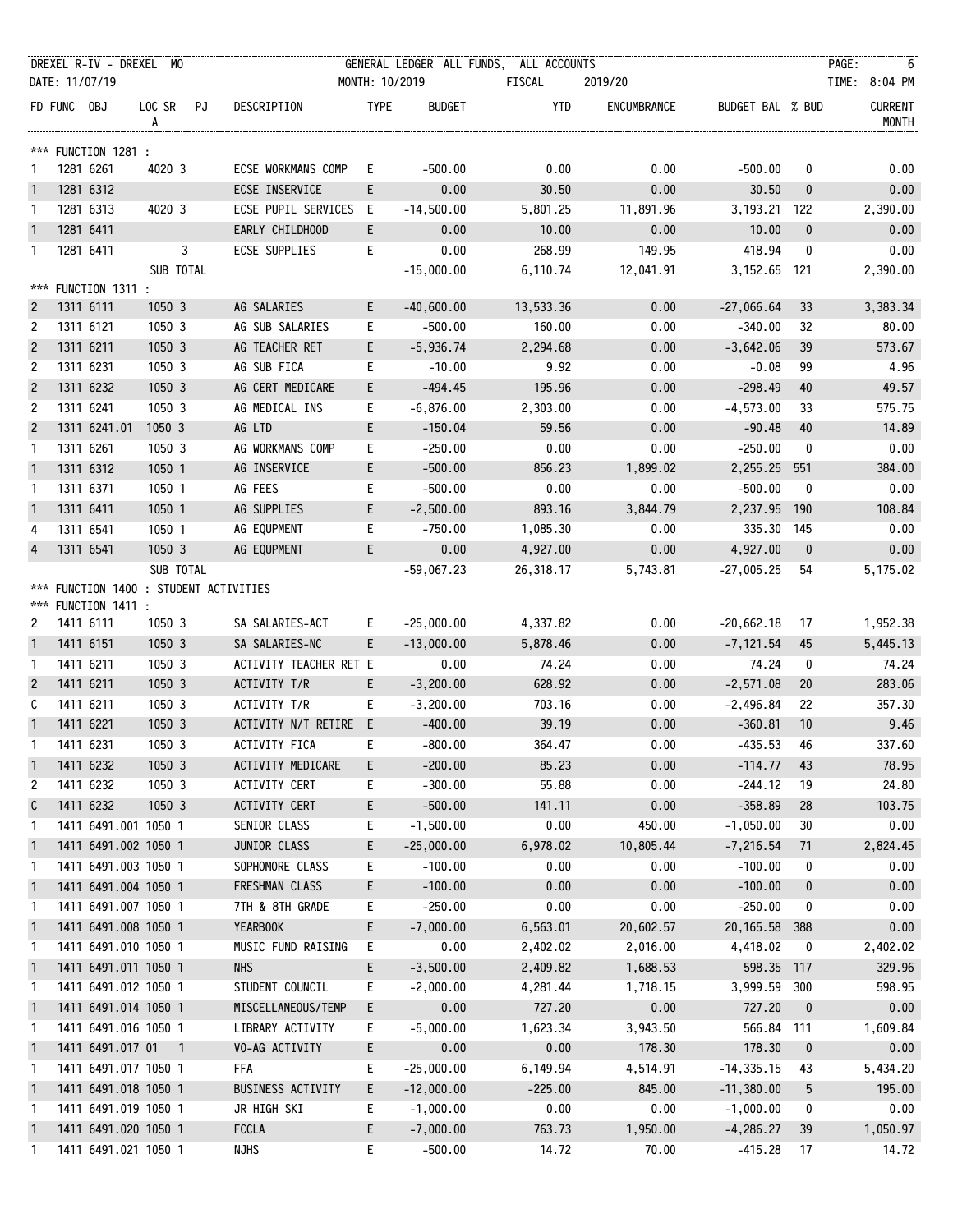|                                |             | DREXEL R-IV - DREXEL MO          |                  |      |                                                               |                |                   | GENERAL LEDGER ALL FUNDS, ALL ACCOUNTS |              |                       |                | PAGE:<br>$\overline{7}$        |
|--------------------------------|-------------|----------------------------------|------------------|------|---------------------------------------------------------------|----------------|-------------------|----------------------------------------|--------------|-----------------------|----------------|--------------------------------|
|                                |             | DATE: 11/07/19                   |                  |      |                                                               | MONTH: 10/2019 |                   | FISCAL                                 | 2019/20      |                       |                | TIME: 8:04 PM                  |
|                                | FD FUNC OBJ |                                  | LOC SR PJ<br>A   |      | DESCRIPTION                                                   | <b>TYPE</b>    | BUDGET            | YTD                                    | ENCUMBRANCE  | BUDGET BAL % BUD      |                | <b>CURRENT</b><br><b>MONTH</b> |
| $\mathbf{1}$                   |             | 1411 6491.026 1050 1             |                  |      | <b>FCA</b>                                                    | E              | $-1,500.00$       | 10.96                                  | 0.00         | $-1,489.04$           | $\overline{1}$ | 10.96                          |
| $\mathbf{1}$                   |             | 1411 6491.10 1050 1              |                  |      | MUSIC ACTIVITY                                                | E              | $-500.00$         | 76.30                                  | 76.58        | -347.12               | -31            | 0.00                           |
| $\mathbf{1}$                   |             | 1411 6491.999 1050 1             |                  |      | STUDENT ACTIVITIES E                                          |                | $-1,500.00$       | 1,673.26                               | 0.00         | 173.26                | 112            | 0.00                           |
|                                |             |                                  | SUB TOTAL        |      |                                                               |                | $-136, 350.00$    | 44,912.97                              | 48,858.98    | $-42,578.05$          | 69             | 22,676.69                      |
|                                |             | *** FUNCTION 1421 :              |                  |      |                                                               |                |                   |                                        |              |                       |                |                                |
| 2                              |             | 1421 6111                        | 1050 3           |      | SA SALARIES-ATH                                               | E.             | $-39,500.00$      | 6,283.32                               | 0.00         | $-33,216.68$          | 16             | 3, 141.66                      |
| $\overline{c}$                 |             | 1421 6112                        | 1050 3           |      | SA SALARIES-ATH                                               | E              | $-3,250.00$       | 541.66                                 | 0.00         | $-2,708.34$           | 17             | 270.83                         |
| $\mathbf{1}$                   |             | 1421 6151                        | 1050 3           |      | SA-ATH NC SALARIES E                                          |                | $-5,200.00$       | 108.34                                 | 0.00         | $-5,091.66$           | 2              | 54.17                          |
| $\overline{1}$                 |             | 1421 6211                        | 1050 3           |      | SA-ATH NC RETIREMENT E                                        |                | $-400.00$         | 0.00                                   | 0.00         | $-400.00$             | $\mathbf 0$    | 0.00                           |
| 2                              |             | 1421 6211                        | 1050 3           |      | SA RETIREMENT-ATH                                             | E.             | $-6, 100.00$      | 989.66                                 | 0.00         | $-5, 110.34$          | 16             | 494.83                         |
| $\mathsf{C}$                   |             | 1421 6211                        | 1050 3           |      | SA RETIREMENT-ATH                                             | E.             | $-6,500.00$       | 989.66                                 | 0.00         | $-5,510.34$           | 15             | 494.83                         |
| $\mathbf{1}$                   |             | 1421 6231                        | 1050 3           |      | SA-ATH NC FICA                                                | E.             | $-330.00$         | 6.72                                   | 0.00         | $-323.28$             | 2              | 3.36                           |
| $\overline{1}$                 |             | 1421 6232                        | 1050 3           |      | SA-ATH NC MEDICARE                                            | E              | $-70.00$          | 1.58                                   | 0.00         | $-68.42$              | $\overline{c}$ | 0.79                           |
| 2                              |             | 1421 6232                        | 1050 3           |      | SA MEDICARE-ATH                                               | E.             | $-650.00$         | 98.98                                  | 0.00         | $-551.02$             | 15             | 49.49                          |
| $\mathsf{C}$                   |             | 1421 6232                        | 1050 3           |      | SA MEDICARE-ATH                                               | E.             | $-720.00$         | 100.56                                 | 0.00         | $-619.44$             | 14             | 50.28                          |
| $\mathbf{1}$                   |             | 1421 6491.006 1050 1             |                  |      | ATHLETICS                                                     | E.             | $-35,000.00$      | 22, 141. 24                            | 7,264.10     | $-5,594.66$           | 84             | 7,156.30                       |
| $\mathbf{1}$                   |             | 1421 6491.006 1050 1 05          |                  |      | BASEBALL/SOFTBALL                                             | E.             | $-1,000.00$       | 0.00                                   | 0.00         | $-1,000.00$           | $\mathbf{0}$   | 0.00                           |
| $\mathbf{1}$                   |             | 1421 6491.006 1050 1 03          |                  |      | BASKETBALL ACCOUNT                                            | E.             | $-1,000.00$       | 850.00                                 | 0.00         | $-150.00$             | 85             | 0.00                           |
| $\overline{1}$                 |             | 1421 6491.006 1050 1 07          |                  |      | CROSS COUNTRY                                                 | E.             | $-500.00$         | 2,255.50                               | 0.00         | 1,755.50              | 451            | 0.00                           |
| -1                             |             | 1421 6491.006 1050 1 02          |                  |      | FOOTBALL ACTIVITY                                             | E.             | $-2,000.00$       | 4,644.16                               | 0.00         | 2,644.16 232          |                | 0.00                           |
| $\overline{1}$                 |             | 1421 6491.006 1050 1             |                  | 0301 | GIRLS BB ACTIVITY                                             | E.             | $-1,000.00$       | 0.00                                   | 0.00         | $-1,000.00$           | $\mathbf 0$    | 0.00                           |
| $\mathbf{1}$                   |             | 1421 6491.006 1050 1             |                  | 0401 | JR HIGH VOLLEYBALL                                            | E.             | $-500.00$         | 236.80                                 | 0.00         | $-263.20$             | 47             | 0.00                           |
| $\overline{1}$                 |             | 1421 6491.006 1050 1 08          |                  |      | <b>TRACK</b>                                                  | E.             | $-500.00$         | 0.00                                   | 0.00         | $-500.00$             | $\mathbf{0}$   | 0.00                           |
| -1                             |             | 1421 6491.006 1050 1 04          |                  |      | VOLLEY BALL ACTIVITY E                                        |                | $-1,000.00$       | 640.50                                 | 1,700.00     | 1,340.50              | 234            | 0.00                           |
| $\overline{1}$                 |             | 1421 6491.009 1050 1 01          |                  |      | DANCE TEAM                                                    | E.             | $-500.00$         | 0.00                                   | 0.00         | $-500.00$             | $\mathbf 0$    | 0.00                           |
| -1                             |             | 1421 6491.009 1050 1             |                  |      | H.S. CHEERLEADERS                                             | E.             | $-1,500.00$       | 1,306.50                               | 0.00         | $-193.50$             | 87             | 717.50                         |
| $\overline{1}$                 |             | 1421 6491.019 1050 1 01          |                  |      | JR. HIGH                                                      | E.             | $-250.00$         | 0.00                                   | 0.00         | $-250.00$             | $\mathbf 0$    | 0.00                           |
| 4                              |             | 1421 6531                        | 1050 1           |      | SPORTS COMPLEX                                                | E              | 0.00              | 10,802.96                              | 0.00         | 10,802.96             | 0              | 0.00                           |
|                                |             |                                  | SUB TOTAL        |      |                                                               |                | $-100, 250.00$    | 50,907.92                              | 8,964.10     | $-40,377.98$          | 60             | 11,888.93                      |
|                                |             | *** FUNCTION 1491 :              |                  |      |                                                               |                |                   |                                        |              |                       |                |                                |
|                                |             |                                  |                  |      | 1  1491  6491.01  4020  1   ELEM STUDENT BENEFIT E   4,000.00 |                |                   | 1,850.59                               | 0.00         | $-2,149.41$ 46        |                | 1,440.00                       |
| -1                             |             | 1491 6491.014 1050 1             |                  |      | MISCELLANEOUS                                                 | E.             | $-2,000.00$       | 6,861.30                               | 12,565.07    | 17,426.37 971         |                | 1,595.09                       |
| $\overline{1}$                 |             | 1491 6491.040 4020 1             |                  |      | P&T COMMITTEE                                                 | E.             | $-1,000.00$       | 0.00                                   | 0.00         | $-1,000.00$           | $\mathbf{0}$   | 0.00                           |
| $\mathbf{1}$                   |             | 1491 6491.35 4020 1              |                  |      | PRESCHOOL ACTIVITY                                            | E              | $-500.00$         | 820.00                                 | 0.00         | 320.00 164            |                | 343.75                         |
|                                |             |                                  | SUB TOTAL        |      |                                                               |                | $-7,500.00$       | 9,531.89                               | 12,565.07    | 14,596.96 295         |                | 3,378.84                       |
|                                |             |                                  |                  |      | *** FUNCTION 1910 : PAYMENT/OTHER DISTRICTS                   |                |                   |                                        |              |                       |                |                                |
| $\mathbf{1}$                   |             | *** FUNCTION 1911 :<br>1911 6311 | 1050 1           |      | TUITION/OTHER                                                 | E.             | $-25,000.00$      | 10,735.12                              | 10,150.00    | $-4, 114.88$          | 84             | 0.00                           |
|                                |             |                                  | SUB TOTAL        |      |                                                               |                | $-25,000.00$      | 10,735.12                              | 10,150.00    | $-4, 114.88$          | 84             | 0.00                           |
|                                |             | *** FUNCTION 1921 :              |                  |      |                                                               |                |                   |                                        |              |                       |                |                                |
|                                |             | *** FUNCTION 1931 :              |                  |      |                                                               |                |                   |                                        |              |                       |                |                                |
| $\mathbf{1}$                   |             | 1931 6311                        | 4020 1           |      | TUITION PD-ST                                                 | E.             | $-3,500.00$       | 0.00                                   | 0.00         | $-3,500.00$           | 0              | 0.00                           |
|                                |             |                                  | SUB TOTAL        |      |                                                               |                | $-3,500.00$       | 0.00                                   | 0.00         | $-3,500.00$           | 0              | 0.00                           |
|                                |             |                                  |                  |      | *** FUNCTION 1940 : CONTRACTED ED SERVICES                    |                |                   |                                        |              |                       |                |                                |
|                                |             | *** FUNCTION 1941 :              |                  |      |                                                               |                |                   |                                        |              |                       |                |                                |
|                                |             | *** FUNCTION 2121 :              |                  |      |                                                               |                |                   |                                        |              |                       |                |                                |
| $\overline{2}$                 |             | 2121 6111                        | 1050 3           |      | GS SALARIES-HS                                                | E.             | $-36,450.00$      | 3,362.50                               | 0.00         | $-33,087.50$          | 9              | 1,681.25                       |
| 2                              |             | 2121 6111                        | 4020 3           |      | GS SALARIES-EL                                                | E.             | 0.00              | 3,362.50                               | 0.00         | 3,362.50              | 0              | 1,681.25                       |
| $\overline{c}$                 |             | 2121 6211                        | 1050 3           |      | GS T/R                                                        | E.             | $-6, 277.49$      | 570.64                                 | 0.00         | $-5,706.85$<br>570.64 | 9              | 285.32<br>285.32               |
| 2                              |             | 2121 6211                        | 4020 3<br>1050 3 |      | GS T/R                                                        | E.             | 0.00              | 570.64                                 | 0.00         |                       | 0              | 24.40                          |
| $\overline{c}$<br>$\mathbf{2}$ |             | 2121 6232<br>2121 6232           | 4020 3           |      | GS MEDICARE<br>GS MEDICARE                                    | E.<br>E.       | $-528.53$<br>0.00 | 48.80<br>48.80                         | 0.00<br>0.00 | $-479.73$<br>48.80    | 9              | 24.40                          |
|                                |             |                                  |                  |      |                                                               |                |                   |                                        |              |                       | 0              |                                |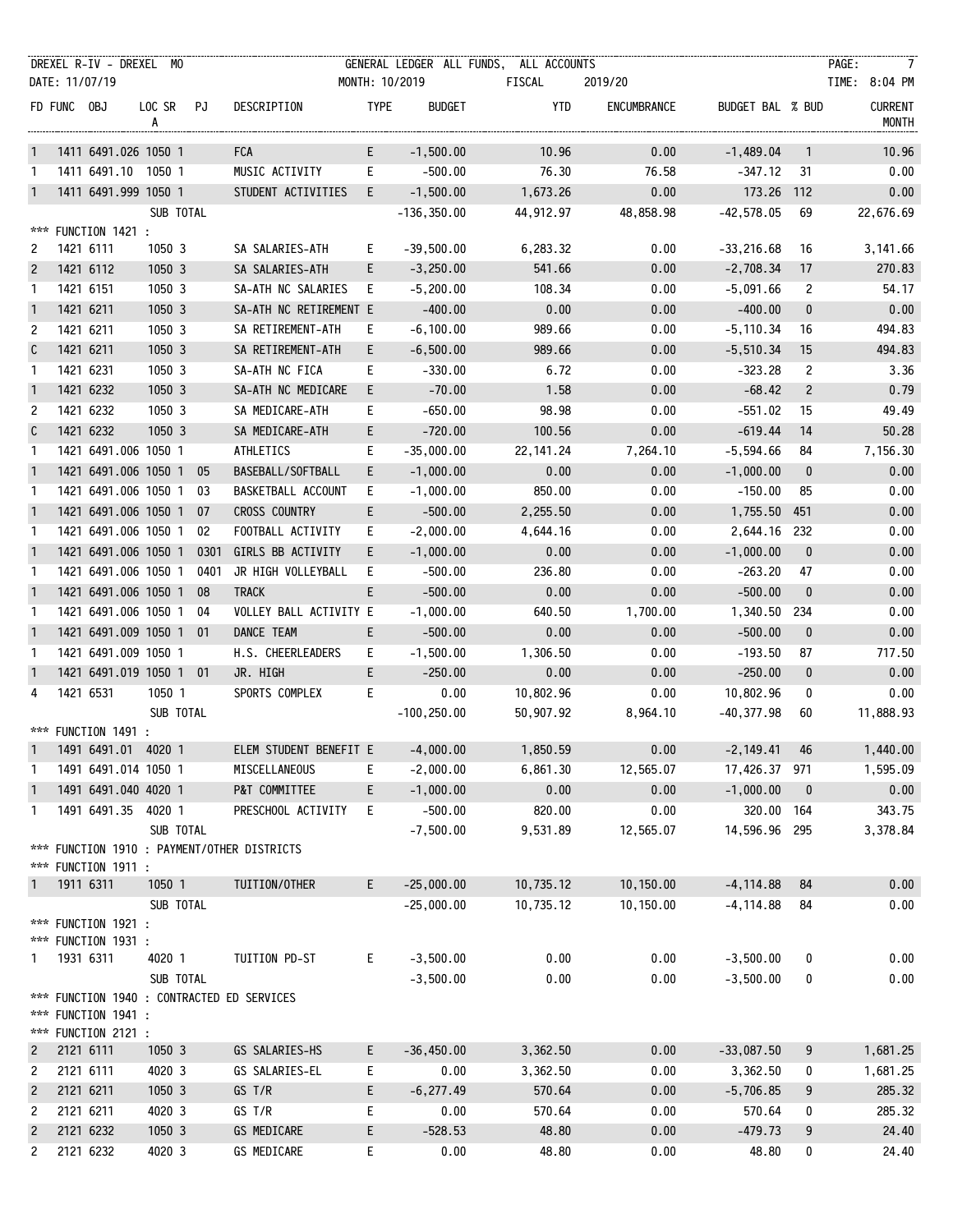|                |             | DREXEL R-IV - DREXEL MO                                                                  |                |                                             |                |                          | GENERAL LEDGER ALL FUNDS, ALL ACCOUNTS |                                   |                          |              | PAGE:<br>$\overline{\phantom{1}}$ 8 |
|----------------|-------------|------------------------------------------------------------------------------------------|----------------|---------------------------------------------|----------------|--------------------------|----------------------------------------|-----------------------------------|--------------------------|--------------|-------------------------------------|
|                |             | DATE: 11/07/19                                                                           |                |                                             | MONTH: 10/2019 |                          | FISCAL                                 | 2019/20                           |                          |              | TIME: 8:04 PM                       |
|                | FD FUNC OBJ |                                                                                          | LOC SR PJ<br>A | DESCRIPTION                                 | <b>TYPE</b>    | <b>BUDGET</b>            | YTD                                    | ENCUMBRANCE                       | BUDGET BAL % BUD         |              | <b>CURRENT</b><br>MONTH             |
| $\overline{c}$ |             | 2121 6241                                                                                |                | 1050 3 00583 GS LTD INSURANCE               | E.             | $-160.38$                | 29.30                                  | 0.00                              | $-131.08$                | 18           | 14.50                               |
| 2              |             | 2121 6241                                                                                | 1050 3         | GS MEDICAL INSURANCE E                      |                | $-6,876.00$              | 1,151.50                               | 0.00                              | $-5,724.50$              | 17           | 575.75                              |
| $\mathbf{1}$   |             | 2121 6261                                                                                | 1050 3         | GS WORKMANS COMP                            | E.             | $-250.00$                | 0.00                                   | 0.00                              | $-250.00$                | $\mathbf 0$  | 0.00                                |
| $\mathbf{1}$   |             | 2121 6311                                                                                | 1050 3         | GS TESTING                                  | E.             | $-1,500.00$              | 5,557.40                               | 0.00                              | 4,057.40 370             |              | 0.00                                |
| $\overline{1}$ |             | 2121 6311                                                                                | 4020 3         | GS TESTING                                  | E              | 0.00                     | 160.20                                 | 0.00                              | 160.20                   | $\mathbf 0$  | 0.00                                |
| -1             |             | 2121 6312                                                                                | 1050 1         | GS IN-SERVICE                               | E.             | $-250.00$                | 0.00                                   | 0.00                              | $-250.00$                | 0            | 0.00                                |
| $\mathbf{1}$   |             | 2121 6411                                                                                | 1050 1         | GS SUPPLIES                                 | E.             | $-250.00$                | 0.00                                   | 0.00                              | $-250.00$                | $\mathbf 0$  | 0.00                                |
| 1              |             | 2121 6411                                                                                | 4020 1         | GS SUPPLIES                                 | E.             | 0.00                     | 55.15                                  | 0.00                              | 55.15                    | 0            | 0.00                                |
|                |             | *** FUNCTION 2131 :                                                                      | SUB TOTAL      |                                             |                | $-52,542.40$             | 14,917.43                              | 0.00                              | -37,624.97               | 28           | 4,572.19                            |
| $\mathbf{1}$   |             | 2131 6151                                                                                | 1050 3         | RN SALARIES                                 | E              | $-39,482.94$             | 5,240.24                               | 0.00                              | $-34,242.70$             | 13           | 1,645.12                            |
| 1              |             | 2131 6151                                                                                | 4020 3         | RN SALARIES                                 | E.             | 0.00                     | 3,510.10                               | 0.00                              | 3,510.10                 | 0            | 1,758.71                            |
| $\mathbf{1}$   |             | 2131 6221                                                                                | 1050 3         | RN RETIREMENT                               | E              | $-3, 153.06$             | 398.79                                 | 0.00                              | $-2,754.27$              | 13           | 132.51                              |
| $\mathbf{1}$   |             | 2131 6221                                                                                | 4020 3         | RN RETIREMENT                               | E.             | 0.00                     | 265.02                                 | 0.00                              | 265.02                   | 0            | 132.51                              |
| $\mathbf{1}$   |             | 2131 6231                                                                                | 1050 3         | RN FICA                                     | E              | $-2,447.94$              | 299.08                                 | 0.00                              | $-2,148.86$              | 12           | 92.06                               |
| $\mathbf{1}$   |             | 2131 6232                                                                                | 1050 3         | RN MEDICARE                                 | E.             | $-572.50$                | 69.95                                  | 0.00                              | $-502.55$                | 12           | 21.53                               |
| $\mathbf{1}$   |             | 2131 6241                                                                                | 1050 3         | 00583 RN LTD INSURANCE                      | E              | $-173.72$                | 14.31                                  | 0.00                              | $-159.41$                | 8            | 7.07                                |
| $\mathbf{1}$   |             | 2131 6241                                                                                | 1050 3         | RN MEDICAL INS.                             | E.             | $-6,876.00$              | 575.76                                 | 0.00                              | $-6,300.24$              | 8            | 287.88                              |
| $\mathbf{1}$   |             | 2131 6241                                                                                | 4020 3         | 00583 RN LTD INSURANCE                      | E.             | 0.00                     | 14.31                                  | 0.00                              | 14.31                    | $\mathbf{0}$ | 7.07                                |
| $\mathbf{1}$   |             | 2131 6241                                                                                | 4020 3         | RN MEDICAL INS.                             | E.             | 0.00                     | 575.74                                 | 0.00                              | 575.74                   | 0            | 287.87                              |
| $\overline{1}$ |             | 2131 6261                                                                                | 1050 3         | RN WORKMANS COMP                            | E.             | $-250.00$                | 0.00                                   | 0.00                              | $-250.00$                | $\mathbf 0$  | 0.00                                |
| 1              |             | 2131 6312                                                                                | 0999 3         | RN MEDICAL INSERVICE E                      |                | $-250.00$                | 0.00                                   | 0.00                              | $-250.00$                | 0            | 0.00                                |
| $\mathbf{1}$   |             | 2131 6411                                                                                | 1050 3         | RN SUPPLIES                                 | E              | $-1,500.00$              | 2,544.97                               | 8.26                              | 1,053.23                 | 170          | 0.00                                |
| 1              |             | 2131 6411                                                                                | 4020 3         | RN SUPPLIES                                 | E.             | 0.00                     | 171.10                                 | 0.00                              | 171.10                   | 0            | 0.00                                |
| $\overline{4}$ |             | 2131 6542                                                                                | 4020 3         | RN MEDICAL EQUIPMENT E                      |                | $-1,000.00$              | 0.00                                   | 0.00                              | $-1,000.00$              | $\mathbf 0$  | 0.00                                |
|                |             |                                                                                          | SUB TOTAL      |                                             |                | $-55,706.16$             | 13,679.37                              | 8.26                              | $-42,018.53$             | 25           | 4,372.33                            |
|                |             | *** FUNCTION 2132 :<br>*** FUNCTION 2134 :<br>*** FUNCTION 2141 :<br>*** FUNCTION 2152 : |                |                                             |                |                          |                                        |                                   |                          |              |                                     |
|                |             | 2152 6311 4020 3                                                                         |                | SLP INSTRUCT.                               |                | E and the state          | 0.00                                   | 3,920.00  15,661.45  19,581.45  0 |                          |              | 2,800.00                            |
|                |             | *** FUNCTION 2162 :                                                                      | SUB TOTAL      |                                             |                | 0.00                     | 3,920.00                               | 15,661.45                         | 19,581.45                | 0            | 2,800.00                            |
| $\mathbf{1}$   |             | 2162 6311                                                                                | 4020 3         | OT INSTRUCT. SERV-EL E                      |                | 0.00                     | 1,818.46                               | 6,601.37                          | 8,419.83                 | 0            | 745.51                              |
|                |             | *** FUNCTION 2172 :<br>*** FUNCTION 2211 :                                               | SUB TOTAL      | *** FUNCTION 2210 : IMPROVEMENT OF INSTRUCT |                | 0.00                     | 1,818.46                               | 6,601.37                          | 8,419.83                 | 0            | 745.51                              |
| 1              |             | 2211 6312                                                                                | 1050 1         | IMPROVE INSTRUCTION E                       |                | $-500.00$                | 0.00                                   | 0.00                              | $-500.00$                | 0            | 0.00                                |
| $\mathbf{1}$   |             | 2211 6312.061 1050 1                                                                     |                | DRUG INSERVICE                              | E.             | $-2,500.00$              | 0.00                                   | 0.00                              | $-2,500.00$              | 0            | 0.00                                |
| 1              |             | 2211 6312.065                                                                            | SUB TOTAL      | TITLE II INSERVICE                          | E.             | $-500.00$<br>$-3,500.00$ | 0.00<br>0.00                           | 0.00<br>0.00                      | $-500.00$<br>$-3,500.00$ | 0<br>0       | 0.00<br>0.00                        |
|                |             | *** FUNCTION 2212 :                                                                      |                |                                             |                |                          |                                        |                                   |                          |              |                                     |
| -1             |             | 2212 6312                                                                                | 1050 1         | INST&CURR.DEV.SERVIC E                      |                | $-5,000.00$              | 0.00                                   | 0.00                              | $-5,000.00$              | 0            | 0.00                                |
| ***            |             |                                                                                          | SUB TOTAL      | FUNCTION 2214 : PROFESSIONAL DEVELOPMENT    |                | $-5,000.00$              | 0.00                                   | 0.00                              | $-5,000.00$              | 0            | 0.00                                |
| 2              |             | 2214 6111                                                                                | 1050 3         | PD SALARIES-HS                              | E              | $-1,500.00$              | 0.00                                   | 0.00                              | $-1,500.00$              | 0            | 0.00                                |
| $\overline{c}$ |             | 2214 6121                                                                                | 1050 3         | PD SUB SALARIES-HS                          | E.             | $-2,000.00$              | 0.00                                   | 0.00                              | $-2,000.00$              | 0            | 0.00                                |
| 2              |             | 2214 6231                                                                                | 1050 1         | PDC SUB FICA                                | E.             | $-200.00$                | 0.00                                   | 0.00                              | $-200.00$                | 0            | 0.00                                |
| $\overline{2}$ |             | 2214 6232                                                                                | 1050 1         | PDC CERT MDICARE                            | E.             | $-100.00$                | 0.00                                   | 0.00                              | $-100.00$                | $\bf{0}$     | 0.00                                |
| 1              |             | 2214 6312                                                                                | 1050 1         | PDC IN SERVICE                              | E.             | $-7,977.00$              | 4,953.96                               | 2,971.89                          | $-51.15$                 | 99           | 236.12                              |
| $\mathbf{1}$   |             | 2214 6312                                                                                | 4020 1         | PDC IN SERVICE                              | E              | 0.00                     | 444.95                                 | 0.00                              | 444.95                   | 0            | 0.00                                |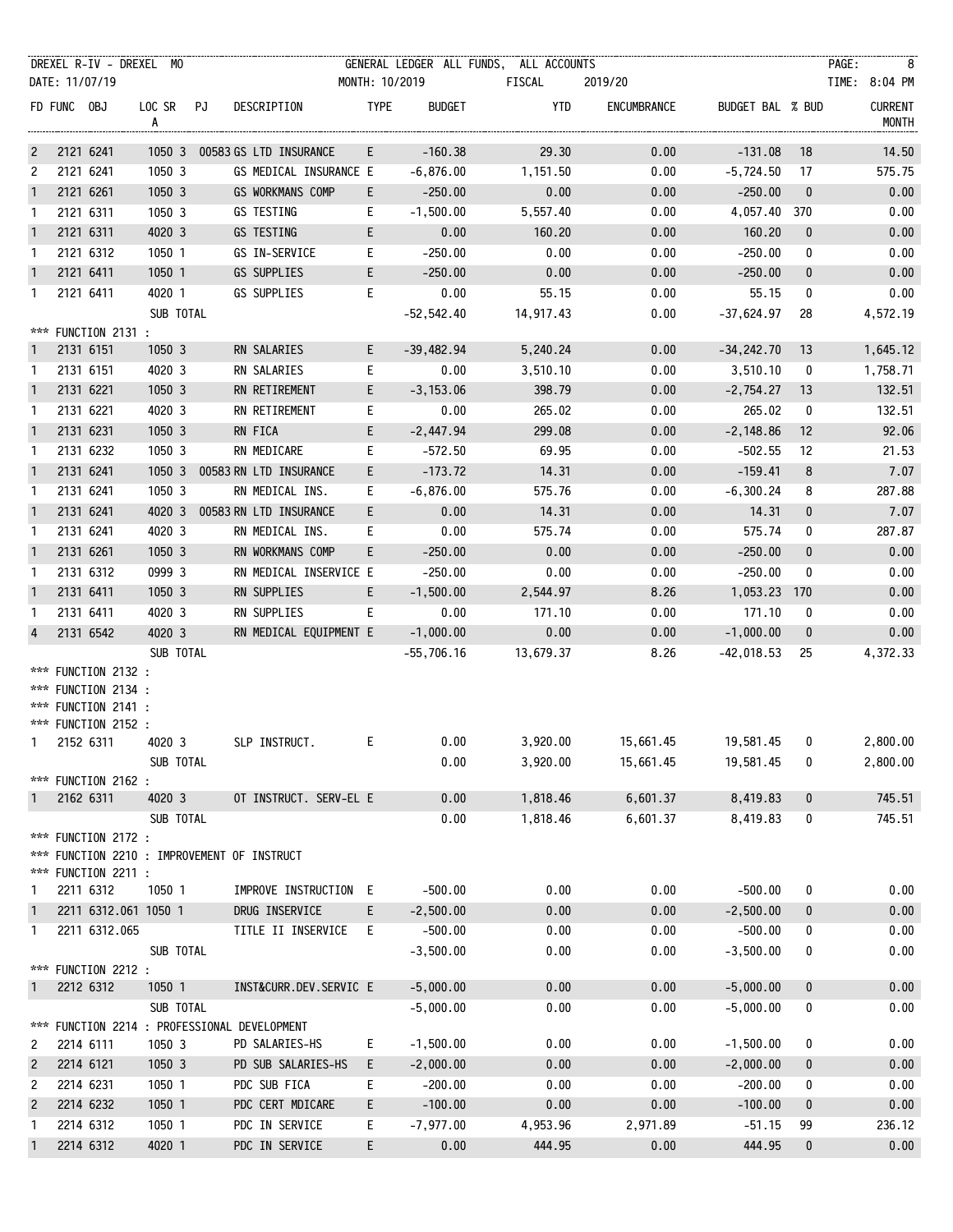|                |             |                                            | DREXEL R-IV - DREXEL MO |                        |                |                | GENERAL LEDGER ALL FUNDS, ALL ACCOUNTS |             |                  |                  | PAGE:<br>- 9                   |
|----------------|-------------|--------------------------------------------|-------------------------|------------------------|----------------|----------------|----------------------------------------|-------------|------------------|------------------|--------------------------------|
|                |             | DATE: 11/07/19                             |                         |                        | MONTH: 10/2019 |                | FISCAL                                 | 2019/20     |                  |                  | TIME: 8:04 PM                  |
|                | FD FUNC OBJ |                                            | LOC SR PJ<br>A          | DESCRIPTION            | <b>TYPE</b>    | <b>BUDGET</b>  | YTD                                    | ENCUMBRANCE | BUDGET BAL % BUD |                  | <b>CURRENT</b><br><b>MONTH</b> |
| $\mathbf{1}$   |             | 2214 6371                                  | 1050 1                  | PDC DUES               | E.             | $-1,500.00$    | 1,500.00                               | 0.00        | $0.00$ 100       |                  | 0.00                           |
| $\mathbf{1}$   |             | 2214 6411                                  | 1050 1                  | PDC SUPPLIES           | E              | $-1,500.00$    | 642.52                                 | 115.47      | $-742.01$        | 51               | 262.41                         |
| 1              |             | 2214 6411                                  | 4020 1                  | PDC SUPPLIES           | E              | 0.00           | 468.64                                 | 0.00        | 468.64           | 0                | 98.95                          |
|                |             |                                            | SUB TOTAL               |                        |                | $-14,777.00$   | 8,010.07                               | 3,087.36    | $-3,679.57$      | 75               | 597.48                         |
|                |             | *** FUNCTION 2221 :                        |                         |                        |                |                |                                        |             |                  |                  |                                |
| $\overline{2}$ |             | 2221 6111                                  | 1050 3                  | LM SALARIES-HS         | E.             | $-23,525.00$   | 3,954.16                               | 0.00        | $-19,570.84$     | 17               | 1,977.08                       |
| $\overline{c}$ |             | 2221 6111                                  | 4020 3                  | LM SALARIES-EL         | E.             | $-23,525.00$   | 3,954.16                               | 0.00        | $-19,570.84$     | 17               | 1,977.08                       |
| $\overline{c}$ |             | 2221 6121                                  | 1050 3                  | LM SUB SALARIES        | E.             | $-500.00$      | 120.00                                 | 0.00        | $-380.00$        | 24               | 120.00                         |
| $\overline{c}$ |             | 2221 6121                                  | 4020 3                  | LM SUB SALARIES        | E.             | 0.00           | 80.00                                  | 0.00        | 80.00            | 0                | 80.00                          |
| $\overline{2}$ |             | 2221 6141                                  | 1050 3                  | LM UNUSED LEAVE-HS     | E.             | $-200.00$      | 0.00                                   | 0.00        | $-200.00$        | $\bf{0}$         | 0.00                           |
| 2              |             | 2221 6211                                  | 1050 3                  | LM T/R                 | E.             | -7,814.49      | 1,312.88                               | 0.00        | $-6,501.61$      | 17               | 656.44                         |
| $\overline{c}$ |             | 2221 6231                                  | 1050 3                  | LM SUB FICA            | E              | $-50.00$       | 7.44                                   | 0.00        | $-42.56$         | 15               | 7.44                           |
| $\overline{c}$ |             | 2221 6231                                  | 4020 3                  | LM SUB FICA            | E.             | 0.00           | 4.96                                   | 0.00        | 4.96             | 0                | 4.96                           |
| $\overline{c}$ |             | 2221 6232                                  | 1050 3                  | LM MEDICARE            | E.             | 0.00           | 1.74                                   | 0.00        | 1.74             | $\boldsymbol{0}$ | 1.74                           |
| 2              |             | 2221 6232                                  | 4020 3                  | LM MEDICARE            | E              | 0.00           | 1.16                                   | 0.00        | 1.16             | 0                | 1.16                           |
| $\overline{2}$ |             | 2221 6241                                  | 1050 3                  | 00583 LM LTD INSURANCE | E.             | $-207.02$      | 34.50                                  | 0.00        | $-172.52$        | 17               | 17.10                          |
| 2              |             | 2221 6241                                  | 1050 3                  | LM MEDICAL INSURANCE E |                | $-6,876.00$    | 1,149.58                               | 0.00        | $-5,726.42$      | 17               | 574.79                         |
| $\mathbf{1}$   |             | 2221 6261                                  | 1050 3                  | LM WORKMANS COMP       | E.             | $-250.00$      | 0.00                                   | 0.00        | $-250.00$        | $\mathbf{0}$     | 0.00                           |
| -1             |             | 2221 6332                                  | 1050 3                  | LM REPAIRS             | E.             | $-250.00$      | 0.00                                   | 0.00        | $-250.00$        | 0                | 0.00                           |
| $\mathbf{1}$   |             | 2221 6371                                  | 1050 3                  | LM MEMBERSHIPS &       | E.             | $-900.00$      | 907.05                                 | 0.00        | 7.05 101         |                  | 0.00                           |
| $\mathbf{1}$   |             | 2221 6411                                  | 1050 3                  | LM SUPPLIES            | E.             | $-800.00$      | 266.90                                 | 130.00      | $-403.10$        | 50               | 0.00                           |
| $\mathbf{1}$   |             | 2221 6411                                  | 4020 3                  | LM SUPPLIES            | E.             | 0.00           | 0.00                                   | 2.00        | 2.00             | $\mathbf{0}$     | 0.00                           |
| $\mathbf{1}$   |             | 2221 6441                                  | 1050 3                  | LM BOOKS               | E.             | $-8,000.00$    | 7,298.56                               | 1,075.00    | 373.56 105       |                  | 19.99                          |
| $\mathbf{1}$   |             | 2221 6441                                  | 4020 3                  | LM BOOKS               | E.             | 0.00           | 28.00                                  | 0.00        | 28.00            | $\mathbf{0}$     | 28.00                          |
| $\mathbf{1}$   |             | 2221 6451                                  | 1050 3                  | LM PERIODICALS         | E.             | $-250.00$      | 371.09                                 | 0.00        | 121.09 148       |                  | 0.00                           |
| $\mathbf{1}$   |             | 2221 6451                                  | 4020 3                  | LM PERIODICALS         | E.             | 0.00           | 15.00                                  | 0.00        | 15.00            | $\mathbf{0}$     | 0.00                           |
| 4              |             | 2221 6541                                  | 0999 3                  | LM EQUIPMENT           | E.             | 0.00           | 1,717.73                               | 0.00        | 1,717.73         | 0                | 0.00                           |
|                |             |                                            | SUB TOTAL               |                        |                | $-73, 147.51$  | 21,224.91                              | 1,207.00    | $-50,715.60$     | -31              | 5,465.78                       |
|                |             | *** FUNCTION 2225 :<br>*** FUNCTION 2291 : |                         |                        |                |                |                                        |             |                  |                  |                                |
|                |             |                                            | 2291 6111 1050 3        | IT SALARIES-HS         | E              | $-47,887.00$   | 11,971.86                              | 0.00        | $-35,915.14$ 25  |                  | 3,990.62                       |
| 2              |             | 2291 6211                                  | 1050 3                  | IT TR                  | E.             | $-6,639.99$    | 1,985.19                               | 0.00        | $-4,654.80$      | 30               | 661.73                         |
| $\overline{c}$ |             | 2291 6232                                  | 1050 3                  | IT MEDICARE            | E.             | $-564.78$      | 171.90                                 | 0.00        | $-392.88$        | 30               | 57.30                          |
| 2              |             | 2291 6241                                  | 1050 3                  | 00583 IT LTD INSURANCE | E.             | $-171.38$      | 52.38                                  | 0.00        | $-119.00$        | 31               | 17.26                          |
| $\overline{2}$ |             | 2291 6241                                  | 1050 3                  | IT MED INSURANCE       | E.             | $-6,876.00$    | 1,727.25                               | 0.00        | $-5, 148.75$     | 25               | 575.75                         |
| 1              |             | 2291 6261                                  | 1050 3                  | IT WORKMANS COMP       | E.             | $-250.00$      | 0.00                                   | 0.00        | $-250.00$        | 0                | 0.00                           |
| $\mathbf{1}$   |             | 2291 6312                                  | 1050 3                  | IT SERVICES            | E.             | $-65,000.00$   | 36,683.00                              | 75.00       | $-28, 242.00$    | 57               | 0.00                           |
| 1              |             | 2291 6312                                  | 4020 3                  | IT SERVICES            | E.             | 0.00           | 4,250.00                               | 75.00       | 4,325.00         | 0                | 0.00                           |
| $\mathbf{1}$   |             | 2291 6411                                  | 1050 3                  | IT SUPPLIES            | E,             | $-25,000.00$   | 650.31                                 | 3,035.60    | $-21, 314.09$    | 15               | 134.21                         |
| 1              |             | 2291 6411                                  | 4020 3                  | IT SUPPLIES            | E.             | 0.00           | 1,870.70                               | 0.00        | 1,870.70         | 0                | 1,679.92                       |
| $\overline{4}$ |             | 2291 6541                                  | 0999 1                  | IT EQUIPMENT           | E.             | $-10,000.00$   | 0.00                                   | 0.00        | $-10,000.00$     | $\mathbf 0$      | 0.00                           |
|                |             |                                            | SUB TOTAL               |                        |                | $-162, 389.15$ | 59,362.59                              | 3,185.60    | $-99,840.96$     | 39               | 7,116.79                       |
|                |             | *** FUNCTION 2311 :                        |                         |                        |                |                |                                        |             |                  |                  |                                |
| -1             |             | 2311 6312                                  | 0999 1                  | GA PROFESS. & TECH     | E.             | $-250.00$      | 0.00                                   | 0.00        | $-250.00$        | 0                | 0.00                           |
| $\overline{1}$ |             | 2311 6315                                  | 0999 1                  | GA AUDIT               | E.             | $-6,500.00$    | 3,125.00                               | 0.00        | $-3,375.00$      | 48               | 0.00                           |
| 1              |             | 2311 6317                                  | 0999 1                  | GA LEGAL FEES          | E.             | $-5,000.00$    | 969.00                                 | 0.00        | $-4,031.00$      | 19               | 969.00                         |
| $\mathbf{1}$   |             | 2311 6318                                  | 0999 1                  | GA ELECTION EXPENSE E  |                | $-1,000.00$    | 0.00                                   | 0.00        | $-1,000.00$      | 0                | 0.00                           |
| 1              |             | 2311 6343                                  | 0999 1                  | <b>GA TRAVEL</b>       | E.             | $-250.00$      | 0.00                                   | 0.00        | $-250.00$        | 0                | 0.00                           |
| $\overline{1}$ |             | 2311 6351                                  | 0999 1                  | TREASURERS BOND        | E.             | $-100.00$      | 0.00                                   | 0.00        | $-100.00$        | 0                | 0.00                           |
| $\mathbf{1}$   |             | 2311 6352                                  | 0999 1                  | LIABILITY INSURANCE E  |                | $-18,500.00$   | 0.00                                   | 0.00        | $-18,500.00$     | 0                | 0.00                           |
| $\mathbf{1}$   |             | 2311 6371                                  | 0999 1                  | BOARD OF ED DUES       | E.             | $-3,720.00$    | 0.00                                   | 0.00        | $-3,720.00$      | 0                | 0.00                           |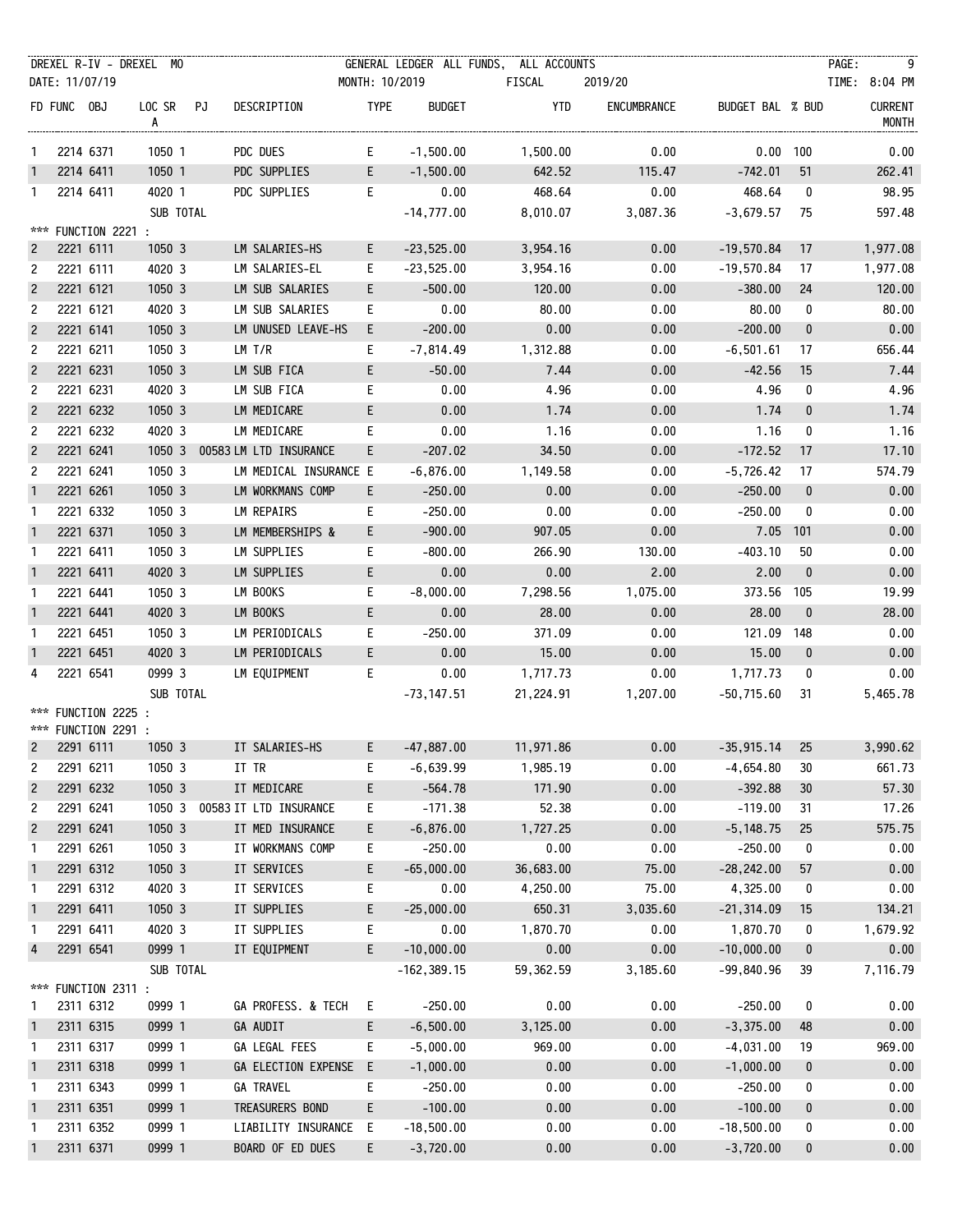|                |             | DREXEL R-IV - DREXEL MO |                |                |                              |             |                | GENERAL LEDGER ALL FUNDS, ALL ACCOUNTS |             |                   |                | PAGE:<br>10                    |
|----------------|-------------|-------------------------|----------------|----------------|------------------------------|-------------|----------------|----------------------------------------|-------------|-------------------|----------------|--------------------------------|
|                |             | DATE: 11/07/19          |                |                |                              |             | MONTH: 10/2019 | FISCAL                                 | 2019/20     |                   |                | TIME: 8:04 PM                  |
|                | FD FUNC OBJ |                         | LOC SR PJ<br>A |                | DESCRIPTION                  | <b>TYPE</b> | <b>BUDGET</b>  | YTD                                    | ENCUMBRANCE | BUDGET BAL % BUD  |                | <b>CURRENT</b><br><b>MONTH</b> |
| $\mathbf{1}$   |             | 2311 6411               | 0999 1         |                | BOARD OF ED SUPPLIES E       |             | $-1,000.00$    | 592.06                                 | 0.00        | -407.94           | 59             | 18.91                          |
|                |             |                         | SUB TOTAL      |                |                              |             | $-36,320.00$   | 4,686.06                               | 0.00        | $-31,633.94$      | 13             | 987.91                         |
| ***            |             | FUNCTION 2321 :         |                |                |                              |             |                |                                        |             |                   |                |                                |
| $\mathbf{2}$   |             | 2321 6111               |                | $\mathbf{3}$   | EA SALARIES                  | E           | $-87,720.00$   | 29,010.68                              | 0.00        | $-58,709.32$      | 33             | 7,252.67                       |
| 1              |             | 2321 6151               |                | $\mathbf{3}$   | EA SECRETARY SALARY E        |             | $-37,690.91$   | 13,833.36                              | 0.00        | $-23,857.55$      | 37             | 3,458.34                       |
| $\mathbf{1}$   |             | 2321 6151               | $001 \quad 3$  |                | EA SEC SALARIES              | E.          | $-28, 155.76$  | 9,385.24                               | 0.00        | $-18,770.52$      | 33             | 2,346.31                       |
| 2              |             | 2321 6211               |                | 3              | EA T/R                       | E.          | $-13,711.64$   | 4,538.88                               | 0.00        | -9,172.76         | 33             | 1,134.72                       |
| $\mathbf{1}$   |             | 2321 6221               |                | 3              | EA N/T RETIRE                | E           | $-2,585.60$    | 1,106.20                               | 0.00        | $-1,479.40$       | 43             | 276.55                         |
| $\mathbf{1}$   |             | 2321 6221               | 0013           |                | EA N/T RETIREM               | E.          | $-1,931.49$    | 801.04                                 | 0.00        | $-1, 130.45$      | 41             | 200.26                         |
| $\mathbf{1}$   |             | 2321 6231               |                | 3              | EA FICA                      | E           | $-2,336.84$    | 549.64                                 | 0.00        | $-1,787.20$       | 24             | 137.41                         |
| $\mathbf{1}$   |             | 2321 6231               | $001 \quad 3$  |                | EA FICA                      | E.          | $-1,745.66$    | 570.52                                 | 0.00        | $-1, 175.14$      | 33             | 142.63                         |
| $\mathbf{1}$   |             | 2321 6232               |                | 3              | EA MEDICARE                  | E           | $-546.52$      | 128.56                                 | 0.00        | $-417.96$         | 24             | 32.14                          |
| $\overline{c}$ |             | 2321 6232               |                | 3              | EA MDICARE                   | E.          | $-1, 271.94$   | 407.40                                 | 0.00        | $-864.54$         | 32             | 101.85                         |
| C              |             | 2321 6232               |                | 3              | EA MDICARE                   | E           | $-1,818.46$    | 535.96                                 | 0.00        | $-1,282.50$       | 29             | 133.99                         |
| $\mathbf{1}$   |             | 2321 6232               | 001            | $\overline{3}$ | EA MEDICARE                  | E.          | -408.26        | 133.44                                 | 0.00        | -274.82           | 33             | 33.36                          |
| $\mathbf{1}$   |             | 2321 6241               |                | 3              | EA MEDICAL INSURANCE E       |             | $-13,752.00$   | 4,606.00                               | 0.00        | $-9,146.00$       | 33             | 1,151.50                       |
| 2              |             | 2321 6241               |                | 3              | EA MEDICAL INSURANCE E       |             | $-6,876.00$    | 2,303.00                               | 0.00        | $-4,573.00$       | 33             | 575.75                         |
| C              |             | 2321 6241               |                | 3              | EA MEDICAL INSURANCE E       |             | $-20,628.00$   | 6,909.00                               | 0.00        | $-13,719.00$      | 33             | 1,727.25                       |
| $\mathbf{1}$   |             | 2321 6241.01            |                | 3              | EA SECRETARY LTD             | E.          | -271.07        | 97.00                                  | 0.00        | -174.07           | 36             | 24.25                          |
| $\overline{c}$ |             | 2321 6241.01            |                | 3              | EA SUPERINTENDENT            | E           | $-385.97$      | 70.40                                  | 0.00        | $-315.57$         | 18             | 17.60                          |
| C              |             | 2321 6241.01            |                | 3              | EA SUPERINTENDENT            | E.          | $-657.04$      | 167.40                                 | 0.00        | -489.64           | 25             | 41.85                          |
| $\mathbf{1}$   |             | 2321 6261               |                | 3              | EA WORKMANS COMP             | E.          | $-750.00$      | 0.00                                   | 0.00        | $-750.00$         | $\mathbf{0}$   | 0.00                           |
| $\mathbf{1}$   |             | 2321 6312               |                | $\mathbf{1}$   | EA IN-SERVICE                | E.          | $-2,500.00$    | 1,470.01                               | 733.99      | $-296.00$         | 88             | 0.00                           |
| $\mathbf{1}$   |             | 2321 6319               |                | $\mathbf{1}$   | EA PROF & TECH               | E           | $-250.00$      | 0.00                                   | 0.00        | $-250.00$         | $\bf{0}$       | 0.00                           |
| $\mathbf{1}$   |             | 2321 6334               |                | $\mathbf{1}$   | EA COLOR COPIER              | E.          | $-7,500.00$    | 3,514.57                               | 8,125.03    | 4,139.60 155      |                | 1,024.05                       |
| $\mathbf{1}$   |             | 2321 6343               |                | $\mathbf{1}$   | EA TRAVEL EXPENSE            | E.          | $-500.00$      | 7.00                                   | 0.00        | $-493.00$         | $\overline{1}$ | 0.00                           |
| 1              |             | 2321 6371               |                | $\mathbf{1}$   | EA DUES                      | E.          | $-1,500.00$    | 1,277.00                               | 602.00      | 379.00 125        |                | 0.00                           |
| $\mathbf{1}$   |             | 2321 6411               |                | $\mathbf{1}$   | EA SUPPLIES                  | E           | $-2,500.00$    | 3,917.72                               | 522.46      | 1,940.18 178      |                | 254.30                         |
|                |             |                         | SUB TOTAL      |                |                              |             | $-214,889.66$  | 77,727.66                              | 9,983.48    | $-127, 178.52$ 41 |                | 18, 163.69                     |
|                |             | *** FUNCTION 2411 :     |                |                |                              |             |                |                                        |             |                   |                |                                |
|                |             | 2411 6111 1050 3        |                |                | BL SALARIES-HS E -125,000.00 |             |                | 15,624.99                              | 0.00        | $-109,375.01$ 12  |                | 5,208.33                       |
| $\overline{c}$ |             | 2411 6111               | 4020 3         |                | BL SALARIES-EL               | E.          | 0.00           | 15,624.99                              | 0.00        | 15,624.99         | 0              | 5,208.33                       |
| -1             |             | 2411 6151               | 1050 3         |                | BL SEC-SALARY                | E.          | $-15,012.65$   | 2,502.10                               | 0.00        | $-12,510.55$      | 17             | 1,251.05                       |
| $\overline{c}$ |             | 2411 6211               | 1050 3         |                | BL T/R                       | E.          | $-20, 109.47$  | 2,514.87                               | 0.00        | $-17,594.60$      | 13             | 838.29                         |
| 2              |             | 2411 6211               | 4020 3         |                | BL T/R                       | E.          | 0.00           | 2,514.87                               | 0.00        | 2,514.87          | 0              | 838.29                         |
| $\mathbf{1}$   |             | 2411 6221               | 1050 3         |                | BL RETIREMEN                 | E.          | $-1,474.40$    | 250.26                                 | 0.00        | $-1,224.14$       | 17             | 125.13                         |
| $\mathbf{1}$   |             | 2411 6231               | 1050 3         |                | BL FICA                      | E.          | $-930.78$      | 142.91                                 | 0.00        | $-787.87$         | 15             | 71.45                          |
| $\mathbf{1}$   |             | 2411 6232               | 1050 3         |                | BL MEDICARE                  | E           | $-217.68$      | 33.42                                  | 0.00        | $-184.26$         | 15             | 16.71                          |
| 2              |             | 2411 6232               | 1050 3         |                | BL MDICARE                   | E.          | 0.00           | 222.12                                 | 0.00        | 222.12            | 0              | 74.04                          |
| C              |             | 2411 6232               | 1050 3         |                | BL MDICARE                   | E.          | $-217.68$      | 255.54                                 | 0.00        | 37.86             | 117            | 90.75                          |
| 2              |             | 2411 6232               | 4020 3         |                | BL MDICARE                   | E.          | $-1,812.50$    | 222.12                                 | 0.00        | $-1,590.38$       | 12             | 74.04                          |
| $\mathbf{1}$   |             | 2411 6241               | 1050 3         |                | 00583 BL LTD INSURANCE-NC E  |             | $-66.06$       | 10.88                                  | 0.00        | $-55.18$          | 16             | 5.38                           |
| $\mathbf{1}$   |             | 2411 6241               | 1050 3         |                | BL MEDICAL INSURANCE E       |             | $-6,876.00$    | 1,151.50                               | 0.00        | $-5,724.50$       | 17             | 575.75                         |
| $\overline{c}$ |             | 2411 6241               | 1050 3         |                | 00583 BL LTD INSURANCE       | $-E$        | $-550.00$      | 30.54                                  | 0.00        | $-519.46$         | 6              | 10.18                          |
| 2              |             | 2411 6241               | 1050 3         |                | BL MEDICAL INSURANCE E       |             | $-13,752.00$   | 1,749.54                               | 0.00        | $-12,002.46$      | 13             | 583.18                         |
| $\overline{c}$ |             | 2411 6241               | 4020 3         |                | 00583 BL LTD INSURANCE       | E           | 0.00           | 52.80                                  | 0.00        | 52.80             | 0              | 17.60                          |
| 2              |             | 2411 6241               | 4020 3         |                | BL MEDICAL INSURANCE E       |             | 0.00           | 1,727.22                               | 0.00        | 1,727.22          | 0              | 575.74                         |
| $\mathbf{1}$   |             | 2411 6261               | 1050 3         |                | BL WORKMANS COMP             | E.          | $-1,000.00$    | 0.00                                   | 0.00        | $-1,000.00$       | 0              | 0.00                           |
| $\mathbf{1}$   |             | 2411 6312               | 1050 1         |                | BL IN-SERVICE                | E.          | $-500.00$      | 41.65                                  | 519.90      | 61.55 112         |                | 41.65                          |
| $\mathbf{1}$   |             | 2411 6334               | 1050 1         |                | BL COPIER LEASE              | E.          | $-2,500.00$    | 593.83                                 | 4,156.01    | 2,249.84 190      |                | 0.00                           |
| 1              |             | 2411 6343               | 0999 1         |                | BL TRAVEL EXPENSE            | E.          | $-250.00$      | 0.00                                   | 0.00        | $-250.00$         | 0              | 0.00                           |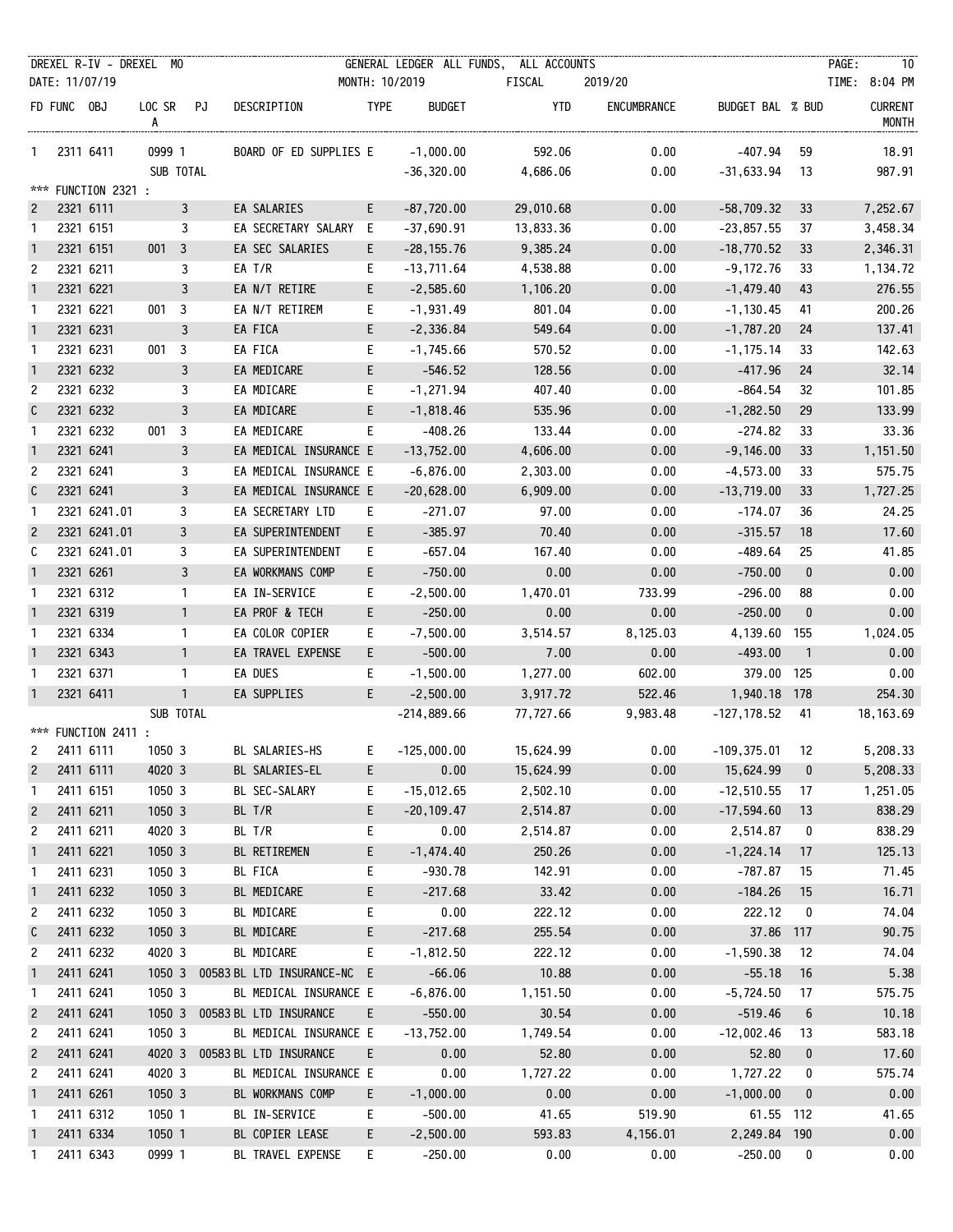| MONTH: 10/2019<br>FD FUNC OBJ<br><b>TYPE</b><br><b>CURRENT</b><br>LOC SR PJ<br>DESCRIPTION<br><b>BUDGET</b><br>YTD<br>ENCUMBRANCE<br>BUDGET BAL % BUD<br><b>MONTH</b><br>A<br>E<br>$-500.00$<br>0.00<br>0.00<br>$-500.00$<br>2411 6371<br>1050 1<br>BL DUES<br>$\bf{0}$<br>0.00<br>$\mathbf{1}$<br>E<br>361.29<br>50.00<br>$-1,088.71$<br>57.96<br>2411 6411<br>1050 1<br>BL SUPPLIES<br>$-1,500.00$<br>27<br>1<br>E<br>0.00<br>138.70<br>0.00<br>138.70<br>2411 6411<br>4020 1<br>$\bf{0}$<br>0.00<br>$\mathbf{1}$<br>BL SUPPLIES<br>SUB TOTAL<br>$-192,051.54$<br>45,510.60<br>4,725.91<br>$-141,815.03$<br>15,573.10<br>26<br>***<br>FUNCTION 2521 :<br>2521 6361<br>1000 1<br>POSTAGE/TELEPHONE<br>$-5,000.00$<br>7,105.88<br>3,967.73 179<br>398.01<br>E.<br>1,861.85<br>1<br>E<br>$-1,000.00$<br>355.20<br>804.00<br>159.20 116<br>0.00<br>2521 6363<br>1000 1<br><b>NOTICES</b><br>$\mathbf{1}$<br>4,126.93 169<br>SUB TOTAL<br>2,217.05<br>7,909.88<br>398.01<br>$-6,000.00$<br>FUNCTION 2529 :<br>***<br>0.00<br>2529 6319<br>1000 1<br>MEDICAID BILLING<br>E.<br>$-200.00$<br>0.00<br>$-200.00$<br>0<br>0.00<br>1.<br>SUB TOTAL<br>0.00<br>$-200.00$<br>0.00<br>$-200.00$<br>0.00<br>0<br>*** FUNCTION 2541 :<br>0999 1<br>0.00<br>10,908.41<br>2541 6151<br>CUSTODIAL SALARIES<br>E.<br>$-95, 117.20$<br>43,315.91<br>$-51,801.29$<br>46<br>$\mathbf{1}$<br>0999 1<br>2,974.33<br>0.00<br>$-4,938.63$<br>866.24<br>2541 6221<br>N/T RETIREMENT<br>E.<br>-7,912.96<br>38<br>$\mathbf{1}$<br>E<br>2541 6231<br>0999 1<br>FICA<br>$-5,897.27$<br>0.00<br>$-3,421.92$<br>623.77<br>$\mathbf{1}$<br>2,475.35<br>42<br>2541 6232<br>0999 1<br>MEDICARE<br>$-1,379.20$<br>578.91<br>0.00<br>$-800.29$<br>42<br>145.88<br>E.<br>$\mathbf{1}$<br>2541 6241<br>0999 1<br>0.00<br>$-13,719.00$<br>$\mathbf{1}$<br>MEDICAL INSURANCE<br>E.<br>$-20,628.00$<br>6,909.00<br>33<br>1,727.25<br>0.00<br>2541 6241.01<br>0999 1<br>$-418.52$<br>124.07<br>$-294.45$<br>30<br>CUSTODIAN LTD<br>E.<br>31.11<br>1<br>2541 6261<br>0999 1<br>E<br>0.00<br>0.00<br>$-3,750.00$<br>0.00<br>$\mathbf{1}$<br>WORKMANS COMP<br>$-3,750.00$<br>$\mathbf{0}$<br>2541 6331<br>0999 1<br>4,444.00<br>202.00<br>PROPERTY SERVICE<br>E.<br>$-10,000.00$<br>2,500.00<br>$-3,056.00$<br>69<br>$\mathbf{1}$<br>$\mathbf{1}$<br>2541 6332<br>0999 1<br>REPAIRS AND<br>E<br>$-35,000.00$<br>11,459.67<br>36,656.18<br>13, 115.85 137<br>1,857.45<br>2541 6333<br>0999 1<br>$-100.00$<br>0.00<br>0.00<br>$-100.00$<br>RENTAL/LAND & BLDG<br>E.<br>0<br>0.00<br>1<br>2541 6335<br>0999 1<br>$\mathbf{1}$<br>WATER<br>E.<br>$-8,500.00$<br>6,116.82<br>12,042.55<br>9,659.37 214<br>2,036.50<br>2541 6336<br>0999 1<br>TRASH REMOVAL<br>2,417.50 148<br>465.02<br>E.<br>$-5,000.00$<br>2,081.18<br>5,336.32<br>1<br>$\mathbf{1}$<br>2541 6339<br>0999 1<br>1,075.00<br>715.00 195<br>105.00<br>PEST CONTROL<br>E.<br>$-750.00$<br>390.00<br>2541 6351<br>0999 1<br>PROPERTY INSURANCE<br>$-19,000.00$<br>0.00<br>0.00<br>$-19,000.00$<br>0.00<br>E.<br>0<br>$\mathbf{1}$<br>2541 6411<br>0999 1<br>SUPPLIES<br>E<br>$-10,000.00$<br>536.99<br>$-7,067.71$<br>874.90<br>$\mathbf{1}$<br>2,395.30<br>29<br>0999 1<br>$-62,000.00$<br>0.00<br>-39,788.48<br>36<br>5,668.90<br>2541 6481<br>ELECTRICITY<br>E.<br>22,211.52<br>$\mathbf{1}$<br>2541 6482<br>9<br>0999 1<br>NATURAL GAS<br>E.<br>$-13,000.00$<br>308.33<br>900.00<br>$-11,791.67$<br>0.00<br>$\mathbf{1}$<br>2541 6521<br>0999 1<br>$-440, 319.14$<br>BUILDING RENOVATION E -1,350,000.00<br>881,580.98<br>28,099.88<br>67<br>64,994.50<br>4<br>-573,940.86<br>90,506.93<br>SUB TOTAL<br>985,421.37<br>89,090.92<br>65<br>-1,648,453.15<br>*** FUNCTION 2546 :<br>1000 1<br>$-2,000.00$<br>1,337.00<br>0.00<br>$-663.00$<br>0.00<br>2546 6312<br>SECURITY SERVICES<br>E.<br>67<br>-1<br>SUB TOTAL<br>$-663.00$<br>$-2,000.00$<br>1,337.00<br>0.00<br>0.00<br>67<br>FUNCTION 2549 :<br>***<br>FUNCTION 2551 : CONTRACTED TRANSPORTATION<br>***<br>0.00<br>0.00<br>2551 6312<br>1000 1<br>TRANS.DRUG&ALCOHOL<br>$-250.00$<br>$-250.00$<br>0.00<br>E.<br>0<br>1<br>2551 6341<br>1000 1<br>$-115,000.00$<br>112,885.45<br>15,773.11 114<br>12, 337.35<br>CONT BUS SERVICE<br>17,887.66<br>$\mathbf{1}$<br>E.<br>2551 6342<br>1000 1<br>NON-ROUTE PUPIL<br>$-20,000.00$<br>1,714.60<br>25,378.30<br>7,092.90 135<br>1,714.60<br>E.<br>1<br>2551 6411<br>1000 1<br><b>SUPPLIES</b><br>E.<br>$-250.00$<br>0.00<br>$-250.00$<br>0.00<br>0.00<br>$\mathbf{1}$<br>$\bf{0}$<br>2551 6486<br>1000 1<br>GAS/BUS<br>$-12,000.00$<br>2,231.31<br>7,380.00<br>$-2,388.69$<br>1,132.50<br>E.<br>80<br>1<br>SUB TOTAL<br>19,977.32 114<br>$-147,500.00$<br>21,833.57<br>145,643.75<br>15, 184.45<br>*** FUNCTION 2552 :<br>*** FUNCTION 2553 : H/C TRANSPORTATION<br>0.00<br>0.00<br>$-500.00$<br>0.00<br>2553 6341<br>CONT HANDICAPPED<br>E.<br>$-500.00$<br>$\mathbf{0}$<br>1<br>SUB TOTAL<br>0.00<br>0.00<br>$-500.00$<br>0.00<br>$-500.00$<br>0<br>*** FUNCTION 2554 :<br>*** FUNCTION 2558 :<br>*** FUNCTION 2559 :<br>3<br>ECSE TRANS SERVICE<br>$-2,500.00$<br>617.26<br>1,123.10<br>161.76<br>2559 6342<br>$-759.64$<br>- E<br>70<br>1<br>2559 6342<br>1000 3<br>ECSE TRANS SERVICE<br>E<br>0.00<br>0.00<br>485.55<br>485.55<br>$\mathbf{1}$<br>$\bf{0}$<br>0.00<br>SUB TOTAL<br>617.26<br>1,608.65<br>161.76<br>$-2,500.00$<br>$-274.09$<br>89<br>*** FUNCTION 2561 : FOOD SERVICE | DREXEL R-IV - DREXEL MO<br>DATE: 11/07/19 |  |  | GENERAL LEDGER ALL FUNDS, ALL ACCOUNTS<br>FISCAL | 2019/20 |  | PAGE:<br>- 11<br>TIME: 8:04 PM |
|--------------------------------------------------------------------------------------------------------------------------------------------------------------------------------------------------------------------------------------------------------------------------------------------------------------------------------------------------------------------------------------------------------------------------------------------------------------------------------------------------------------------------------------------------------------------------------------------------------------------------------------------------------------------------------------------------------------------------------------------------------------------------------------------------------------------------------------------------------------------------------------------------------------------------------------------------------------------------------------------------------------------------------------------------------------------------------------------------------------------------------------------------------------------------------------------------------------------------------------------------------------------------------------------------------------------------------------------------------------------------------------------------------------------------------------------------------------------------------------------------------------------------------------------------------------------------------------------------------------------------------------------------------------------------------------------------------------------------------------------------------------------------------------------------------------------------------------------------------------------------------------------------------------------------------------------------------------------------------------------------------------------------------------------------------------------------------------------------------------------------------------------------------------------------------------------------------------------------------------------------------------------------------------------------------------------------------------------------------------------------------------------------------------------------------------------------------------------------------------------------------------------------------------------------------------------------------------------------------------------------------------------------------------------------------------------------------------------------------------------------------------------------------------------------------------------------------------------------------------------------------------------------------------------------------------------------------------------------------------------------------------------------------------------------------------------------------------------------------------------------------------------------------------------------------------------------------------------------------------------------------------------------------------------------------------------------------------------------------------------------------------------------------------------------------------------------------------------------------------------------------------------------------------------------------------------------------------------------------------------------------------------------------------------------------------------------------------------------------------------------------------------------------------------------------------------------------------------------------------------------------------------------------------------------------------------------------------------------------------------------------------------------------------------------------------------------------------------------------------------------------------------------------------------------------------------------------------------------------------------------------------------------------------------------------------------------------------------------------------------------------------------------------------------------------------------------------------------------------------------------------------------------------------------------------------------------------------------------------------------------------------------------------------------------------------------------------------------------------------------------------------------------------------------------------------------------------------------------------------------------------------------------------------------------------------------------------------------------------------------------------------------------------------------------------------------------------------------------------------------------------------------------------------------------------------------------------------------------------------------------------------------------------------------------------------------------------------------------------------------------------------------------------|-------------------------------------------|--|--|--------------------------------------------------|---------|--|--------------------------------|
|                                                                                                                                                                                                                                                                                                                                                                                                                                                                                                                                                                                                                                                                                                                                                                                                                                                                                                                                                                                                                                                                                                                                                                                                                                                                                                                                                                                                                                                                                                                                                                                                                                                                                                                                                                                                                                                                                                                                                                                                                                                                                                                                                                                                                                                                                                                                                                                                                                                                                                                                                                                                                                                                                                                                                                                                                                                                                                                                                                                                                                                                                                                                                                                                                                                                                                                                                                                                                                                                                                                                                                                                                                                                                                                                                                                                                                                                                                                                                                                                                                                                                                                                                                                                                                                                                                                                                                                                                                                                                                                                                                                                                                                                                                                                                                                                                                                                                                                                                                                                                                                                                                                                                                                                                                                                                                                                                                                                        |                                           |  |  |                                                  |         |  |                                |
|                                                                                                                                                                                                                                                                                                                                                                                                                                                                                                                                                                                                                                                                                                                                                                                                                                                                                                                                                                                                                                                                                                                                                                                                                                                                                                                                                                                                                                                                                                                                                                                                                                                                                                                                                                                                                                                                                                                                                                                                                                                                                                                                                                                                                                                                                                                                                                                                                                                                                                                                                                                                                                                                                                                                                                                                                                                                                                                                                                                                                                                                                                                                                                                                                                                                                                                                                                                                                                                                                                                                                                                                                                                                                                                                                                                                                                                                                                                                                                                                                                                                                                                                                                                                                                                                                                                                                                                                                                                                                                                                                                                                                                                                                                                                                                                                                                                                                                                                                                                                                                                                                                                                                                                                                                                                                                                                                                                                        |                                           |  |  |                                                  |         |  |                                |
|                                                                                                                                                                                                                                                                                                                                                                                                                                                                                                                                                                                                                                                                                                                                                                                                                                                                                                                                                                                                                                                                                                                                                                                                                                                                                                                                                                                                                                                                                                                                                                                                                                                                                                                                                                                                                                                                                                                                                                                                                                                                                                                                                                                                                                                                                                                                                                                                                                                                                                                                                                                                                                                                                                                                                                                                                                                                                                                                                                                                                                                                                                                                                                                                                                                                                                                                                                                                                                                                                                                                                                                                                                                                                                                                                                                                                                                                                                                                                                                                                                                                                                                                                                                                                                                                                                                                                                                                                                                                                                                                                                                                                                                                                                                                                                                                                                                                                                                                                                                                                                                                                                                                                                                                                                                                                                                                                                                                        |                                           |  |  |                                                  |         |  |                                |
|                                                                                                                                                                                                                                                                                                                                                                                                                                                                                                                                                                                                                                                                                                                                                                                                                                                                                                                                                                                                                                                                                                                                                                                                                                                                                                                                                                                                                                                                                                                                                                                                                                                                                                                                                                                                                                                                                                                                                                                                                                                                                                                                                                                                                                                                                                                                                                                                                                                                                                                                                                                                                                                                                                                                                                                                                                                                                                                                                                                                                                                                                                                                                                                                                                                                                                                                                                                                                                                                                                                                                                                                                                                                                                                                                                                                                                                                                                                                                                                                                                                                                                                                                                                                                                                                                                                                                                                                                                                                                                                                                                                                                                                                                                                                                                                                                                                                                                                                                                                                                                                                                                                                                                                                                                                                                                                                                                                                        |                                           |  |  |                                                  |         |  |                                |
|                                                                                                                                                                                                                                                                                                                                                                                                                                                                                                                                                                                                                                                                                                                                                                                                                                                                                                                                                                                                                                                                                                                                                                                                                                                                                                                                                                                                                                                                                                                                                                                                                                                                                                                                                                                                                                                                                                                                                                                                                                                                                                                                                                                                                                                                                                                                                                                                                                                                                                                                                                                                                                                                                                                                                                                                                                                                                                                                                                                                                                                                                                                                                                                                                                                                                                                                                                                                                                                                                                                                                                                                                                                                                                                                                                                                                                                                                                                                                                                                                                                                                                                                                                                                                                                                                                                                                                                                                                                                                                                                                                                                                                                                                                                                                                                                                                                                                                                                                                                                                                                                                                                                                                                                                                                                                                                                                                                                        |                                           |  |  |                                                  |         |  |                                |
|                                                                                                                                                                                                                                                                                                                                                                                                                                                                                                                                                                                                                                                                                                                                                                                                                                                                                                                                                                                                                                                                                                                                                                                                                                                                                                                                                                                                                                                                                                                                                                                                                                                                                                                                                                                                                                                                                                                                                                                                                                                                                                                                                                                                                                                                                                                                                                                                                                                                                                                                                                                                                                                                                                                                                                                                                                                                                                                                                                                                                                                                                                                                                                                                                                                                                                                                                                                                                                                                                                                                                                                                                                                                                                                                                                                                                                                                                                                                                                                                                                                                                                                                                                                                                                                                                                                                                                                                                                                                                                                                                                                                                                                                                                                                                                                                                                                                                                                                                                                                                                                                                                                                                                                                                                                                                                                                                                                                        |                                           |  |  |                                                  |         |  |                                |
|                                                                                                                                                                                                                                                                                                                                                                                                                                                                                                                                                                                                                                                                                                                                                                                                                                                                                                                                                                                                                                                                                                                                                                                                                                                                                                                                                                                                                                                                                                                                                                                                                                                                                                                                                                                                                                                                                                                                                                                                                                                                                                                                                                                                                                                                                                                                                                                                                                                                                                                                                                                                                                                                                                                                                                                                                                                                                                                                                                                                                                                                                                                                                                                                                                                                                                                                                                                                                                                                                                                                                                                                                                                                                                                                                                                                                                                                                                                                                                                                                                                                                                                                                                                                                                                                                                                                                                                                                                                                                                                                                                                                                                                                                                                                                                                                                                                                                                                                                                                                                                                                                                                                                                                                                                                                                                                                                                                                        |                                           |  |  |                                                  |         |  |                                |
|                                                                                                                                                                                                                                                                                                                                                                                                                                                                                                                                                                                                                                                                                                                                                                                                                                                                                                                                                                                                                                                                                                                                                                                                                                                                                                                                                                                                                                                                                                                                                                                                                                                                                                                                                                                                                                                                                                                                                                                                                                                                                                                                                                                                                                                                                                                                                                                                                                                                                                                                                                                                                                                                                                                                                                                                                                                                                                                                                                                                                                                                                                                                                                                                                                                                                                                                                                                                                                                                                                                                                                                                                                                                                                                                                                                                                                                                                                                                                                                                                                                                                                                                                                                                                                                                                                                                                                                                                                                                                                                                                                                                                                                                                                                                                                                                                                                                                                                                                                                                                                                                                                                                                                                                                                                                                                                                                                                                        |                                           |  |  |                                                  |         |  |                                |
|                                                                                                                                                                                                                                                                                                                                                                                                                                                                                                                                                                                                                                                                                                                                                                                                                                                                                                                                                                                                                                                                                                                                                                                                                                                                                                                                                                                                                                                                                                                                                                                                                                                                                                                                                                                                                                                                                                                                                                                                                                                                                                                                                                                                                                                                                                                                                                                                                                                                                                                                                                                                                                                                                                                                                                                                                                                                                                                                                                                                                                                                                                                                                                                                                                                                                                                                                                                                                                                                                                                                                                                                                                                                                                                                                                                                                                                                                                                                                                                                                                                                                                                                                                                                                                                                                                                                                                                                                                                                                                                                                                                                                                                                                                                                                                                                                                                                                                                                                                                                                                                                                                                                                                                                                                                                                                                                                                                                        |                                           |  |  |                                                  |         |  |                                |
|                                                                                                                                                                                                                                                                                                                                                                                                                                                                                                                                                                                                                                                                                                                                                                                                                                                                                                                                                                                                                                                                                                                                                                                                                                                                                                                                                                                                                                                                                                                                                                                                                                                                                                                                                                                                                                                                                                                                                                                                                                                                                                                                                                                                                                                                                                                                                                                                                                                                                                                                                                                                                                                                                                                                                                                                                                                                                                                                                                                                                                                                                                                                                                                                                                                                                                                                                                                                                                                                                                                                                                                                                                                                                                                                                                                                                                                                                                                                                                                                                                                                                                                                                                                                                                                                                                                                                                                                                                                                                                                                                                                                                                                                                                                                                                                                                                                                                                                                                                                                                                                                                                                                                                                                                                                                                                                                                                                                        |                                           |  |  |                                                  |         |  |                                |
|                                                                                                                                                                                                                                                                                                                                                                                                                                                                                                                                                                                                                                                                                                                                                                                                                                                                                                                                                                                                                                                                                                                                                                                                                                                                                                                                                                                                                                                                                                                                                                                                                                                                                                                                                                                                                                                                                                                                                                                                                                                                                                                                                                                                                                                                                                                                                                                                                                                                                                                                                                                                                                                                                                                                                                                                                                                                                                                                                                                                                                                                                                                                                                                                                                                                                                                                                                                                                                                                                                                                                                                                                                                                                                                                                                                                                                                                                                                                                                                                                                                                                                                                                                                                                                                                                                                                                                                                                                                                                                                                                                                                                                                                                                                                                                                                                                                                                                                                                                                                                                                                                                                                                                                                                                                                                                                                                                                                        |                                           |  |  |                                                  |         |  |                                |
|                                                                                                                                                                                                                                                                                                                                                                                                                                                                                                                                                                                                                                                                                                                                                                                                                                                                                                                                                                                                                                                                                                                                                                                                                                                                                                                                                                                                                                                                                                                                                                                                                                                                                                                                                                                                                                                                                                                                                                                                                                                                                                                                                                                                                                                                                                                                                                                                                                                                                                                                                                                                                                                                                                                                                                                                                                                                                                                                                                                                                                                                                                                                                                                                                                                                                                                                                                                                                                                                                                                                                                                                                                                                                                                                                                                                                                                                                                                                                                                                                                                                                                                                                                                                                                                                                                                                                                                                                                                                                                                                                                                                                                                                                                                                                                                                                                                                                                                                                                                                                                                                                                                                                                                                                                                                                                                                                                                                        |                                           |  |  |                                                  |         |  |                                |
|                                                                                                                                                                                                                                                                                                                                                                                                                                                                                                                                                                                                                                                                                                                                                                                                                                                                                                                                                                                                                                                                                                                                                                                                                                                                                                                                                                                                                                                                                                                                                                                                                                                                                                                                                                                                                                                                                                                                                                                                                                                                                                                                                                                                                                                                                                                                                                                                                                                                                                                                                                                                                                                                                                                                                                                                                                                                                                                                                                                                                                                                                                                                                                                                                                                                                                                                                                                                                                                                                                                                                                                                                                                                                                                                                                                                                                                                                                                                                                                                                                                                                                                                                                                                                                                                                                                                                                                                                                                                                                                                                                                                                                                                                                                                                                                                                                                                                                                                                                                                                                                                                                                                                                                                                                                                                                                                                                                                        |                                           |  |  |                                                  |         |  |                                |
|                                                                                                                                                                                                                                                                                                                                                                                                                                                                                                                                                                                                                                                                                                                                                                                                                                                                                                                                                                                                                                                                                                                                                                                                                                                                                                                                                                                                                                                                                                                                                                                                                                                                                                                                                                                                                                                                                                                                                                                                                                                                                                                                                                                                                                                                                                                                                                                                                                                                                                                                                                                                                                                                                                                                                                                                                                                                                                                                                                                                                                                                                                                                                                                                                                                                                                                                                                                                                                                                                                                                                                                                                                                                                                                                                                                                                                                                                                                                                                                                                                                                                                                                                                                                                                                                                                                                                                                                                                                                                                                                                                                                                                                                                                                                                                                                                                                                                                                                                                                                                                                                                                                                                                                                                                                                                                                                                                                                        |                                           |  |  |                                                  |         |  |                                |
|                                                                                                                                                                                                                                                                                                                                                                                                                                                                                                                                                                                                                                                                                                                                                                                                                                                                                                                                                                                                                                                                                                                                                                                                                                                                                                                                                                                                                                                                                                                                                                                                                                                                                                                                                                                                                                                                                                                                                                                                                                                                                                                                                                                                                                                                                                                                                                                                                                                                                                                                                                                                                                                                                                                                                                                                                                                                                                                                                                                                                                                                                                                                                                                                                                                                                                                                                                                                                                                                                                                                                                                                                                                                                                                                                                                                                                                                                                                                                                                                                                                                                                                                                                                                                                                                                                                                                                                                                                                                                                                                                                                                                                                                                                                                                                                                                                                                                                                                                                                                                                                                                                                                                                                                                                                                                                                                                                                                        |                                           |  |  |                                                  |         |  |                                |
|                                                                                                                                                                                                                                                                                                                                                                                                                                                                                                                                                                                                                                                                                                                                                                                                                                                                                                                                                                                                                                                                                                                                                                                                                                                                                                                                                                                                                                                                                                                                                                                                                                                                                                                                                                                                                                                                                                                                                                                                                                                                                                                                                                                                                                                                                                                                                                                                                                                                                                                                                                                                                                                                                                                                                                                                                                                                                                                                                                                                                                                                                                                                                                                                                                                                                                                                                                                                                                                                                                                                                                                                                                                                                                                                                                                                                                                                                                                                                                                                                                                                                                                                                                                                                                                                                                                                                                                                                                                                                                                                                                                                                                                                                                                                                                                                                                                                                                                                                                                                                                                                                                                                                                                                                                                                                                                                                                                                        |                                           |  |  |                                                  |         |  |                                |
|                                                                                                                                                                                                                                                                                                                                                                                                                                                                                                                                                                                                                                                                                                                                                                                                                                                                                                                                                                                                                                                                                                                                                                                                                                                                                                                                                                                                                                                                                                                                                                                                                                                                                                                                                                                                                                                                                                                                                                                                                                                                                                                                                                                                                                                                                                                                                                                                                                                                                                                                                                                                                                                                                                                                                                                                                                                                                                                                                                                                                                                                                                                                                                                                                                                                                                                                                                                                                                                                                                                                                                                                                                                                                                                                                                                                                                                                                                                                                                                                                                                                                                                                                                                                                                                                                                                                                                                                                                                                                                                                                                                                                                                                                                                                                                                                                                                                                                                                                                                                                                                                                                                                                                                                                                                                                                                                                                                                        |                                           |  |  |                                                  |         |  |                                |
|                                                                                                                                                                                                                                                                                                                                                                                                                                                                                                                                                                                                                                                                                                                                                                                                                                                                                                                                                                                                                                                                                                                                                                                                                                                                                                                                                                                                                                                                                                                                                                                                                                                                                                                                                                                                                                                                                                                                                                                                                                                                                                                                                                                                                                                                                                                                                                                                                                                                                                                                                                                                                                                                                                                                                                                                                                                                                                                                                                                                                                                                                                                                                                                                                                                                                                                                                                                                                                                                                                                                                                                                                                                                                                                                                                                                                                                                                                                                                                                                                                                                                                                                                                                                                                                                                                                                                                                                                                                                                                                                                                                                                                                                                                                                                                                                                                                                                                                                                                                                                                                                                                                                                                                                                                                                                                                                                                                                        |                                           |  |  |                                                  |         |  |                                |
|                                                                                                                                                                                                                                                                                                                                                                                                                                                                                                                                                                                                                                                                                                                                                                                                                                                                                                                                                                                                                                                                                                                                                                                                                                                                                                                                                                                                                                                                                                                                                                                                                                                                                                                                                                                                                                                                                                                                                                                                                                                                                                                                                                                                                                                                                                                                                                                                                                                                                                                                                                                                                                                                                                                                                                                                                                                                                                                                                                                                                                                                                                                                                                                                                                                                                                                                                                                                                                                                                                                                                                                                                                                                                                                                                                                                                                                                                                                                                                                                                                                                                                                                                                                                                                                                                                                                                                                                                                                                                                                                                                                                                                                                                                                                                                                                                                                                                                                                                                                                                                                                                                                                                                                                                                                                                                                                                                                                        |                                           |  |  |                                                  |         |  |                                |
|                                                                                                                                                                                                                                                                                                                                                                                                                                                                                                                                                                                                                                                                                                                                                                                                                                                                                                                                                                                                                                                                                                                                                                                                                                                                                                                                                                                                                                                                                                                                                                                                                                                                                                                                                                                                                                                                                                                                                                                                                                                                                                                                                                                                                                                                                                                                                                                                                                                                                                                                                                                                                                                                                                                                                                                                                                                                                                                                                                                                                                                                                                                                                                                                                                                                                                                                                                                                                                                                                                                                                                                                                                                                                                                                                                                                                                                                                                                                                                                                                                                                                                                                                                                                                                                                                                                                                                                                                                                                                                                                                                                                                                                                                                                                                                                                                                                                                                                                                                                                                                                                                                                                                                                                                                                                                                                                                                                                        |                                           |  |  |                                                  |         |  |                                |
|                                                                                                                                                                                                                                                                                                                                                                                                                                                                                                                                                                                                                                                                                                                                                                                                                                                                                                                                                                                                                                                                                                                                                                                                                                                                                                                                                                                                                                                                                                                                                                                                                                                                                                                                                                                                                                                                                                                                                                                                                                                                                                                                                                                                                                                                                                                                                                                                                                                                                                                                                                                                                                                                                                                                                                                                                                                                                                                                                                                                                                                                                                                                                                                                                                                                                                                                                                                                                                                                                                                                                                                                                                                                                                                                                                                                                                                                                                                                                                                                                                                                                                                                                                                                                                                                                                                                                                                                                                                                                                                                                                                                                                                                                                                                                                                                                                                                                                                                                                                                                                                                                                                                                                                                                                                                                                                                                                                                        |                                           |  |  |                                                  |         |  |                                |
|                                                                                                                                                                                                                                                                                                                                                                                                                                                                                                                                                                                                                                                                                                                                                                                                                                                                                                                                                                                                                                                                                                                                                                                                                                                                                                                                                                                                                                                                                                                                                                                                                                                                                                                                                                                                                                                                                                                                                                                                                                                                                                                                                                                                                                                                                                                                                                                                                                                                                                                                                                                                                                                                                                                                                                                                                                                                                                                                                                                                                                                                                                                                                                                                                                                                                                                                                                                                                                                                                                                                                                                                                                                                                                                                                                                                                                                                                                                                                                                                                                                                                                                                                                                                                                                                                                                                                                                                                                                                                                                                                                                                                                                                                                                                                                                                                                                                                                                                                                                                                                                                                                                                                                                                                                                                                                                                                                                                        |                                           |  |  |                                                  |         |  |                                |
|                                                                                                                                                                                                                                                                                                                                                                                                                                                                                                                                                                                                                                                                                                                                                                                                                                                                                                                                                                                                                                                                                                                                                                                                                                                                                                                                                                                                                                                                                                                                                                                                                                                                                                                                                                                                                                                                                                                                                                                                                                                                                                                                                                                                                                                                                                                                                                                                                                                                                                                                                                                                                                                                                                                                                                                                                                                                                                                                                                                                                                                                                                                                                                                                                                                                                                                                                                                                                                                                                                                                                                                                                                                                                                                                                                                                                                                                                                                                                                                                                                                                                                                                                                                                                                                                                                                                                                                                                                                                                                                                                                                                                                                                                                                                                                                                                                                                                                                                                                                                                                                                                                                                                                                                                                                                                                                                                                                                        |                                           |  |  |                                                  |         |  |                                |
|                                                                                                                                                                                                                                                                                                                                                                                                                                                                                                                                                                                                                                                                                                                                                                                                                                                                                                                                                                                                                                                                                                                                                                                                                                                                                                                                                                                                                                                                                                                                                                                                                                                                                                                                                                                                                                                                                                                                                                                                                                                                                                                                                                                                                                                                                                                                                                                                                                                                                                                                                                                                                                                                                                                                                                                                                                                                                                                                                                                                                                                                                                                                                                                                                                                                                                                                                                                                                                                                                                                                                                                                                                                                                                                                                                                                                                                                                                                                                                                                                                                                                                                                                                                                                                                                                                                                                                                                                                                                                                                                                                                                                                                                                                                                                                                                                                                                                                                                                                                                                                                                                                                                                                                                                                                                                                                                                                                                        |                                           |  |  |                                                  |         |  |                                |
|                                                                                                                                                                                                                                                                                                                                                                                                                                                                                                                                                                                                                                                                                                                                                                                                                                                                                                                                                                                                                                                                                                                                                                                                                                                                                                                                                                                                                                                                                                                                                                                                                                                                                                                                                                                                                                                                                                                                                                                                                                                                                                                                                                                                                                                                                                                                                                                                                                                                                                                                                                                                                                                                                                                                                                                                                                                                                                                                                                                                                                                                                                                                                                                                                                                                                                                                                                                                                                                                                                                                                                                                                                                                                                                                                                                                                                                                                                                                                                                                                                                                                                                                                                                                                                                                                                                                                                                                                                                                                                                                                                                                                                                                                                                                                                                                                                                                                                                                                                                                                                                                                                                                                                                                                                                                                                                                                                                                        |                                           |  |  |                                                  |         |  |                                |
|                                                                                                                                                                                                                                                                                                                                                                                                                                                                                                                                                                                                                                                                                                                                                                                                                                                                                                                                                                                                                                                                                                                                                                                                                                                                                                                                                                                                                                                                                                                                                                                                                                                                                                                                                                                                                                                                                                                                                                                                                                                                                                                                                                                                                                                                                                                                                                                                                                                                                                                                                                                                                                                                                                                                                                                                                                                                                                                                                                                                                                                                                                                                                                                                                                                                                                                                                                                                                                                                                                                                                                                                                                                                                                                                                                                                                                                                                                                                                                                                                                                                                                                                                                                                                                                                                                                                                                                                                                                                                                                                                                                                                                                                                                                                                                                                                                                                                                                                                                                                                                                                                                                                                                                                                                                                                                                                                                                                        |                                           |  |  |                                                  |         |  |                                |
|                                                                                                                                                                                                                                                                                                                                                                                                                                                                                                                                                                                                                                                                                                                                                                                                                                                                                                                                                                                                                                                                                                                                                                                                                                                                                                                                                                                                                                                                                                                                                                                                                                                                                                                                                                                                                                                                                                                                                                                                                                                                                                                                                                                                                                                                                                                                                                                                                                                                                                                                                                                                                                                                                                                                                                                                                                                                                                                                                                                                                                                                                                                                                                                                                                                                                                                                                                                                                                                                                                                                                                                                                                                                                                                                                                                                                                                                                                                                                                                                                                                                                                                                                                                                                                                                                                                                                                                                                                                                                                                                                                                                                                                                                                                                                                                                                                                                                                                                                                                                                                                                                                                                                                                                                                                                                                                                                                                                        |                                           |  |  |                                                  |         |  |                                |
|                                                                                                                                                                                                                                                                                                                                                                                                                                                                                                                                                                                                                                                                                                                                                                                                                                                                                                                                                                                                                                                                                                                                                                                                                                                                                                                                                                                                                                                                                                                                                                                                                                                                                                                                                                                                                                                                                                                                                                                                                                                                                                                                                                                                                                                                                                                                                                                                                                                                                                                                                                                                                                                                                                                                                                                                                                                                                                                                                                                                                                                                                                                                                                                                                                                                                                                                                                                                                                                                                                                                                                                                                                                                                                                                                                                                                                                                                                                                                                                                                                                                                                                                                                                                                                                                                                                                                                                                                                                                                                                                                                                                                                                                                                                                                                                                                                                                                                                                                                                                                                                                                                                                                                                                                                                                                                                                                                                                        |                                           |  |  |                                                  |         |  |                                |
|                                                                                                                                                                                                                                                                                                                                                                                                                                                                                                                                                                                                                                                                                                                                                                                                                                                                                                                                                                                                                                                                                                                                                                                                                                                                                                                                                                                                                                                                                                                                                                                                                                                                                                                                                                                                                                                                                                                                                                                                                                                                                                                                                                                                                                                                                                                                                                                                                                                                                                                                                                                                                                                                                                                                                                                                                                                                                                                                                                                                                                                                                                                                                                                                                                                                                                                                                                                                                                                                                                                                                                                                                                                                                                                                                                                                                                                                                                                                                                                                                                                                                                                                                                                                                                                                                                                                                                                                                                                                                                                                                                                                                                                                                                                                                                                                                                                                                                                                                                                                                                                                                                                                                                                                                                                                                                                                                                                                        |                                           |  |  |                                                  |         |  |                                |
|                                                                                                                                                                                                                                                                                                                                                                                                                                                                                                                                                                                                                                                                                                                                                                                                                                                                                                                                                                                                                                                                                                                                                                                                                                                                                                                                                                                                                                                                                                                                                                                                                                                                                                                                                                                                                                                                                                                                                                                                                                                                                                                                                                                                                                                                                                                                                                                                                                                                                                                                                                                                                                                                                                                                                                                                                                                                                                                                                                                                                                                                                                                                                                                                                                                                                                                                                                                                                                                                                                                                                                                                                                                                                                                                                                                                                                                                                                                                                                                                                                                                                                                                                                                                                                                                                                                                                                                                                                                                                                                                                                                                                                                                                                                                                                                                                                                                                                                                                                                                                                                                                                                                                                                                                                                                                                                                                                                                        |                                           |  |  |                                                  |         |  |                                |
|                                                                                                                                                                                                                                                                                                                                                                                                                                                                                                                                                                                                                                                                                                                                                                                                                                                                                                                                                                                                                                                                                                                                                                                                                                                                                                                                                                                                                                                                                                                                                                                                                                                                                                                                                                                                                                                                                                                                                                                                                                                                                                                                                                                                                                                                                                                                                                                                                                                                                                                                                                                                                                                                                                                                                                                                                                                                                                                                                                                                                                                                                                                                                                                                                                                                                                                                                                                                                                                                                                                                                                                                                                                                                                                                                                                                                                                                                                                                                                                                                                                                                                                                                                                                                                                                                                                                                                                                                                                                                                                                                                                                                                                                                                                                                                                                                                                                                                                                                                                                                                                                                                                                                                                                                                                                                                                                                                                                        |                                           |  |  |                                                  |         |  |                                |
|                                                                                                                                                                                                                                                                                                                                                                                                                                                                                                                                                                                                                                                                                                                                                                                                                                                                                                                                                                                                                                                                                                                                                                                                                                                                                                                                                                                                                                                                                                                                                                                                                                                                                                                                                                                                                                                                                                                                                                                                                                                                                                                                                                                                                                                                                                                                                                                                                                                                                                                                                                                                                                                                                                                                                                                                                                                                                                                                                                                                                                                                                                                                                                                                                                                                                                                                                                                                                                                                                                                                                                                                                                                                                                                                                                                                                                                                                                                                                                                                                                                                                                                                                                                                                                                                                                                                                                                                                                                                                                                                                                                                                                                                                                                                                                                                                                                                                                                                                                                                                                                                                                                                                                                                                                                                                                                                                                                                        |                                           |  |  |                                                  |         |  |                                |
|                                                                                                                                                                                                                                                                                                                                                                                                                                                                                                                                                                                                                                                                                                                                                                                                                                                                                                                                                                                                                                                                                                                                                                                                                                                                                                                                                                                                                                                                                                                                                                                                                                                                                                                                                                                                                                                                                                                                                                                                                                                                                                                                                                                                                                                                                                                                                                                                                                                                                                                                                                                                                                                                                                                                                                                                                                                                                                                                                                                                                                                                                                                                                                                                                                                                                                                                                                                                                                                                                                                                                                                                                                                                                                                                                                                                                                                                                                                                                                                                                                                                                                                                                                                                                                                                                                                                                                                                                                                                                                                                                                                                                                                                                                                                                                                                                                                                                                                                                                                                                                                                                                                                                                                                                                                                                                                                                                                                        |                                           |  |  |                                                  |         |  |                                |
|                                                                                                                                                                                                                                                                                                                                                                                                                                                                                                                                                                                                                                                                                                                                                                                                                                                                                                                                                                                                                                                                                                                                                                                                                                                                                                                                                                                                                                                                                                                                                                                                                                                                                                                                                                                                                                                                                                                                                                                                                                                                                                                                                                                                                                                                                                                                                                                                                                                                                                                                                                                                                                                                                                                                                                                                                                                                                                                                                                                                                                                                                                                                                                                                                                                                                                                                                                                                                                                                                                                                                                                                                                                                                                                                                                                                                                                                                                                                                                                                                                                                                                                                                                                                                                                                                                                                                                                                                                                                                                                                                                                                                                                                                                                                                                                                                                                                                                                                                                                                                                                                                                                                                                                                                                                                                                                                                                                                        |                                           |  |  |                                                  |         |  |                                |
|                                                                                                                                                                                                                                                                                                                                                                                                                                                                                                                                                                                                                                                                                                                                                                                                                                                                                                                                                                                                                                                                                                                                                                                                                                                                                                                                                                                                                                                                                                                                                                                                                                                                                                                                                                                                                                                                                                                                                                                                                                                                                                                                                                                                                                                                                                                                                                                                                                                                                                                                                                                                                                                                                                                                                                                                                                                                                                                                                                                                                                                                                                                                                                                                                                                                                                                                                                                                                                                                                                                                                                                                                                                                                                                                                                                                                                                                                                                                                                                                                                                                                                                                                                                                                                                                                                                                                                                                                                                                                                                                                                                                                                                                                                                                                                                                                                                                                                                                                                                                                                                                                                                                                                                                                                                                                                                                                                                                        |                                           |  |  |                                                  |         |  |                                |
|                                                                                                                                                                                                                                                                                                                                                                                                                                                                                                                                                                                                                                                                                                                                                                                                                                                                                                                                                                                                                                                                                                                                                                                                                                                                                                                                                                                                                                                                                                                                                                                                                                                                                                                                                                                                                                                                                                                                                                                                                                                                                                                                                                                                                                                                                                                                                                                                                                                                                                                                                                                                                                                                                                                                                                                                                                                                                                                                                                                                                                                                                                                                                                                                                                                                                                                                                                                                                                                                                                                                                                                                                                                                                                                                                                                                                                                                                                                                                                                                                                                                                                                                                                                                                                                                                                                                                                                                                                                                                                                                                                                                                                                                                                                                                                                                                                                                                                                                                                                                                                                                                                                                                                                                                                                                                                                                                                                                        |                                           |  |  |                                                  |         |  |                                |
|                                                                                                                                                                                                                                                                                                                                                                                                                                                                                                                                                                                                                                                                                                                                                                                                                                                                                                                                                                                                                                                                                                                                                                                                                                                                                                                                                                                                                                                                                                                                                                                                                                                                                                                                                                                                                                                                                                                                                                                                                                                                                                                                                                                                                                                                                                                                                                                                                                                                                                                                                                                                                                                                                                                                                                                                                                                                                                                                                                                                                                                                                                                                                                                                                                                                                                                                                                                                                                                                                                                                                                                                                                                                                                                                                                                                                                                                                                                                                                                                                                                                                                                                                                                                                                                                                                                                                                                                                                                                                                                                                                                                                                                                                                                                                                                                                                                                                                                                                                                                                                                                                                                                                                                                                                                                                                                                                                                                        |                                           |  |  |                                                  |         |  |                                |
|                                                                                                                                                                                                                                                                                                                                                                                                                                                                                                                                                                                                                                                                                                                                                                                                                                                                                                                                                                                                                                                                                                                                                                                                                                                                                                                                                                                                                                                                                                                                                                                                                                                                                                                                                                                                                                                                                                                                                                                                                                                                                                                                                                                                                                                                                                                                                                                                                                                                                                                                                                                                                                                                                                                                                                                                                                                                                                                                                                                                                                                                                                                                                                                                                                                                                                                                                                                                                                                                                                                                                                                                                                                                                                                                                                                                                                                                                                                                                                                                                                                                                                                                                                                                                                                                                                                                                                                                                                                                                                                                                                                                                                                                                                                                                                                                                                                                                                                                                                                                                                                                                                                                                                                                                                                                                                                                                                                                        |                                           |  |  |                                                  |         |  |                                |
|                                                                                                                                                                                                                                                                                                                                                                                                                                                                                                                                                                                                                                                                                                                                                                                                                                                                                                                                                                                                                                                                                                                                                                                                                                                                                                                                                                                                                                                                                                                                                                                                                                                                                                                                                                                                                                                                                                                                                                                                                                                                                                                                                                                                                                                                                                                                                                                                                                                                                                                                                                                                                                                                                                                                                                                                                                                                                                                                                                                                                                                                                                                                                                                                                                                                                                                                                                                                                                                                                                                                                                                                                                                                                                                                                                                                                                                                                                                                                                                                                                                                                                                                                                                                                                                                                                                                                                                                                                                                                                                                                                                                                                                                                                                                                                                                                                                                                                                                                                                                                                                                                                                                                                                                                                                                                                                                                                                                        |                                           |  |  |                                                  |         |  |                                |
|                                                                                                                                                                                                                                                                                                                                                                                                                                                                                                                                                                                                                                                                                                                                                                                                                                                                                                                                                                                                                                                                                                                                                                                                                                                                                                                                                                                                                                                                                                                                                                                                                                                                                                                                                                                                                                                                                                                                                                                                                                                                                                                                                                                                                                                                                                                                                                                                                                                                                                                                                                                                                                                                                                                                                                                                                                                                                                                                                                                                                                                                                                                                                                                                                                                                                                                                                                                                                                                                                                                                                                                                                                                                                                                                                                                                                                                                                                                                                                                                                                                                                                                                                                                                                                                                                                                                                                                                                                                                                                                                                                                                                                                                                                                                                                                                                                                                                                                                                                                                                                                                                                                                                                                                                                                                                                                                                                                                        |                                           |  |  |                                                  |         |  |                                |
|                                                                                                                                                                                                                                                                                                                                                                                                                                                                                                                                                                                                                                                                                                                                                                                                                                                                                                                                                                                                                                                                                                                                                                                                                                                                                                                                                                                                                                                                                                                                                                                                                                                                                                                                                                                                                                                                                                                                                                                                                                                                                                                                                                                                                                                                                                                                                                                                                                                                                                                                                                                                                                                                                                                                                                                                                                                                                                                                                                                                                                                                                                                                                                                                                                                                                                                                                                                                                                                                                                                                                                                                                                                                                                                                                                                                                                                                                                                                                                                                                                                                                                                                                                                                                                                                                                                                                                                                                                                                                                                                                                                                                                                                                                                                                                                                                                                                                                                                                                                                                                                                                                                                                                                                                                                                                                                                                                                                        |                                           |  |  |                                                  |         |  |                                |
|                                                                                                                                                                                                                                                                                                                                                                                                                                                                                                                                                                                                                                                                                                                                                                                                                                                                                                                                                                                                                                                                                                                                                                                                                                                                                                                                                                                                                                                                                                                                                                                                                                                                                                                                                                                                                                                                                                                                                                                                                                                                                                                                                                                                                                                                                                                                                                                                                                                                                                                                                                                                                                                                                                                                                                                                                                                                                                                                                                                                                                                                                                                                                                                                                                                                                                                                                                                                                                                                                                                                                                                                                                                                                                                                                                                                                                                                                                                                                                                                                                                                                                                                                                                                                                                                                                                                                                                                                                                                                                                                                                                                                                                                                                                                                                                                                                                                                                                                                                                                                                                                                                                                                                                                                                                                                                                                                                                                        |                                           |  |  |                                                  |         |  |                                |
|                                                                                                                                                                                                                                                                                                                                                                                                                                                                                                                                                                                                                                                                                                                                                                                                                                                                                                                                                                                                                                                                                                                                                                                                                                                                                                                                                                                                                                                                                                                                                                                                                                                                                                                                                                                                                                                                                                                                                                                                                                                                                                                                                                                                                                                                                                                                                                                                                                                                                                                                                                                                                                                                                                                                                                                                                                                                                                                                                                                                                                                                                                                                                                                                                                                                                                                                                                                                                                                                                                                                                                                                                                                                                                                                                                                                                                                                                                                                                                                                                                                                                                                                                                                                                                                                                                                                                                                                                                                                                                                                                                                                                                                                                                                                                                                                                                                                                                                                                                                                                                                                                                                                                                                                                                                                                                                                                                                                        |                                           |  |  |                                                  |         |  |                                |
|                                                                                                                                                                                                                                                                                                                                                                                                                                                                                                                                                                                                                                                                                                                                                                                                                                                                                                                                                                                                                                                                                                                                                                                                                                                                                                                                                                                                                                                                                                                                                                                                                                                                                                                                                                                                                                                                                                                                                                                                                                                                                                                                                                                                                                                                                                                                                                                                                                                                                                                                                                                                                                                                                                                                                                                                                                                                                                                                                                                                                                                                                                                                                                                                                                                                                                                                                                                                                                                                                                                                                                                                                                                                                                                                                                                                                                                                                                                                                                                                                                                                                                                                                                                                                                                                                                                                                                                                                                                                                                                                                                                                                                                                                                                                                                                                                                                                                                                                                                                                                                                                                                                                                                                                                                                                                                                                                                                                        |                                           |  |  |                                                  |         |  |                                |
|                                                                                                                                                                                                                                                                                                                                                                                                                                                                                                                                                                                                                                                                                                                                                                                                                                                                                                                                                                                                                                                                                                                                                                                                                                                                                                                                                                                                                                                                                                                                                                                                                                                                                                                                                                                                                                                                                                                                                                                                                                                                                                                                                                                                                                                                                                                                                                                                                                                                                                                                                                                                                                                                                                                                                                                                                                                                                                                                                                                                                                                                                                                                                                                                                                                                                                                                                                                                                                                                                                                                                                                                                                                                                                                                                                                                                                                                                                                                                                                                                                                                                                                                                                                                                                                                                                                                                                                                                                                                                                                                                                                                                                                                                                                                                                                                                                                                                                                                                                                                                                                                                                                                                                                                                                                                                                                                                                                                        |                                           |  |  |                                                  |         |  |                                |
|                                                                                                                                                                                                                                                                                                                                                                                                                                                                                                                                                                                                                                                                                                                                                                                                                                                                                                                                                                                                                                                                                                                                                                                                                                                                                                                                                                                                                                                                                                                                                                                                                                                                                                                                                                                                                                                                                                                                                                                                                                                                                                                                                                                                                                                                                                                                                                                                                                                                                                                                                                                                                                                                                                                                                                                                                                                                                                                                                                                                                                                                                                                                                                                                                                                                                                                                                                                                                                                                                                                                                                                                                                                                                                                                                                                                                                                                                                                                                                                                                                                                                                                                                                                                                                                                                                                                                                                                                                                                                                                                                                                                                                                                                                                                                                                                                                                                                                                                                                                                                                                                                                                                                                                                                                                                                                                                                                                                        |                                           |  |  |                                                  |         |  |                                |
|                                                                                                                                                                                                                                                                                                                                                                                                                                                                                                                                                                                                                                                                                                                                                                                                                                                                                                                                                                                                                                                                                                                                                                                                                                                                                                                                                                                                                                                                                                                                                                                                                                                                                                                                                                                                                                                                                                                                                                                                                                                                                                                                                                                                                                                                                                                                                                                                                                                                                                                                                                                                                                                                                                                                                                                                                                                                                                                                                                                                                                                                                                                                                                                                                                                                                                                                                                                                                                                                                                                                                                                                                                                                                                                                                                                                                                                                                                                                                                                                                                                                                                                                                                                                                                                                                                                                                                                                                                                                                                                                                                                                                                                                                                                                                                                                                                                                                                                                                                                                                                                                                                                                                                                                                                                                                                                                                                                                        |                                           |  |  |                                                  |         |  |                                |
|                                                                                                                                                                                                                                                                                                                                                                                                                                                                                                                                                                                                                                                                                                                                                                                                                                                                                                                                                                                                                                                                                                                                                                                                                                                                                                                                                                                                                                                                                                                                                                                                                                                                                                                                                                                                                                                                                                                                                                                                                                                                                                                                                                                                                                                                                                                                                                                                                                                                                                                                                                                                                                                                                                                                                                                                                                                                                                                                                                                                                                                                                                                                                                                                                                                                                                                                                                                                                                                                                                                                                                                                                                                                                                                                                                                                                                                                                                                                                                                                                                                                                                                                                                                                                                                                                                                                                                                                                                                                                                                                                                                                                                                                                                                                                                                                                                                                                                                                                                                                                                                                                                                                                                                                                                                                                                                                                                                                        |                                           |  |  |                                                  |         |  |                                |
|                                                                                                                                                                                                                                                                                                                                                                                                                                                                                                                                                                                                                                                                                                                                                                                                                                                                                                                                                                                                                                                                                                                                                                                                                                                                                                                                                                                                                                                                                                                                                                                                                                                                                                                                                                                                                                                                                                                                                                                                                                                                                                                                                                                                                                                                                                                                                                                                                                                                                                                                                                                                                                                                                                                                                                                                                                                                                                                                                                                                                                                                                                                                                                                                                                                                                                                                                                                                                                                                                                                                                                                                                                                                                                                                                                                                                                                                                                                                                                                                                                                                                                                                                                                                                                                                                                                                                                                                                                                                                                                                                                                                                                                                                                                                                                                                                                                                                                                                                                                                                                                                                                                                                                                                                                                                                                                                                                                                        |                                           |  |  |                                                  |         |  |                                |
|                                                                                                                                                                                                                                                                                                                                                                                                                                                                                                                                                                                                                                                                                                                                                                                                                                                                                                                                                                                                                                                                                                                                                                                                                                                                                                                                                                                                                                                                                                                                                                                                                                                                                                                                                                                                                                                                                                                                                                                                                                                                                                                                                                                                                                                                                                                                                                                                                                                                                                                                                                                                                                                                                                                                                                                                                                                                                                                                                                                                                                                                                                                                                                                                                                                                                                                                                                                                                                                                                                                                                                                                                                                                                                                                                                                                                                                                                                                                                                                                                                                                                                                                                                                                                                                                                                                                                                                                                                                                                                                                                                                                                                                                                                                                                                                                                                                                                                                                                                                                                                                                                                                                                                                                                                                                                                                                                                                                        |                                           |  |  |                                                  |         |  |                                |
|                                                                                                                                                                                                                                                                                                                                                                                                                                                                                                                                                                                                                                                                                                                                                                                                                                                                                                                                                                                                                                                                                                                                                                                                                                                                                                                                                                                                                                                                                                                                                                                                                                                                                                                                                                                                                                                                                                                                                                                                                                                                                                                                                                                                                                                                                                                                                                                                                                                                                                                                                                                                                                                                                                                                                                                                                                                                                                                                                                                                                                                                                                                                                                                                                                                                                                                                                                                                                                                                                                                                                                                                                                                                                                                                                                                                                                                                                                                                                                                                                                                                                                                                                                                                                                                                                                                                                                                                                                                                                                                                                                                                                                                                                                                                                                                                                                                                                                                                                                                                                                                                                                                                                                                                                                                                                                                                                                                                        |                                           |  |  |                                                  |         |  |                                |
|                                                                                                                                                                                                                                                                                                                                                                                                                                                                                                                                                                                                                                                                                                                                                                                                                                                                                                                                                                                                                                                                                                                                                                                                                                                                                                                                                                                                                                                                                                                                                                                                                                                                                                                                                                                                                                                                                                                                                                                                                                                                                                                                                                                                                                                                                                                                                                                                                                                                                                                                                                                                                                                                                                                                                                                                                                                                                                                                                                                                                                                                                                                                                                                                                                                                                                                                                                                                                                                                                                                                                                                                                                                                                                                                                                                                                                                                                                                                                                                                                                                                                                                                                                                                                                                                                                                                                                                                                                                                                                                                                                                                                                                                                                                                                                                                                                                                                                                                                                                                                                                                                                                                                                                                                                                                                                                                                                                                        |                                           |  |  |                                                  |         |  |                                |
|                                                                                                                                                                                                                                                                                                                                                                                                                                                                                                                                                                                                                                                                                                                                                                                                                                                                                                                                                                                                                                                                                                                                                                                                                                                                                                                                                                                                                                                                                                                                                                                                                                                                                                                                                                                                                                                                                                                                                                                                                                                                                                                                                                                                                                                                                                                                                                                                                                                                                                                                                                                                                                                                                                                                                                                                                                                                                                                                                                                                                                                                                                                                                                                                                                                                                                                                                                                                                                                                                                                                                                                                                                                                                                                                                                                                                                                                                                                                                                                                                                                                                                                                                                                                                                                                                                                                                                                                                                                                                                                                                                                                                                                                                                                                                                                                                                                                                                                                                                                                                                                                                                                                                                                                                                                                                                                                                                                                        |                                           |  |  |                                                  |         |  |                                |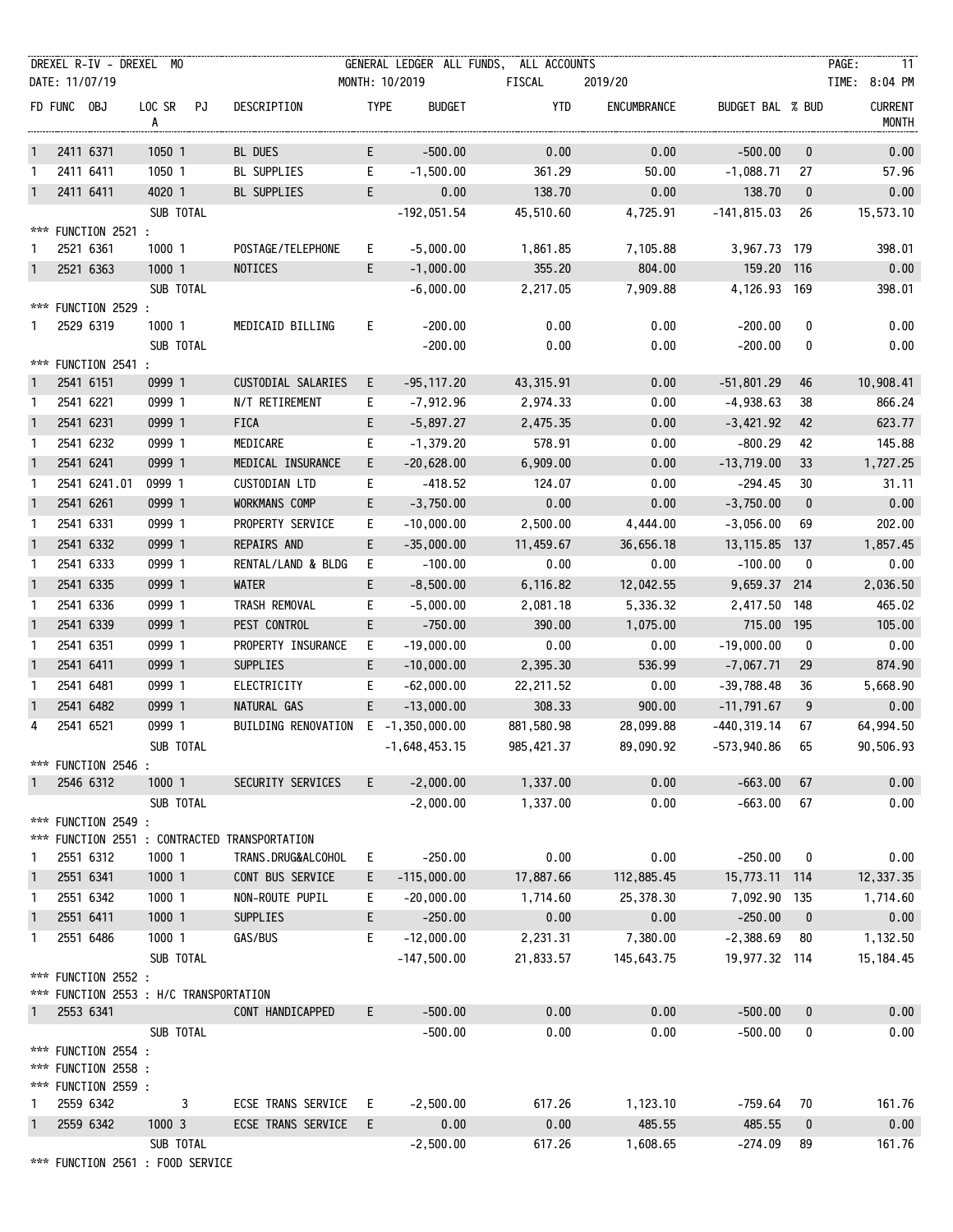|                |             | DREXEL R-IV - DREXEL MO          |                                    |                        |                |               | GENERAL LEDGER ALL FUNDS, ALL ACCOUNTS |             |                  |                 | PAGE:<br>- 12                  |
|----------------|-------------|----------------------------------|------------------------------------|------------------------|----------------|---------------|----------------------------------------|-------------|------------------|-----------------|--------------------------------|
|                |             | DATE: 11/07/19                   |                                    |                        | MONTH: 10/2019 |               | FISCAL                                 | 2019/20     |                  |                 | TIME: 8:04 PM                  |
|                | FD FUNC OBJ |                                  | LOC SR PJ<br>A                     | DESCRIPTION            | <b>TYPE</b>    | <b>BUDGET</b> | YTD                                    | ENCUMBRANCE | BUDGET BAL % BUD |                 | <b>CURRENT</b><br><b>MONTH</b> |
| $\mathbf{1}$   |             | 2561 6151                        | 1000 1                             | FOOD SERVICE           | E.             | $-48, 109.11$ | 8,425.50                               | 0.00        | $-39,683.61$     | 18              | 4,502.95                       |
| $\mathbf{1}$   |             | 2561 6221                        | 1000 1                             | FOOD SERV N/T          | E              | -3,744.81     | 600.09                                 | 0.00        | $-3,144.72$      | 16              | 314.37                         |
| $\mathbf{1}$   |             | 2561 6231                        | 1000 1                             | FICA                   | E.             | -2,982.76     | 512.48                                 | 0.00        | -2,470.28        | 17              | 274.22                         |
| $\mathbf{1}$   |             | 2561 6232                        | 1000 1                             | MEDICARE               | E.             | $-697.58$     | 119.85                                 | 0.00        | $-577.73$        | 17              | 64.13                          |
| $\mathbf{1}$   |             | 2561 6241                        | 1000 1                             | FS MEDICAL INSURANCE E |                | $-6,876.00$   | 1,091.00                               | 0.00        | $-5,785.00$      | 16              | 545.50                         |
| $\mathbf{1}$   |             | 2561 6241.01                     | 1000 1                             | FOOD SERVICE LTD       | E.             | $-211.68$     | 24.64                                  | 0.00        | $-187.04$        | 12 <sup>2</sup> | 12.18                          |
| $\mathbf{1}$   |             | 2561 6261                        | 1000 1                             | WORKMANS COMP          | E.             | $-3,000.00$   | 0.00                                   | 0.00        | $-3,000.00$      | 0               | 0.00                           |
| $\overline{1}$ |             | 2561 6271                        | 1000 1                             | UNEMPLOYMENT COMP      | E              | $-500.00$     | 0.00                                   | 0.00        | $-500.00$        | $\mathbf{0}$    | 0.00                           |
| $\mathbf{1}$   |             | 2561 6312                        | 1000 1                             | FOOD SERVICE INSERVC E |                | $-250.00$     | 0.00                                   | 0.00        | $-250.00$        | 0               | 0.00                           |
| $\mathbf{1}$   |             | 2561 6332                        | 1000 1                             | FOOD SERVICE REPAIRS E |                | $-250.00$     | 0.00                                   | 0.00        | $-250.00$        | $\mathbf 0$     | 0.00                           |
| $\mathbf{1}$   |             | 2561 6471                        | 1000 1                             | FOOD SUPPLIES          | E.             | $-68,000.00$  | 15,851.79                              | 55,234.59   | 3,086.38         | 105             | 8,862.35                       |
| $\mathbf{1}$   |             | 2561 6491                        | 1000 1                             | NON FOOD SUPPLIES      | E.             | $-2,500.00$   | 3,314.03                               | 9,691.05    | 10,505.08        | 520             | 1,262.17                       |
|                |             |                                  | SUB TOTAL                          |                        |                | -137,121.94   | 29,939.38                              | 64,925.64   | $-42, 256.92$    | 69              | 15,837.87                      |
| ***            |             | FUNCTION 3511 :                  |                                    |                        |                |               |                                        |             |                  |                 |                                |
| 1              |             | 3511 6151                        | 4020 3 01                          | PRNTS/TEACHERS         | E.             | 0.00          | 2,108.34                               | 0.00        | 2,108.34         | 0               | 1,054.17                       |
| $\overline{c}$ |             | 3511 6151                        | 4020 3 01                          | PARENTS AS TEACHERS E  |                | $-12,500.00$  | 0.00                                   | 180.00      | $-12,320.00$     | $\mathbf{1}$    | 0.00                           |
| $\mathbf{1}$   |             | 3511 6231                        | 4020 3                             | PRNTS/TEACHERS FICA E  |                | 0.00          | 130.72                                 | 0.00        | 130.72           | 0               | 65.36                          |
| $\mathbf{1}$   |             | 3511 6232                        | 4020 3                             | PRNTS/TEACHERS         | E.             | 0.00          | 30.58                                  | 0.00        | 30.58            | $\mathbf 0$     | 15.29                          |
| $\overline{c}$ |             | 3511 6232                        | 4020 3                             | PAT CERT MEDICARE      | E.             | $-181.25$     | 0.00                                   | 0.00        | $-181.25$        | $\mathbf 0$     | 0.00                           |
| $\mathsf{C}$   |             | 3511 6232                        | 4020 3                             | PAT CERT MEDICARE      | E.             | $-181.25$     | 30.58                                  | 0.00        | $-150.67$        | 17              | 15.29                          |
| $\mathbf{1}$   |             | 3511 6312                        | 4020 3                             | PRNTS/TEACHERS         | E.             | $-500.00$     | 0.00                                   | 0.00        | $-500.00$        | 0               | 0.00                           |
| $\mathbf{1}$   |             | 3511 6411                        | 4020 3                             | PRNTS/TEACHERS         | E              | $-500.00$     | 15.84                                  | 0.00        | $-484.16$        | 3               | 0.00                           |
|                |             |                                  | SUB TOTAL                          |                        |                | $-13,681.25$  | 2,285.48                               | 180.00      | $-11, 215.77$    | 18              | 1,134.82                       |
|                |             | *** FUNCTION 3512 :              |                                    |                        |                |               |                                        |             |                  |                 |                                |
| 2              |             | 3512 6111                        | 4020 1                             | PK SALARIES            | E.             | $-36,200.00$  | 6,033.34                               | 0.00        | $-30, 166.66$    | 17              | 3,016.67                       |
| $\overline{c}$ |             | 3512 6121                        | 4020 1                             | PK SUB SALARIES        | E              | $-500.00$     | 80.00                                  | 0.00        | $-420.00$        | 16              | 80.00                          |
| 2              |             | 3512 6211                        | 4020 1                             | PKTEACHER RET          | E.             | -6,241.24     | 1,041.00                               | 0.00        | -5,200.24        | 17              | 520.50                         |
| $\overline{c}$ |             | 3512 6231                        | 4020 1                             | PK SUB FICA            | E              | $-22.00$      | 4.96                                   | 0.00        | $-17.04$         | 23              | 4.96                           |
| 2              |             | 3512 6232                        | 4020 1                             | PK MEDICARE            | E.             | $-524.90$     | 84.68                                  | 0.00        | $-440.22$        | 16              | 42.92                          |
| $\overline{2}$ |             | 3512 6241                        | 4020 1                             | PK MEDICAL INSURANCE E |                | $-6,876.00$   | 1,151.50                               | 0.00        | $-5,724.50$      | 17              | 575.75                         |
| 2              |             |                                  | 3512 6241.01 4020 1                | PK LTD INSURANCE       |                | $-159.28$     | 26.54                                  | 0.00        | -132.74          | 17              | 13.27                          |
| 1              |             | 3512 6261                        | 4020 1                             | PK WORKMANS COMP       | E.             | $-500.00$     | 0.00                                   | 0.00        | $-500.00$        | $\mathbf{0}$    | 0.00                           |
| 1              |             | 3512 6411                        | 4020 1                             | PK SUPPLIES            | E.             | $-150.00$     | 358.84                                 | 0.00        | 208.84 239       |                 | 30.00                          |
|                |             |                                  | SUB TOTAL                          |                        |                | $-51, 173.42$ | 8,780.86                               | 0.00        | $-42,392.56$     | - 17            | 4,284.07                       |
|                |             | *** FUNCTION 4021 :              |                                    |                        |                |               |                                        |             |                  |                 |                                |
|                |             | *** FUNCTION 4031 :              |                                    |                        |                |               |                                        |             |                  |                 |                                |
|                |             | *** FUNCTION 4051 :              |                                    |                        |                |               |                                        |             |                  |                 |                                |
| 3              |             | *** FUNCTION 5111 :<br>5111 6611 | 1000 1                             | DEBT SERVICE           | E.             | $-179,823.00$ | 0.00                                   | 0.00        | $-179,823.00$    | $\mathbf 0$     | 0.00                           |
|                |             |                                  | SUB TOTAL                          |                        |                | $-179,823.00$ | 0.00                                   | 0.00        | $-179,823.00$    | 0               | 0.00                           |
|                |             | *** FUNCTION 5130 :              |                                    |                        |                |               |                                        |             |                  |                 |                                |
|                |             | *** FUNCTION 5211 :              |                                    |                        |                |               |                                        |             |                  |                 |                                |
| 3              |             | 5211 6621                        | 1000 1                             | DEBT SERVICE           | E.             | $-44,812.00$  | 29,911.25                              | 0.00        | $-14,900.75$     | 67              | 0.00                           |
|                |             |                                  | SUB TOTAL                          |                        |                | $-44,812.00$  | 29,911.25                              | 0.00        | $-14,900.75$     | 67              | 0.00                           |
|                |             |                                  | *** FUNCTION 5230 : LEASE PURCHASE |                        |                |               |                                        |             |                  |                 |                                |
|                |             | *** FUNCTION 5300 :              |                                    |                        |                |               |                                        |             |                  |                 |                                |
|                |             | *** FUNCTION 5310 :              |                                    |                        |                |               |                                        |             |                  |                 |                                |
| 4              |             | 5310 6631                        |                                    | PROFESSIONAL FEES      | E.             | 0.00          | 30,250.00                              | 0.00        | 30,250.00        | $\mathbf{0}$    | 0.00                           |
|                |             |                                  | SUB TOTAL                          |                        |                | 0.00          | 30,250.00                              | 0.00        | 30,250.00        | 0               | 0.00                           |
|                |             | *** FUNCTION 5330 :              |                                    |                        |                |               |                                        |             |                  |                 |                                |